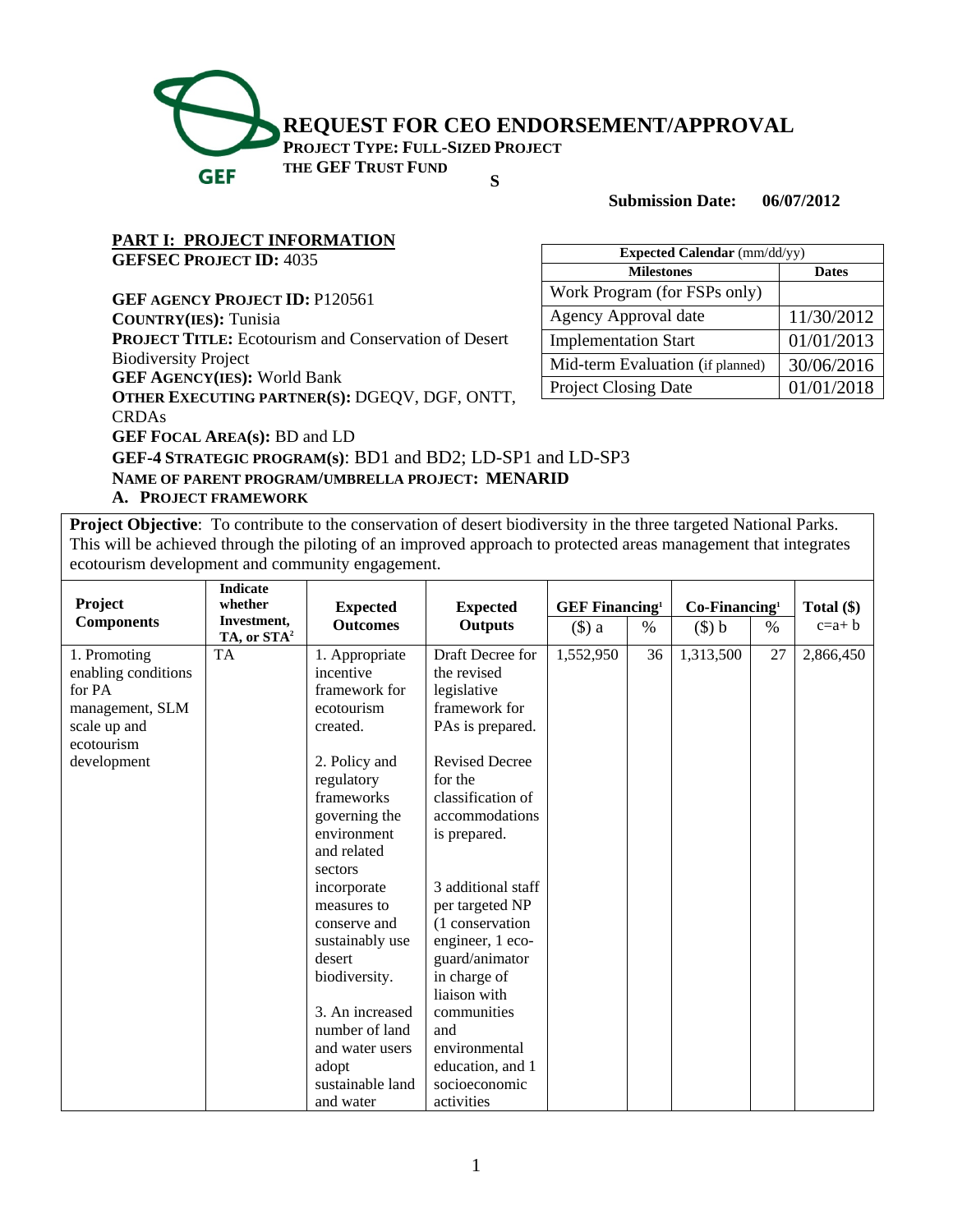|                   |            | management                | coordinator are                    |           |    |           |    |           |
|-------------------|------------|---------------------------|------------------------------------|-----------|----|-----------|----|-----------|
|                   |            | practices that            | in place.                          |           |    |           |    |           |
|                   |            | support                   |                                    |           |    |           |    |           |
|                   |            | sustainable               | 600 stakeholders                   |           |    |           |    |           |
|                   |            | agriculture and           | receive training                   |           |    |           |    |           |
|                   |            | rangeland                 | in the areas of                    |           |    |           |    |           |
|                   |            | management                | PA                                 |           |    |           |    |           |
|                   |            | and provide               | management,                        |           |    |           |    |           |
|                   |            | long term                 | ecotourism                         |           |    |           |    |           |
|                   |            | biodiversity and          | development,                       |           |    |           |    |           |
|                   |            | livelihood                | SLM, and                           |           |    |           |    |           |
|                   |            | benefits.                 | environmental                      |           |    |           |    |           |
|                   |            |                           | education using                    |           |    |           |    |           |
|                   |            |                           | an INRM                            |           |    |           |    |           |
|                   |            |                           | approach.                          |           |    |           |    |           |
| 2. Supporting the | Investment | 1. Ecotourism             | 160 jobs are                       | 2,515,850 | 59 | 2,974,500 | 63 | 5,490,350 |
| implementation of |            | development is            | created linked to                  |           |    |           |    |           |
| INRM in targeted  |            | taking place              | park                               |           |    |           |    |           |
| NPs and their     |            | within                    |                                    |           |    |           |    |           |
|                   |            |                           | management<br>and economic         |           |    |           |    |           |
| adjacent areas    |            | environmentally<br>and    | activities over                    |           |    |           |    |           |
|                   |            | ecologically              | the three                          |           |    |           |    |           |
|                   |            | sound,                    |                                    |           |    |           |    |           |
|                   |            |                           | targeted NPs.                      |           |    |           |    |           |
|                   |            | adaptable                 |                                    |           |    |           |    |           |
|                   |            | management of             | <b>Targeted NPs</b>                |           |    |           |    |           |
|                   |            | parks and                 | achieve higher                     |           |    |           |    |           |
|                   |            | reserves in arid          | management                         |           |    |           |    |           |
|                   |            | lands.                    | efficiency scores                  |           |    |           |    |           |
|                   |            |                           | (75 for Jbil NP,                   |           |    |           |    |           |
|                   |            | 2. Financially            | 65 for                             |           |    |           |    |           |
|                   |            | viable and                | Dghoumes NP                        |           |    |           |    |           |
|                   |            | sustainable               | and 84 for                         |           |    |           |    |           |
|                   |            | ecotourism                | Bouhedma NP,                       |           |    |           |    |           |
|                   |            | ventures                  | compare to a                       |           |    |           |    |           |
|                   |            | established.              | current baseline<br>of 60 for Jbil |           |    |           |    |           |
|                   |            |                           |                                    |           |    |           |    |           |
|                   |            | 3. Incentives             | NP, 54 for                         |           |    |           |    |           |
|                   |            | generated for             | Dghoumes NP,                       |           |    |           |    |           |
|                   |            | local                     | and 76 for                         |           |    |           |    |           |
|                   |            | communities to            | Bouhedma NP).                      |           |    |           |    |           |
|                   |            | implement                 |                                    |           |    |           |    |           |
|                   |            | SLM practices             | 12 agreements                      |           |    |           |    |           |
|                   |            | and participate<br>in the | are signed<br>between the          |           |    |           |    |           |
|                   |            |                           |                                    |           |    |           |    |           |
|                   |            | maintenance of<br>desert  | targeted NPs                       |           |    |           |    |           |
|                   |            |                           | and community<br>associations      |           |    |           |    |           |
|                   |            | biodiversity.             | focusing on                        |           |    |           |    |           |
|                   |            | 4. SLM                    | environmental                      |           |    |           |    |           |
|                   |            | applications on           | improvement                        |           |    |           |    |           |
|                   |            | the ground are            | and SLM.                           |           |    |           |    |           |
|                   |            | scaled-up.                |                                    |           |    |           |    |           |
|                   |            |                           | 184 subprojects                    |           |    |           |    |           |
|                   |            |                           | (community                         |           |    |           |    |           |
|                   |            |                           | association and                    |           |    |           |    |           |
|                   |            |                           | microenterprise-                   |           |    |           |    |           |
|                   |            |                           |                                    |           |    |           |    |           |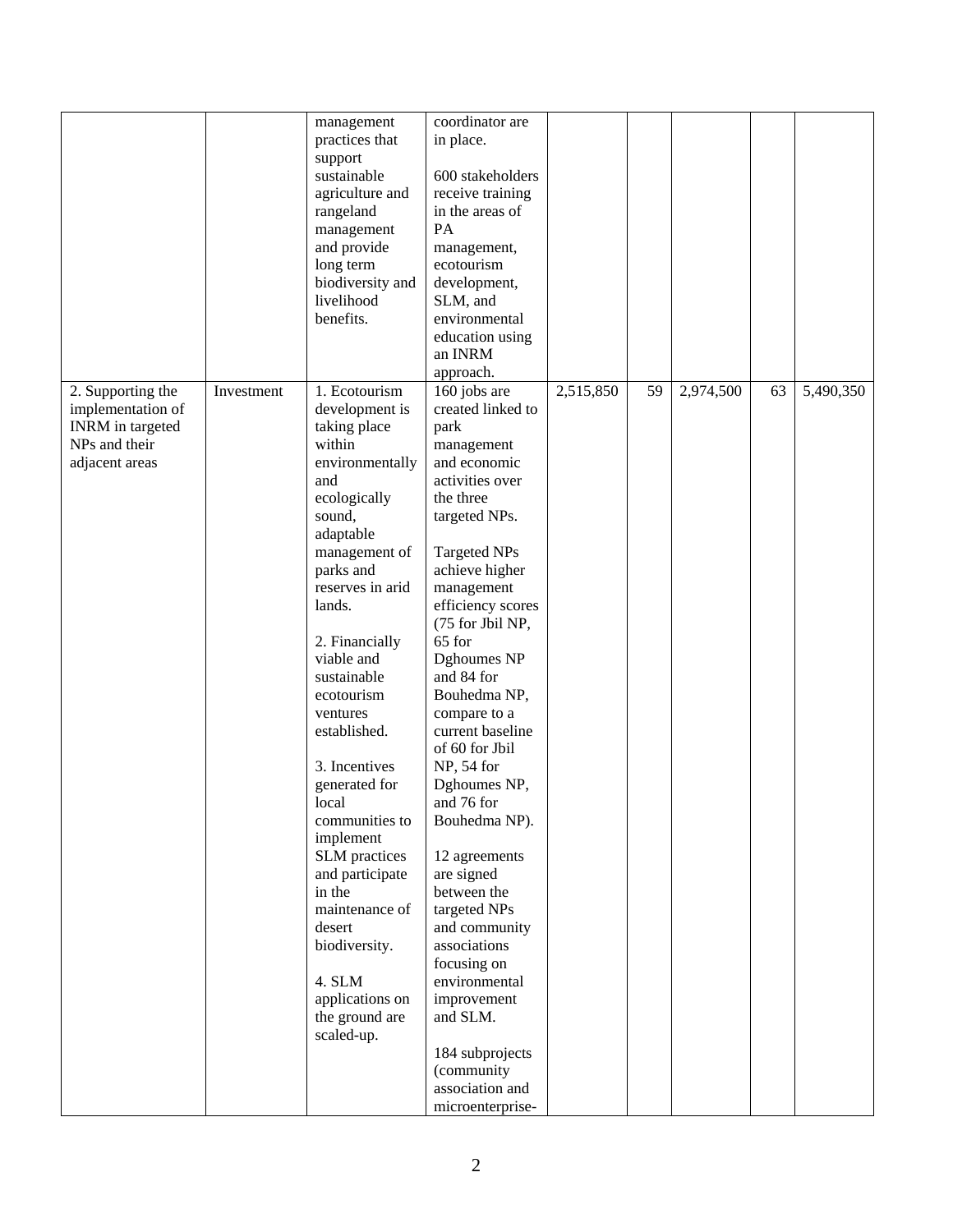|                            | based) are<br>supported by the<br>project (%<br>gender).<br>12 innovative<br>SLM techniques<br>are piloted and<br>promoted. |                |   |                |    |           |
|----------------------------|-----------------------------------------------------------------------------------------------------------------------------|----------------|---|----------------|----|-----------|
| 8. Project management      |                                                                                                                             | 203,500        | 5 | 500,000        | 10 | 703,500   |
| <b>Total Project Costs</b> |                                                                                                                             | A<br>4,272,300 |   | B<br>4,788,000 |    | 9,060,300 |

<sup>1</sup> List the \$ by project components. The percentage is the share of GEF and Co-financing respectively of the total amount for the component.

<sup>2</sup> TA = Technical Assistance;  $STA = Scientific & Technical Analysis$ .

#### **B.** SOURCES OF CONFIRMED **CO-FINANCING** FOR THE PROJECT (expand the table line items as necessary)

| Name of Co-financier<br>(source) | <b>Classification</b> | Type      | <b>Project</b> | $\%*$ |
|----------------------------------|-----------------------|-----------|----------------|-------|
| Government of Tunisia            | Implementing          | In-cash   | 2,400,000      | 50    |
|                                  | Agency                |           |                |       |
| Government of Tunisia            | Implementing          | In-kind   | 360,000        |       |
|                                  | Agency                |           |                |       |
| Beneficiary contribution         | Project               | $In-Cash$ | 368,000        | 8     |
|                                  | Beneficiary           |           |                |       |
| French Development               | <b>Bilateral</b>      | In-cash   | 1,660,000      | 35    |
| Agency                           | Agency                |           |                |       |
| <b>Total Co-financing</b>        |                       |           | R              | 100%  |
|                                  |                       |           | 4,788,000      |       |
|                                  |                       |           |                |       |

\* Percentage of each co-financier's contribution at CEO endorsement to total co-financing.

#### **C.** F**INANCING PLAN SUMMARY FOR THE PROJECT (\$)**

|                      | <b>Project Preparation</b><br>а | <b>Project</b> | <b>T</b> otal<br>$c = a + b$ | <b>Agency Fee</b> | <b>For comparison:</b><br><b>GEF</b> and Co-<br>financing at PIF |
|----------------------|---------------------------------|----------------|------------------------------|-------------------|------------------------------------------------------------------|
| <b>GEF</b> financing | 200,000                         | A 4,272,300    | 4,472,300                    | 427,230           | 4,472,300                                                        |
| Co-financing         | 100,000                         | B 4,788,000    | 4,888,000                    |                   | 3,400,000                                                        |
| <b>Total</b>         | 300,000                         | 9,060,300      | 9,360,300                    | 427,230           | 7,872,300                                                        |

#### **D. GEF RESOURCES REQUESTED BY AGENCY(IES), FOCAL AREA(S) AND COUNTRY(IES)1**

| <b>GEF Agency</b>                                                                                                         | <b>Focal Area</b>   | <b>Country Name/</b> |               | $(in \$            |               |
|---------------------------------------------------------------------------------------------------------------------------|---------------------|----------------------|---------------|--------------------|---------------|
|                                                                                                                           |                     | <b>Global</b>        | Project $(a)$ | Agency Fee $(b)^2$ | Total $c=a+b$ |
| World Bank                                                                                                                | <b>Biodiversity</b> | Tunisia              | 2,922,300     | 292,230            | 3,214,530     |
| World Bank                                                                                                                | Land                | Tunisia              | 1,350,000     | 135,000            | 1,485,000     |
|                                                                                                                           | Degradation         |                      |               |                    |               |
| <b>Total GEF Resources</b>                                                                                                |                     |                      | 4,272,300     | 427,230            | 4,699,530     |
| No need to provide information for this table if it is a single focal area, single country and single GEF Agency project. |                     |                      |               |                    |               |

<sup>2</sup> Relates to the project and any previous project preparation funding that have been provided and for which no Agency fee has been requested from Trustee.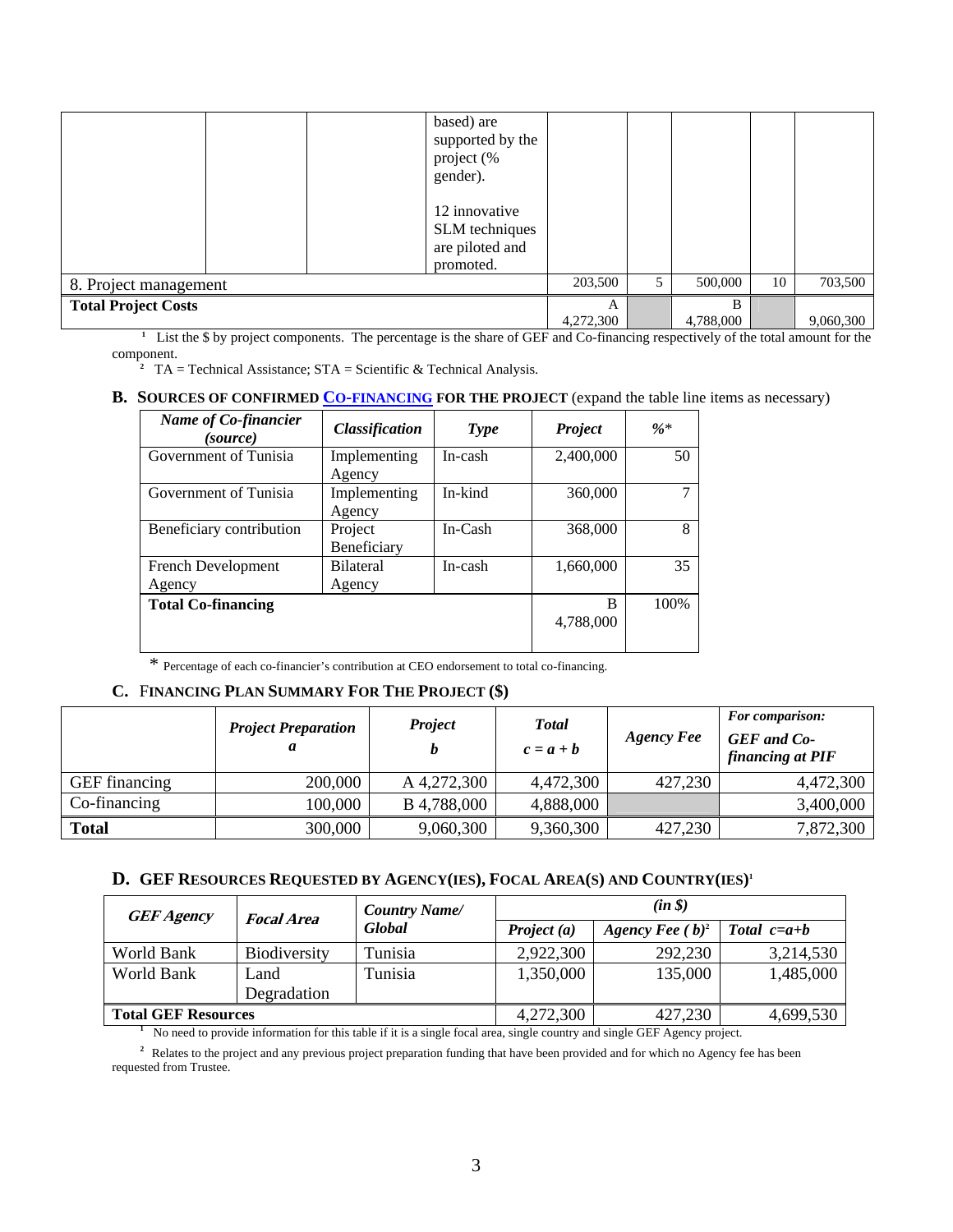| <b>Component</b>           | <b>Estimated</b><br><i>person weeks</i> | <b>GEF</b><br>$amount(\S)$ | Co-financing<br>(\$ | <b>Project total</b><br>(\$) |
|----------------------------|-----------------------------------------|----------------------------|---------------------|------------------------------|
| Local consultants*         | 746.6                                   | .155.750                   | 269,990             | 1.425.740                    |
| International consultants* |                                         |                            |                     |                              |
| <b>Total</b>               | 746.6                                   | ,155,750                   | 269,990             | 1.425.740                    |

#### **E. CONSULTANTS WORKING FOR TECHNICAL ASSISTANCE COMPONENTS**:

\* Details to be provided in Annex C.

#### **F. PROJECT MANAGEMENT BUDGET/COST**

|                               | <b>Total Estimated</b> | <b>GEF</b> |              |                      |
|-------------------------------|------------------------|------------|--------------|----------------------|
| <b>Cost Items</b>             | person                 | amount     | Co-financing | <b>Project total</b> |
|                               | weeks/months           | (\$)       | (\$)         | (\$)                 |
| Local consultants*            | 35.2                   | 77.750     | 117,000      | 194,750              |
| International consultants*    |                        |            |              |                      |
| Office facilities, equipment, |                        | 125,750    | 354,125      | 479,875              |
| vehicles and communications*  |                        |            |              |                      |
| Travel*                       |                        |            | 28,875       | 28,875               |
| Others**                      |                        |            |              |                      |
| <b>Total</b>                  | 35.2                   | 203,500    | 500,000      | 703,500              |

 \* Details to be provided in Annex C. \*\* For others, it has to clearly specify what type of expenses here in a footnote.

# **G.** DOES THE PROJECT INCLUDE A "NON-GRANT" INSTRUMENT? yes  $\Box$  no  $\boxtimes$

 (If non-grant instruments are used, provide in Annex E an indicative calendar of expected reflows to your agency and to the GEF Trust Fund).

### **H. DESCRIBE THE BUDGETED M &E PLAN:**

The Project Coordination Unit (PCU) supported by the M&E specialist, in consultation with the WB, will oversee the identification and measurement of key results indicators related to global environmental benefits (GEBs) and socioeconomic benefits. The PCU will operate an M&E system, which will facilitate monitoring of implementation progress and allow effective evaluation of project success in achieving its Project Development Objective (PDO). In this respect, the M&E system will act as a management tool by enabling the PCU, the National Steering Committee (NSC) and World Bank to assess project effectiveness during implementation and improve project performance in a targeted manner. The Project will utilize the multi-project M&E system currently being used under the World Bank-financed Second Natural Resources Management Project (PGRN2), which the General Direction for Environment and Quality of Life (DGEQV) of the Ministry of Environment (MoE), the project implementing agency, is already familiar with, as it is responsible for the M&E under one of the components of this project.

### *Monitoring*

The PCU, and in particular the M&E specialist, will be responsible for the M&E of the project. The PCU will monitor the project's PDO-level and intermediate results indicators (see Annex A), including collecting, verifying and analyzing the data received from project implementation partners, and provide a semi-annual update of these indicators to be included in the project's semi-annual reports. The PCU will also ensure that the GEF-4 tracking tool for the Biodiversity focal area is updated at project mid-term and closing. Should a need arise, the M&E specialist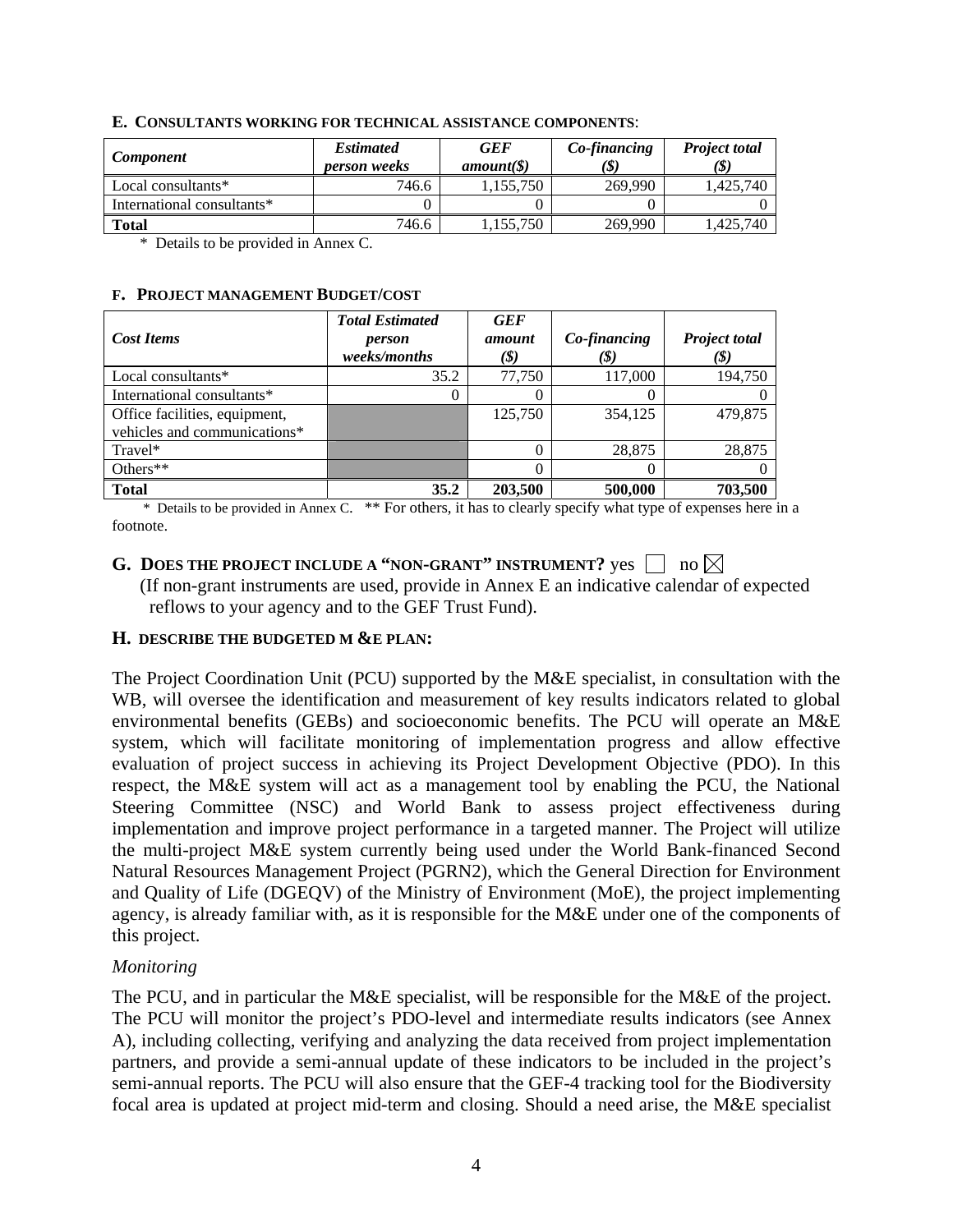will be tasked to train PCU members and implementation partners. Specifically for the National Park (NP) Management Plans and small grants program, the implementation progress for these will be jointly assessed by the communities, CRDAs, and partner institution at the end of each year. The results will be consolidated on an annual basis at the regional and national levels to provide an initial assessment of project impacts.

## *Evaluation*

The PCU will contract independent consultants to prepare the mid-term and end of project evaluations. The mid-term evaluation will assess the operational aspects of the project, namely progress in the completion of activities and the achievement of the PDO. The mid-term evaluation will also include recommendations for corrective measures if needed for project implementation to remain on track. The end of project evaluation will have the same scope as the mid-term review but will focus particularly on project outcomes and results at the local, regional, and national levels. The end of project evaluation will also provide recommendations in terms of M&E and replication of best practices, especially for the sustainable NP management and further ecotourism development around NPs. Terms of reference for the midterm and end of project reviews will be included in the Project Operational Manual (POM).

A summary of the M&E activities relevant to the GEF is provided below. Further information regarding the performance and impact indicators for project implementation, along with their corresponding means of verification are provided within the Project Results Framework (Annex  $(A)$ .

| Type of M&E                         | <b>Responsible Parties</b>                                                                                                                                                                                                                                                                                                                                                                                                                                                             | <b>Project Budget</b><br><b>US\$ (Excluding Project</b><br><b>Team Staff Time)</b> | <b>Time frame</b>                                                                                 |
|-------------------------------------|----------------------------------------------------------------------------------------------------------------------------------------------------------------------------------------------------------------------------------------------------------------------------------------------------------------------------------------------------------------------------------------------------------------------------------------------------------------------------------------|------------------------------------------------------------------------------------|---------------------------------------------------------------------------------------------------|
| Inception<br>Workshop and<br>Report | <b>DGQEV</b><br><b>WB</b>                                                                                                                                                                                                                                                                                                                                                                                                                                                              | 10,000                                                                             | Within the first two<br>months of project<br>start                                                |
| Measurement of<br>project results   | The PCU supported by the M&E<br>specialist, in consultation with<br>WB, will oversee the<br>identification and measurement<br>of key results indicators related<br>to global environmental benefits<br>(GEBs), and socioeconomic<br>benefits                                                                                                                                                                                                                                           | 25,000                                                                             | Start, mid-term and<br>end of<br>project (during<br>evaluation cycle) and<br>annually as required |
|                                     | The PCU will monitor the<br>project's PDO-level and<br>intermediate results indicators,<br>including collecting; verifying<br>and analyzing the data received<br>from project implementation<br>partners. The PCU will provide<br>a semi-annual update of these<br>indicators to be included in the<br>project's semi-annual reports.<br>The PCU will also ensure that<br>the GEF-4 tracking tool for the<br>Biodiversity focal area is<br>updated at project mid-term and<br>closing. | 30,000                                                                             | Semiannually                                                                                      |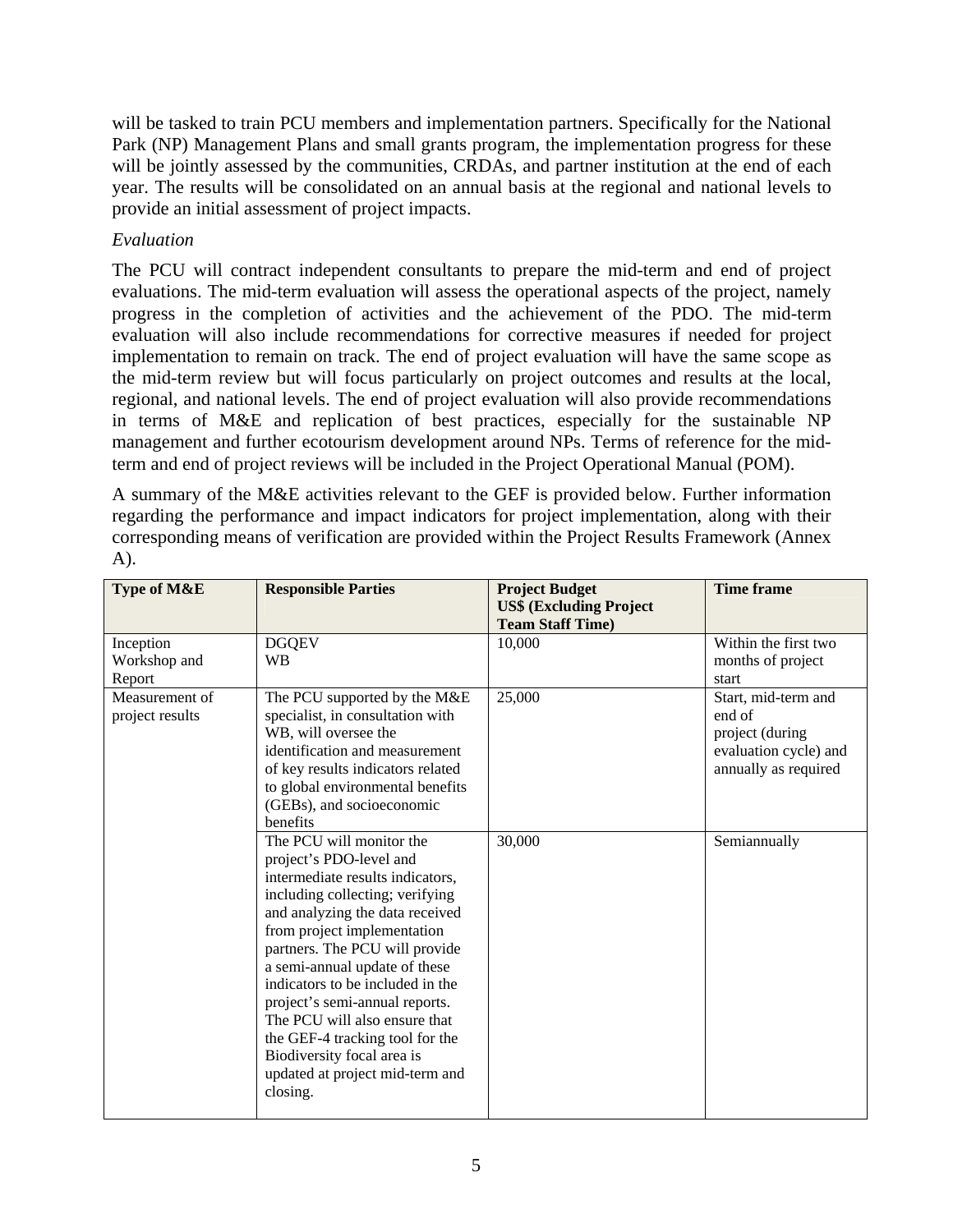| Periodic status/                      | <b>PCU</b>                                          | --                 | Semiannually          |
|---------------------------------------|-----------------------------------------------------|--------------------|-----------------------|
| progress reports                      | The PCU will report on: (i)                         |                    |                       |
|                                       | procurement progress; (ii)                          |                    |                       |
|                                       | financial progress; (iii)                           |                    |                       |
|                                       | implementation of                                   |                    |                       |
|                                       | environmental and social                            |                    |                       |
|                                       | safeguards; (iv)                                    |                    |                       |
|                                       | progress in project management                      |                    |                       |
|                                       | and capacity building; and (v)                      |                    |                       |
|                                       | provision of technical services.                    |                    |                       |
| Mid-term and end                      | <b>WB</b>                                           | 40,000             | Mid-term, and end of  |
| of project                            | External Consultants ( <i>i.e.</i>                  |                    | project (three months |
| evaluation                            | evaluation team)                                    |                    | before the end of     |
|                                       |                                                     |                    | project               |
|                                       |                                                     |                    | implementation)       |
| Audit                                 | PCU                                                 | 30,000             | Annually              |
|                                       | <b>WB</b>                                           |                    |                       |
| Field visits                          | <b>WB</b>                                           | Paid from GEF      | Semiannually or       |
|                                       | Representatives from provincial                     | agency fee and     | more                  |
|                                       | and national                                        | Government         | frequently as         |
|                                       | responsible authorities                             | operational budget | required              |
| <b>TOTAL indicative M&amp;E costs</b> |                                                     | 135,000            |                       |
|                                       | (excluding project team staff time and WB staff and |                    |                       |
| travel expenses)                      |                                                     |                    |                       |

# **PART II: PROJECT JUSTIFICATION**:

#### **A. STATE THE ISSUE, HOW THE PROJECT SEEKS TO ADDRESS IT, AND THE EXPECTED GLOBAL ENVIRONMENTAL BENEFITS TO BE DELIVERED:**

### *The issue*

 $\overline{a}$ 

The tourism sector plays an important role in the Tunisian economy, particularly in terms of employment generation. Tunisia typically receives over 7 million tourists per year, mainly seasonal tourists from Europe (France, Germany, Italy, United Kingdom), with some contribution from the Maghreb market. The sector contributes 7 percent of GDP (2008), generates 17 percent of total foreign exchange revenues, and employs around 380,000 people (95,000 directly), representing around 10 percent of the active population. Tourism also constitutes the most productive activity in terms of revenues for municipalities, which can be channeled into local investments. In the wake of the January 2011 Tunisian revolution, the creation of sustainable and inclusive livelihood opportunities is more important than ever before. Tourism revenues fell by 39.4 percent in the first nine months of 2011 compared with the same period in 2010, whereas arrivals fell by 35.4 percent (declining from 5.2 million visitors from early January to September 2010 to 3.3 million in the same period in  $2011$ ).<sup>1</sup> During the first quarter of 2012, tourism revenues have rebounded to around 80 to 90 percent of 2010 levels. Tunisia still has a relatively high unemployment rate at around 20 percent (more than triple the 6.4 percent for all middle income countries in 2008). The overall rate also masks a striking divergence by age, with younger groups of the labor force being more affected. There also remain large disparities between the more affluent coastal areas and the poorer interior regions of the country. Tunisia's desert ecosystems contain unique plant, animal and human communities

<sup>&</sup>lt;sup>1</sup> <http://www.africanmanager.com/site\_eng/detail\_article.php?art\_id=17341>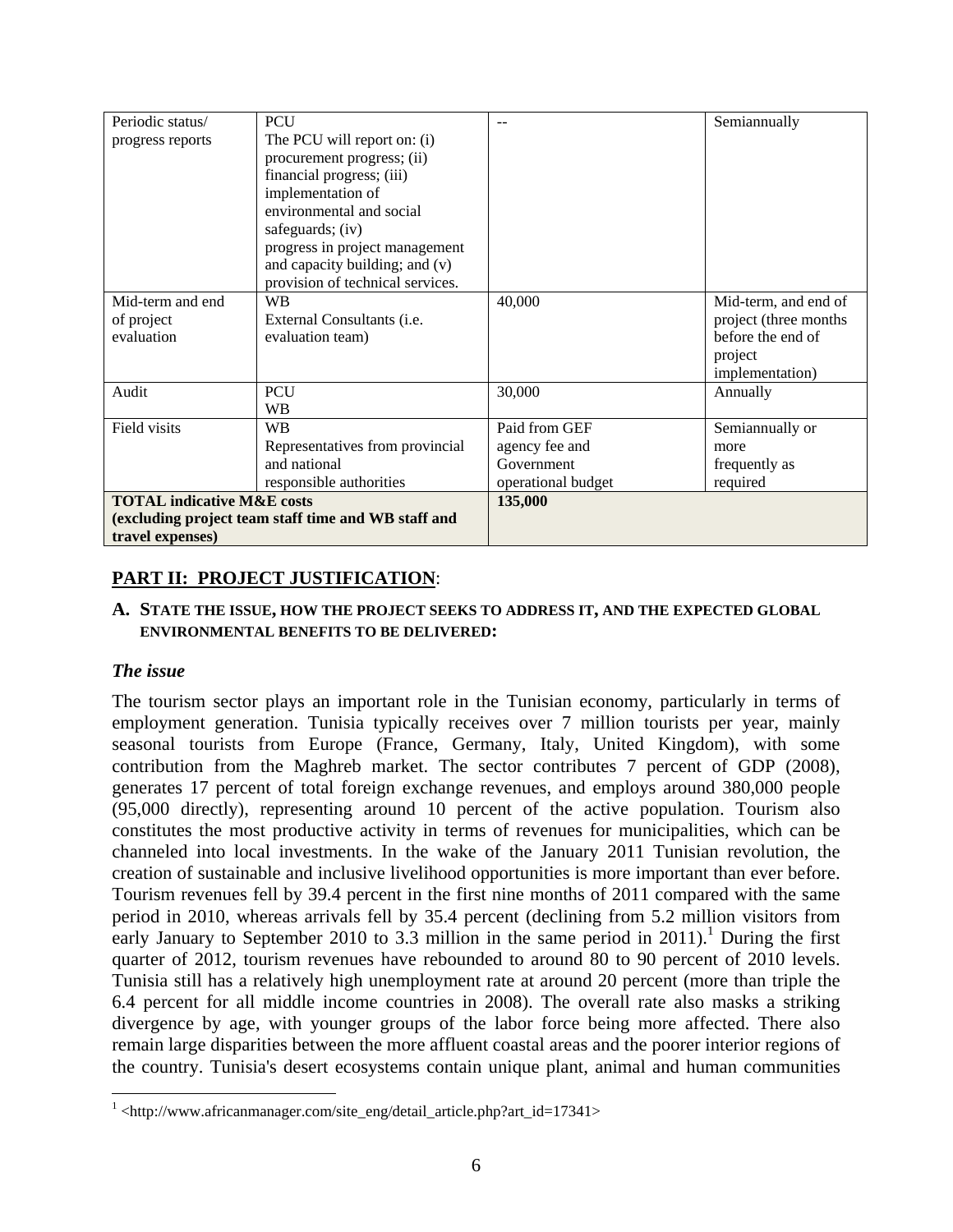that have adapted to survive in these extreme and fragile environments. They are home to a rich biodiversity of unique and highly adapted species of global significance, especially in Protected Areas (PAs). According to the IUCN Red List, such species include the Sand cat (*Felis margarita*) (near threatened), Houbara Bustard (*Chlamydotis undulata*) (vulnerable), Scimitarhorned Oryx (*Oryx dammah*) (extinct in the wild), Dorcas Gazelle (*Gazella dorcas*) (vulnerable), Cuvier's Gazelle (*Gazella cuvieri*) (endangered) and Barbary Sheep (*Ammotragus lervia*) (vulnerable). In an agro-ecological context native species possess valuable drought and heat resistant properties, such as Tamarix, *Thymelia hirsuta*, and *Retama raetam*. Due to human actions, biodiversity in Tunisia's desert ecosystems is increasingly under threat from habitat encroachment, poaching and illegal collection, and desert lands are being degraded trough unsustainable practices, namely the overexploitation of resources. Tunisia's desert ecosystems have a high potential for addressing rural economic diversification and employment creation needs through an ecotourism model linked with biodiversity protection in managed PAs. Tunisia's arid ecosystems provide an opportunity for sustainable tourism that is specific to deserts, taking into account their special characteristics, their fragility, and their diversity of natural, human, and cultural resources. In its 2009 Study on the Strategic Development of Ecotourism in Tunisia, the MoE mapped out potential ecotourism "circuits" built around PAs and linking in the rich cultural and historical sites of desert areas. The development of ecotourism activities in Tunisia's desert areas could thus provide specific revenue-generating opportunities for local populations, engendering a "low volume, high value" ecotourism model in which desert ecosystem integrity is intrinsically linked with socioeconomic benefits flowing to communities.

This suggests that the reinforcement of PAs in Tunisia through needed infrastructure investments and improved management, with the full participation of adjacent communities, and the engagement of the private sector, could contribute significantly to the objective of conserving sensitive biodiversity by improving desert livelihoods through the enhanced provision of ecosystem services. Such an approach would also provide opportunities to promote both traditional and innovative land and natural resource management practices within adjacent agroecosystems, thus preserving the adaptive response capacity of local communities, and preventing further degradation of fragile lands. Furthermore, the creation of an appropriate incentive framework for the development of ecotourism activities would facilitate engagement of the private sector in the establishment of ecotourism ventures and the piloting of management approaches that include community participation, and create employment opportunities.

Preparatory studies by the MoE, in partnership with the German International Coooperation (GIZ), have identified five main issues/constraints to ecotourism and conservation of desert lands and biodiversity: (i) Environmental: continued land degradation and neglect of ecologically sensitive sites with significant biodiversity values; (ii) Climate change: impact on natural ecosystems, and disruptions of community livelihoods; (iii) Institutional: flaws in the institutional set-up (i.e. laws, regulations, etc.) hinder the capacity of the private sector to develop the ecotourism sub-sector; (iv) PA management: most PAs are lacking or have weak Management Plans, or have difficulties effectively implementing them; moreover a sub-issue is the inappropriate funding support for PA management; (v) Involvement of local communities, the private sector, and NGOs: these stakeholders are often not adequately involved and/or lack capacities for effective participation.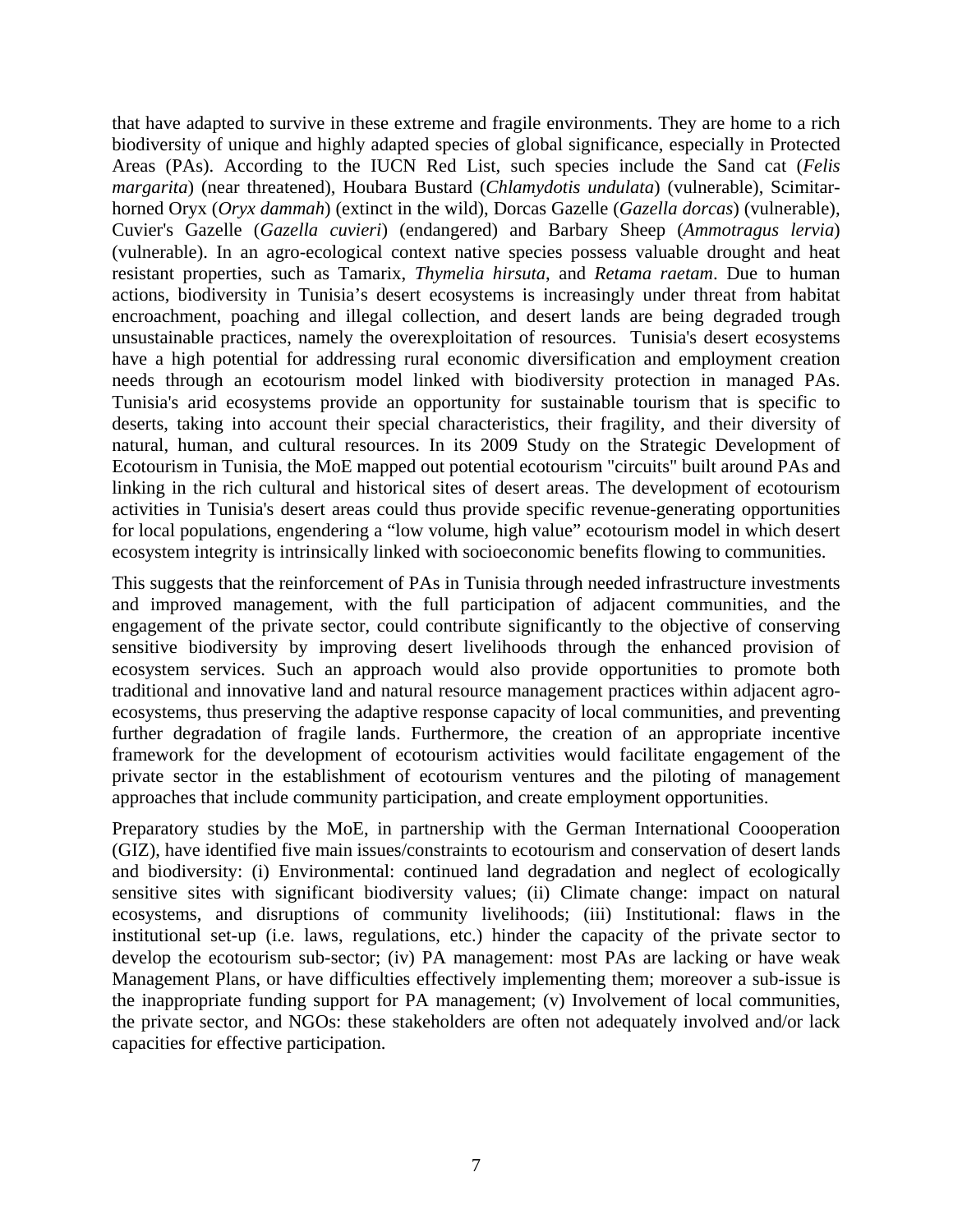## *The project*

The Ecotourism and Conservation of Desert Biodiversity Project will focus its interventions on three National Parks (NPs) and their neighboring communities in Tunisia's south- and centralwest desert areas: Dghoumes NP in the Tozeur Governorate, Jbil NP in the Kébili Governorate, and Bouhedma NP (also a Biosphere Reserve) in the Sidi Bouzid and Gafsa Governorates.

The selection of the targeted NPs for the proposed Project was based on specific eligibility criteria agreed between the Bank team and the National Steering Committee (NSC) (e.g. the existence of significant biodiversity after IUCN classification, level of threat to the biodiversity, the location within existing tourist circuits, the ecotourism potential, appropriateness for replication, location within an arid zone, etc). Based on these, NPs were ranked, and a shortlist was established for further in-depth appraisal, including through additional technical visits by the project team. A description of the main characteristics of the three selected NPs is provided in Table 1 below.

It should also be noted that Chaambi NP (Kasserine Governorate) is currently supported by the French Development Agency (AfD), and includes investments related to: (i) updating the NP Management Plan to include ecotourism and community development aspects; (ii) establishing ecotourism investments, including circuits within the NP, eco-museum, reception and visitor area, etc.; (iii) reinforcing NP management capacity, including the establishment of a multidisciplinary management team and the organization of training, workshops/seminars, and dissemination tools; and (iv) implementing priority community development actions around the NP, including income generating activities, irrigated perimeters, organization of milk collectives, basic rural infrastructure, etc. Harmonization between the proposed Project and the investments in Chaambi NP would contribute to the realization of the Government's long-term vision for the "protected areas network," described below.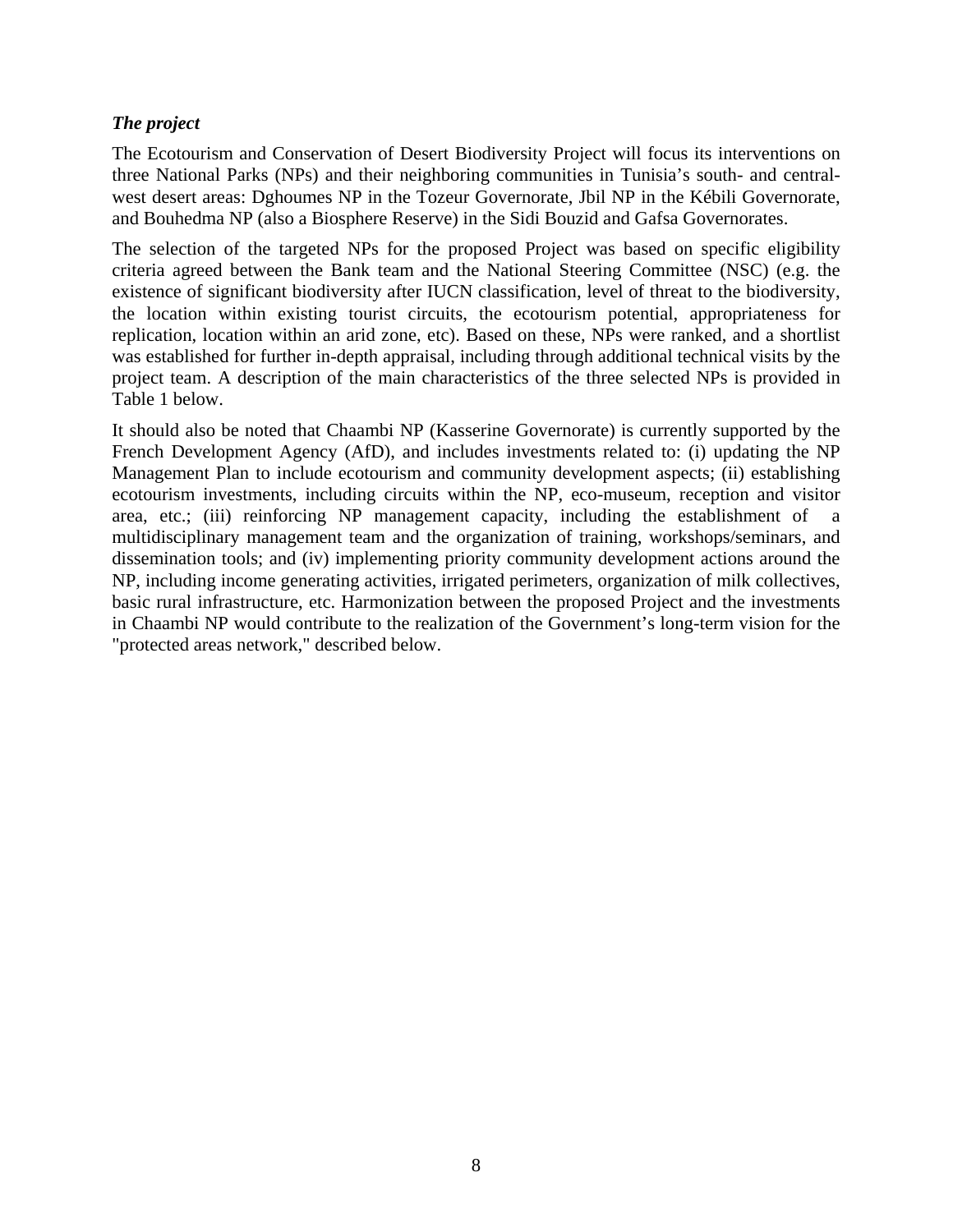| Table 1. Main characteristics of the targeted NPs                                                                                                                                                                                        |                                                                                                                                                                                                                                                                                                                                      |                                                                                                                                                                                                                                                                                                                                                                                                                                                                                                                                                                                                                                                                                                           |  |  |  |
|------------------------------------------------------------------------------------------------------------------------------------------------------------------------------------------------------------------------------------------|--------------------------------------------------------------------------------------------------------------------------------------------------------------------------------------------------------------------------------------------------------------------------------------------------------------------------------------|-----------------------------------------------------------------------------------------------------------------------------------------------------------------------------------------------------------------------------------------------------------------------------------------------------------------------------------------------------------------------------------------------------------------------------------------------------------------------------------------------------------------------------------------------------------------------------------------------------------------------------------------------------------------------------------------------------------|--|--|--|
| <b>Jbil National Park<sup>2</sup></b>                                                                                                                                                                                                    | <b>Dghoumes National Park<sup>3</sup></b>                                                                                                                                                                                                                                                                                            | <b>Bouhedma National Park<sup>4</sup></b>                                                                                                                                                                                                                                                                                                                                                                                                                                                                                                                                                                                                                                                                 |  |  |  |
| Area: 150,000 ha (largest NP in Tunisia)                                                                                                                                                                                                 | Area: 8,000 ha                                                                                                                                                                                                                                                                                                                       | Area: 16,488 ha                                                                                                                                                                                                                                                                                                                                                                                                                                                                                                                                                                                                                                                                                           |  |  |  |
| Location: Nefzaoua region of the Kébili                                                                                                                                                                                                  | Location: Eastern part of the Tozeur                                                                                                                                                                                                                                                                                                 | Location: Orbata-Haddej-Bouhedma area of the                                                                                                                                                                                                                                                                                                                                                                                                                                                                                                                                                                                                                                                              |  |  |  |
| Governorate                                                                                                                                                                                                                              | Governorate, in the Degache Delegation                                                                                                                                                                                                                                                                                               | Oriental South Saharan Atlas Mountains (Sidi                                                                                                                                                                                                                                                                                                                                                                                                                                                                                                                                                                                                                                                              |  |  |  |
|                                                                                                                                                                                                                                          |                                                                                                                                                                                                                                                                                                                                      | <b>Bouzid and Gafsa Governorates)</b>                                                                                                                                                                                                                                                                                                                                                                                                                                                                                                                                                                                                                                                                     |  |  |  |
| <b>Climatic Characteristics:</b> Saharan bioclimatic                                                                                                                                                                                     | <b>Climatic Characteristics:</b> Inferior arid                                                                                                                                                                                                                                                                                       | Climatic Characteristics: Superior arid                                                                                                                                                                                                                                                                                                                                                                                                                                                                                                                                                                                                                                                                   |  |  |  |
| zone, with annual precipitation varying between                                                                                                                                                                                          | bioclimatic zone and superior Saharan                                                                                                                                                                                                                                                                                                | bioclimatic zone, with annual precipitation                                                                                                                                                                                                                                                                                                                                                                                                                                                                                                                                                                                                                                                               |  |  |  |
| 50-80 mm. Two rainy seasons: (i) from the                                                                                                                                                                                                | bioclimatic zone, with annual precipitation                                                                                                                                                                                                                                                                                          | averaging 160 mm. One main rainy season in                                                                                                                                                                                                                                                                                                                                                                                                                                                                                                                                                                                                                                                                |  |  |  |
| beginning of November to the end of December;                                                                                                                                                                                            | averaging 96 mm. One main rainy season in                                                                                                                                                                                                                                                                                            | autumn from September to November.                                                                                                                                                                                                                                                                                                                                                                                                                                                                                                                                                                                                                                                                        |  |  |  |
| and (ii) a shorter season in March.                                                                                                                                                                                                      | autumn. Temperatures range around 3 degrees                                                                                                                                                                                                                                                                                          | Temperatures range around 4 degrees Celsius in                                                                                                                                                                                                                                                                                                                                                                                                                                                                                                                                                                                                                                                            |  |  |  |
| Evapotranspiration is very high at 2,000 mm                                                                                                                                                                                              | Celsius in winter to 45 degrees Celsius in                                                                                                                                                                                                                                                                                           | winter to 38 degrees Celsius in summer.                                                                                                                                                                                                                                                                                                                                                                                                                                                                                                                                                                                                                                                                   |  |  |  |
| annually. Temperatures highly variable ranging                                                                                                                                                                                           | summer.                                                                                                                                                                                                                                                                                                                              |                                                                                                                                                                                                                                                                                                                                                                                                                                                                                                                                                                                                                                                                                                           |  |  |  |
| from 3-6 degrees Celsius in winter to 55 degrees                                                                                                                                                                                         |                                                                                                                                                                                                                                                                                                                                      |                                                                                                                                                                                                                                                                                                                                                                                                                                                                                                                                                                                                                                                                                                           |  |  |  |
| Celsius in summer<br>Habitat and Flora: Dominated of xero-psammo-                                                                                                                                                                        |                                                                                                                                                                                                                                                                                                                                      |                                                                                                                                                                                                                                                                                                                                                                                                                                                                                                                                                                                                                                                                                                           |  |  |  |
| halo-thermophilic Saharan species: 106 taxa have<br>been identified in the NP of which 12 are diverse<br>endemic species (3 Tunisian, 5 North African, 2<br>from the Grand Erg Oriental, 1 Libyan-Tunisian,<br>and 1 Algerian-Tunisian). | Habitat and Flora: Arboreal steppe of Acacia<br>raddiana with a base vegetation cover of Rhus<br>tripartitum and Retama retam in the plains area<br>of the NP. Vegetation varies according to the<br>NP's other habitats, mountainside and piedmont<br>and halophilic species in particular can be found<br>near the Chott El-Jerid. | Habitat and Flora: Arboreal steppe, similar to<br>the pseudo-savannah habitat existing in Tunisia.<br>The NP is home to 8 out of the 14 species in<br>central and southern Tunisia highlighted for<br>prioritized protection in the National Study on<br>Biodiversity: Acacia raddiana, Juniperus<br>phoenicea, Pistacia atlantica, Thymelaea<br>sempervirens, Tetrapogon villosus, Tricholaena<br>teneriffae, and two grass species currently in<br>regression and with high pastoral value,<br>Cenchrus ciliaris, and Digitaria communtata.<br>Acacia tortilis also represents an important specie<br>for the rehabilitation of vegetative cover and<br>erosion prevention in arid regions, with a deep |  |  |  |
|                                                                                                                                                                                                                                          |                                                                                                                                                                                                                                                                                                                                      | root system, which lends particular resistance to<br>drought, in addition to other adaptive<br>characteristics.                                                                                                                                                                                                                                                                                                                                                                                                                                                                                                                                                                                           |  |  |  |
| Fauna: Saharan fauna characteristic of the NP's                                                                                                                                                                                          | Fauna: Characteristic of Saharan and Pre-                                                                                                                                                                                                                                                                                            | Fauna: Characteristic of the vestiges of an                                                                                                                                                                                                                                                                                                                                                                                                                                                                                                                                                                                                                                                               |  |  |  |
| biotopes, namely mountains, Saharan rangelands,                                                                                                                                                                                          | Saharan species. The NP sees a large number of                                                                                                                                                                                                                                                                                       | ancient Pre-Saharan savannah ecosystem, similar                                                                                                                                                                                                                                                                                                                                                                                                                                                                                                                                                                                                                                                           |  |  |  |

 $2$  Information taken from the 2008 Jbil NP Management Plan

 $3$  No NP Management Plan yet exists for Dghoumes NP.

<sup>&</sup>lt;sup>4</sup> Information taken from the 2005 Bouhedma NP Management Plan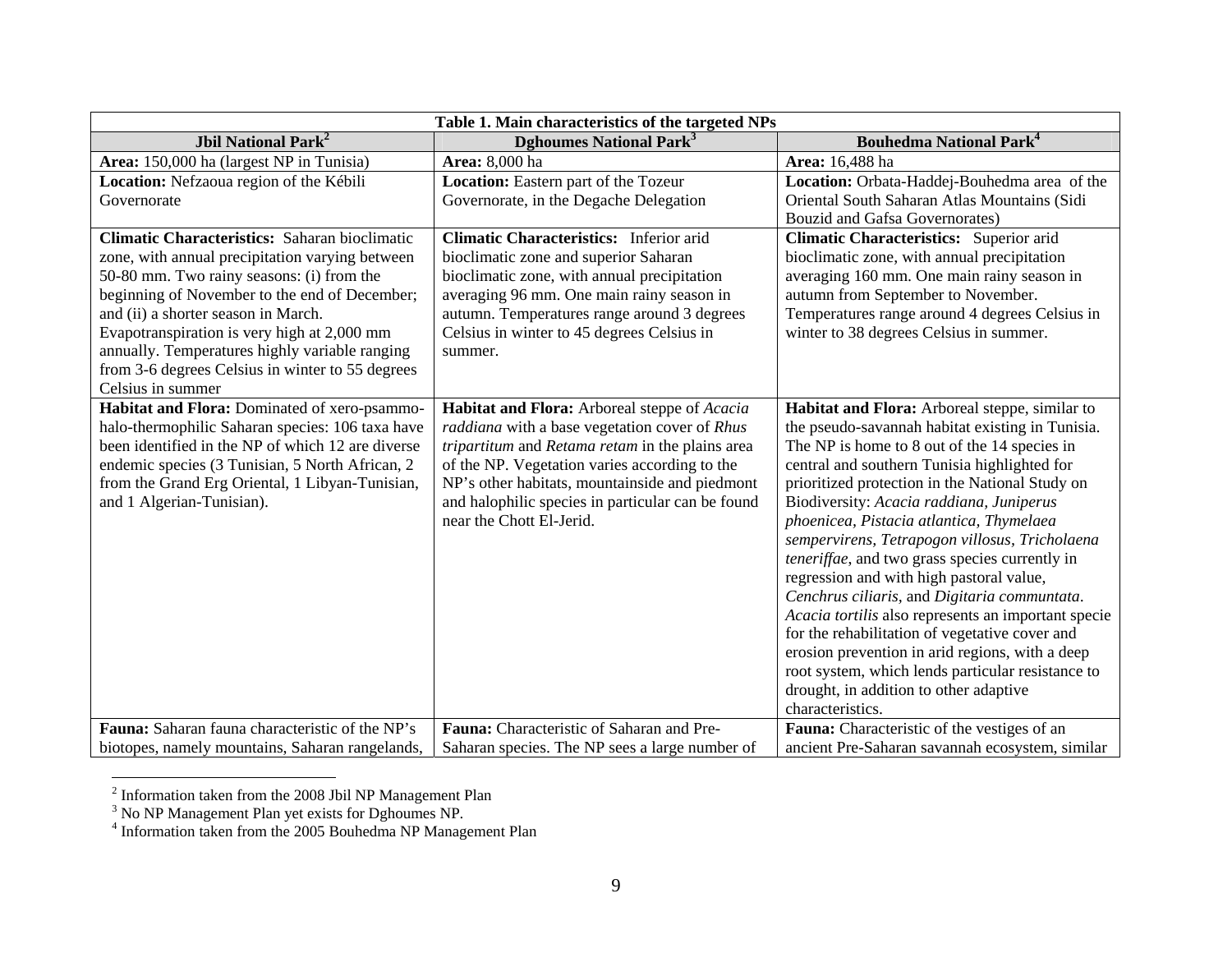| and dunes. Some of the fauna species listed on<br>the IUCN Red List include: the Slender-horned<br>Gazelle (endangered), Dorcas Gazelle<br>(vulnerable), Houbara Bustard (vulnerable),<br>Dupont's Lark (near-threatened), Sand Cat (near-<br>threatened) and Striped Hyena (near-threatened).<br>Several other species now disappeared from the<br>NP are marked for reintroduction including the<br>Addax (critically endangered), Ostrich, Crested<br>Porcupine, and Val's Gundi.                                                                                                                                                                                                                                                                                                                                                                                                                                                                                                                  | migratory birds, due to the adjacent Chott El-<br>Jerid. Some of the fauna species listed on the<br><b>IUCN Red List include: Dorcas Gazelle</b><br>(vulnerable), Aoudad (vulnerable), and Houbara<br>Bustard (vulnerable). In order to restore Pre-<br>Saharan fauna, a reintroduction of the Ostrich<br>(from the Souss-Massa NP in Morocco) has been<br>completed.                                                                                                                                                                                                                                         | to that of the African Sahel. The Acacia raddiana<br>steppe with the presence of threatened or<br>disappeared fauna across the Sahel and Maghreb<br>constitutes the main international importance of<br>the NP in terms of biodiversity. Some of the<br>fauna species listed on the IUCN Red List<br>include the: Scimitar-horned Oryx (extinct in the<br>wild), Addax (critically endangered), Dama<br>Gazelle (critically endangered), Dorcas Gazelle<br>(vulnerable), Spur-thighed Tortoise (vulnerable),<br>Mehely's Horseshoe Bat (vulnerable), Aoudad<br>(vulnerable), Houbara Bustard (vulnerable),<br>Schreiber's Long-fingered Bat (near-threatened),<br>and Striped Hyena (near-threatened). The first<br>Addax and Oryx were reintroduced to the NP in<br>1985. |
|-------------------------------------------------------------------------------------------------------------------------------------------------------------------------------------------------------------------------------------------------------------------------------------------------------------------------------------------------------------------------------------------------------------------------------------------------------------------------------------------------------------------------------------------------------------------------------------------------------------------------------------------------------------------------------------------------------------------------------------------------------------------------------------------------------------------------------------------------------------------------------------------------------------------------------------------------------------------------------------------------------|---------------------------------------------------------------------------------------------------------------------------------------------------------------------------------------------------------------------------------------------------------------------------------------------------------------------------------------------------------------------------------------------------------------------------------------------------------------------------------------------------------------------------------------------------------------------------------------------------------------|----------------------------------------------------------------------------------------------------------------------------------------------------------------------------------------------------------------------------------------------------------------------------------------------------------------------------------------------------------------------------------------------------------------------------------------------------------------------------------------------------------------------------------------------------------------------------------------------------------------------------------------------------------------------------------------------------------------------------------------------------------------------------|
| Main Threats/Challenges: In the previous NP<br>Management Plan, main pressures on flora were<br>identified as: (i) overgrazing and an absence of<br>transhumance corridors; (ii) the non-respect of<br>environmental protection regulations; (iii) the<br>drying out of groundwater aquifers linked to a<br>multiplication of drilled wells; (iv) an increase in<br>water use from tourism; (v) climate change; and<br>(v) the voluntary or involuntary destruction of<br>vegetative cover.<br>Main threats to fauna include: (i) localized<br>poaching using increasingly sophisticated means;<br>(ii) an increase in motorized transport modifying<br>animal behavior; (iii) a lack of coordination in<br>the implementation of tourism activities leading<br>to modifications to the habitat and generation of<br>wastes; (iv) competition with livestock that use<br>the same area and water sources; (v) the<br>disappearance of native fodder species due to<br>climate change and overgrazing. | Main Threats/Challenges: Acacia raddiana was<br>reintroduced during the last decade, and the great<br>majority of the NP has not yet suffered from<br>vegetation removal or overgrazing. An integral<br>set-aside approach coupled with soil and water<br>conservation works and re-seeding with endemic<br>fodder species, has enabled a rapid regeneration<br>of the vegetation cover, with a return of<br>associated fauna.<br>It should be noted that the full rehabilitation of<br>the Acacia raddiana ecosytem in the NP, would<br>allow for the return of the Eurasian Hoopoe and<br>Turdoides fulvus. | Main Threats/Challenges: In the previous NP<br>Management Plan, main challenges for the NP<br>were identified as follows: (i) a lack of<br>integration of local populations in NP<br>management, particularly with regard to natural<br>resource use and passage through the NP; (ii) a<br>general lack of capacity and means for effective<br>NP management and maintenance; (iii) a lack of<br>promotion of the NP leading to a lack of interest<br>from tour operators and economic actors in<br>general; (iv) the degradation of the natural habitat<br>leading to increased vulnerability of biotopes and<br>ecological niches; and (v) a general lack of<br>environmental awareness.                                                                                 |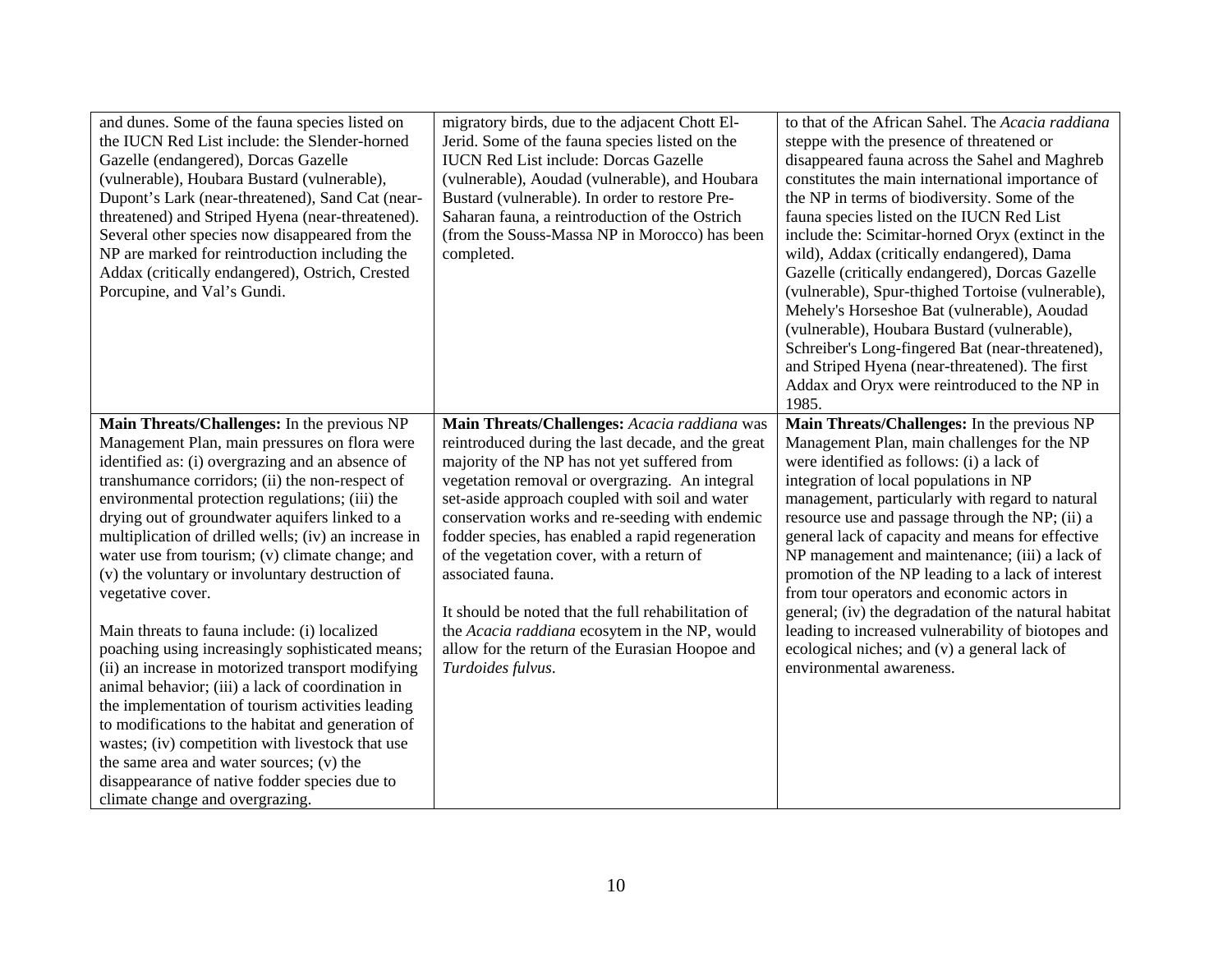The Project comprises two major components that directly address the existing pressures and threats to Tunisia's desert ecosystems. The first component is dedicated to creating an enabling environment for an INRM approach to biodiversity and land conservation in the targeted NPs and their surrounding productive landscapes, through capacity building in NP management (national, regional, and local levels), SLM (primarily regional and local levels), and ecotourism development (national, regional, and local levels). The second component will focus on investments in the targeted NPs and surrounding areas to implement this approach. The third component is a project management component. The interventions and activities for each component are summarized as follows:

*Component 1: Promoting enabling conditions for PA management, SLM scale up and ecotourism development.* Financed by the GEF (US\$ 1,4 million) and the GoT (US\$ 1,31 million), this component will provide the necessary technical assistance to: (i) support revisions to the institutional, legal and strategic framework for NP management and ecotourism development; (ii) build and mainstream national and local capacities in SLM and biodiversity conservation using an INRM approach; and (iii) establish the project M&E system.

*Component 2: Supporting the implementation of INRM in targeted NPs and their adjacent areas.* Major interventions supported by the GEF (US\$ 2,37 million), the GoT (US\$ 2,61), and local communities (US\$ 0,36 million), will focus on implementing identified priority investments in the three NP Management Plans, scaling up best practices in SLM , as well as promoting ecotourism development, in the targeted NPs and their surrounding areas. The main vehicle for SLM scale up will be through the implementation of a small grants program for community association-based activities linked to the management and development of PAs and the improvement of the local environment including the testing of SLM practices. The small grants program will also include a microenterprise-based window targeting subprojects linked to ecotourism (individuals or groups, with a focus on women and young entrepreneurs). For a more detailed description of the small grants program, please see Annex E.

*Component 3: Project management*. (GEF US\$ 0.2 million, GoT: US\$ 0.5 million). This component will support the establishment and operationalization of the PCU within the DGEQV, through the provision of goods, consultant services (training, study tours), and incremental operating costs associated with project management and implementation, including procurement and financial management.

## *Global Environmental Benefits*

The project will help contribute to improvements in the global environment, e.g. through: increased vegetation cover on degraded and/or overgrazed areas; increased land productivity; preservation of ecological integrity and functions in the targeted NPs and surrounding landscapes; conservation of biological diversity; enhanced capacity to adapt to climate and system changes; restoration and maintenance of soil fertility; and improvement in water use efficiency. The project will also generate local benefits and will contribute to people's livelihoods and economic well-being, diversifying local revenues through eco-tourism activities and improving the resilience of local populations to drought.

Moreover, the project has broader implications impacting the system-level. For example, the project focuses on the systematic incorporation of biodiversity and land conservation values within the larger landscape by prioritizing: (i) *Project activities piloting microenterprises linked to ecotourism* will support promising sectoral transformation; (ii) the *Implementation of*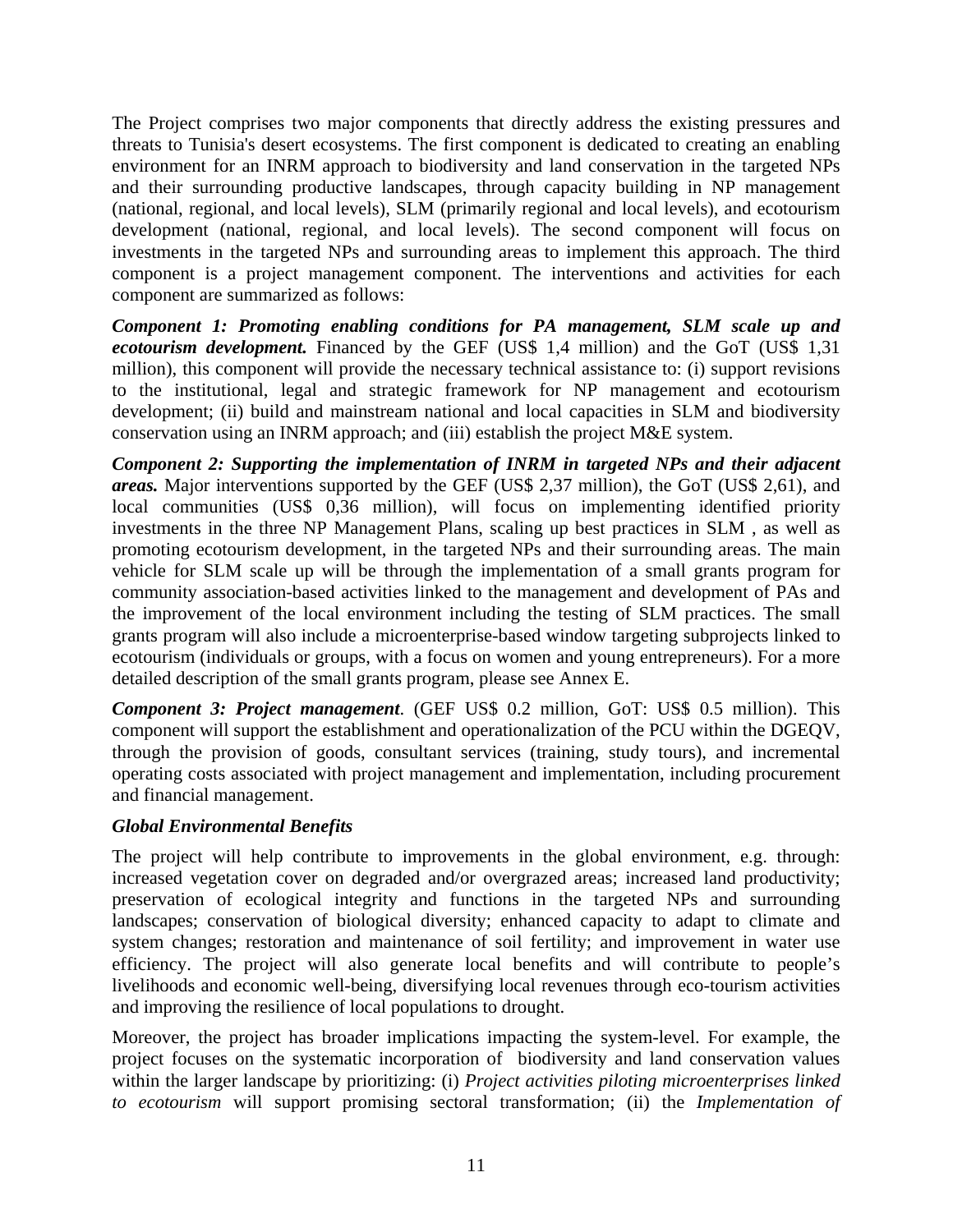*participatory NP Management Plans* that will further assist mainstreaming of biodiversity and SLM objectives and build recognition of the importance of ecosystem service values for the local government and communities; and (iii) the *Development and uptake of Operational Management Plans (OMP)* along with sustainable financing: this exercise is being considered by the MoE and the General Direction for Forests (DGF) of the Ministry of Agriculture (MoA) as an important means of developing a comprehensive international standard of management planning as defined for example by the IUCN World Commission on Protected Areas.

Project activities, processes, protocols and other applicable GEB lessons developed will be shared with all relevant stakeholders within the Governorates and National development authorities, highlighting the project's potential importance to inform institutional and legislative revisions for NP Management.

## *Sustainability*

The sustainability of project interventions will be promoted through the establishment of an improved legal, regulatory, institutional, and incentive framework that provides for a more autonomous financial and administrative management of PAs and the effective participation of local communities in the decision-making related to PA management. The establishment of these improved frameworks will be informed by the experience of implementing project activities in the pilot PAs, and will ensure that project benefits will not be limited to the pilot PAs, but will also improve the environment for other projects in Tunisia's PA network. The Project will also enhance sustainability at both national and regional levels through the project's approach of encouraging the emergence of horizontally (among local business) and vertically (local businesses with national and international operators) integrated tourism value chains and clusters around key attractions in PAs.

At the local level, the approach of integrating local communities in NP management and planning, as well as ensuring that these benefit from ecotourism will increase their support for and engagement in the sustainability of the NPs. Local communities will profit through enhanced training to improve business and technical skills needed to set up microenterprises targeting restaurants and ecolodges, tour operators or ecotourism activities, as well as handicrafts in and around the NPs and surrounding areas. The project will also contribute to the goals of enhancing environmental sustainability by demonstrating to local communities the value of a diverse biodiversity and sustainable land resource management. The introduction of a new approach to tourism in Tunisia—one that is based on low volume and high value—will help to ensure that natural resources in the fragile arid regions of the country are not negatively impacted. Finally, given the fact that Tunisia has recently tripled its PA network but is missing the necessary underlying finance mechanisms, ecotourism development and improvement in the ability of PAs to generate revenues from visitors by reform of the regulatory environment will contribute to the sustainable financing of the expanded PA network..

#### **B. DESCRIBE THE CONSISTENCY OF THE PROJECT WITH NATIONAL AND/OR REGIONAL PRIORITIES/PLANS:**

The GoT is making plans to diversify the country's tourism products in order to continue to deliver sustainable growth and job creation in the sector, as well as spread benefits more evenly to the interior of the country. The 2016 National Tourism Strategy developed by the Ministry of Tourism (MoT) lays out five priorities for action: (a) diversification and innovation in tourism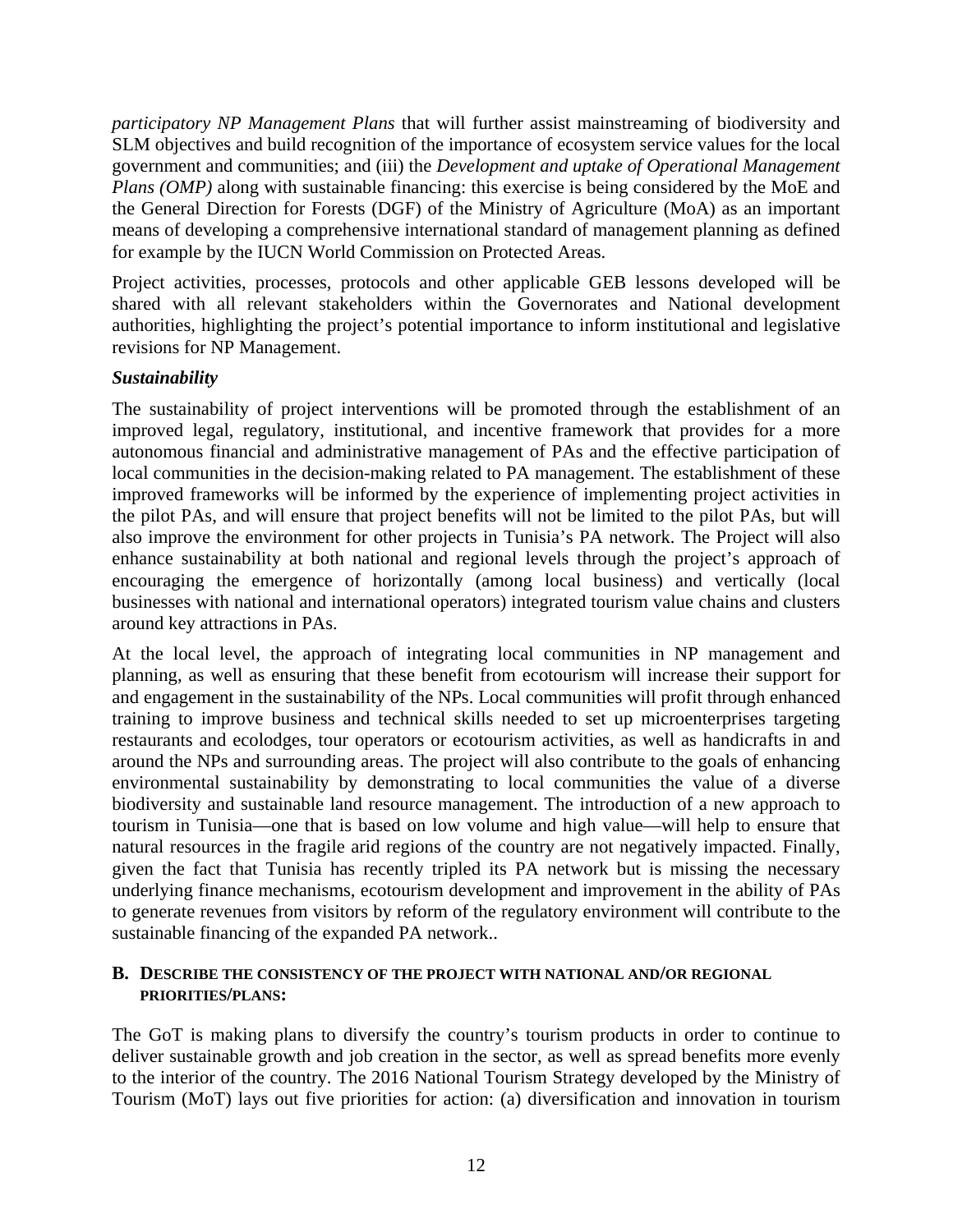products offered; (b) promotion and marketing; (c) institutional framework; (d) restructuring sector finances; and (e) tourism web compatibility. Within the diversification axis, the following targets have been identified: (i) developing the national "Jasmin" quality certification; (ii) encouraging the promotion of innovation; (iii) diversifying the types of tourism accommodation; and (iv) reinforcing the diversification of products offered. Ecotourism development in desert areas and the diversification of the tourism product generally, could represent an initial step towards addressing the seasonal nature of the tourism sector in Tunisia, as identified above. As beach tourism is concentrated during the peak summer months, other tourism products, including ecotourism, could help draw tourists to the country during other parts of the year.

Since 2007, 20 new PAs have been created in Tunisia, including 9 national parks and 11 natural reserves. PAs in Tunisia now total 44 terrestrial areas and 5 marine and coastal areas that represent 7 percent of the total national area. It should be noted that many of the Red List species mentioned above are found predominantly, and in some cases only, in the PAs, and are overgrazed or hunted outside of these areas. The long-term national vision is to create a "protected areas network", rather than concentrating only on a few areas for PA and ecotourism development and creating a potential imbalance between areas. Such a network would require contributions from different partners and donors, and activities should be complementary, including those of the proposed Project. The network would thus contribute to a harmonization of activities between different government bodies and their financial and technical partners. Along these lines, the proposed Project will collaborate and coordinate its approach with the AfD-led project in Chaambi National Park (financed by the French Global Environment Fund and Monaco) as well as with the International Finance Corporation (IFC), particularly with respect to the reinforcement of the legal and institutional framework for PAs and ecotourism development.

The proposed project is fully consistent with the upcoming Bank strategy for Tunisia, as it will promote different tourism opportunities and if successful, will create new employment paths for women and youth, to a great extent in lagging regions, where the project intervention areas are located. The proposed Project is also included within Tunisia 2012-2013 Interim Strategy Note (ISN) aimed at reinforcing governance and inclusion and fostering economic growth based on the creation of sustainable jobs in the medium-term. The three priority areas for the ISN are: (i) Reinforcing good governance and citizen participation, including access to information as well as transparency and responsibility of institutions; (ii) Promoting economic and social inclusion, including access to basic infrastructure for local communities, social safety net coverage for vulnerable groups; and (iii) Laying the foundations for renewed sustainable growth, including business environment for the private sector, labor market policies, as well as sustainable natural resource management and climate change adaptation.

Under the Governance and Opportunity Development Policy Loan to the GoT signed in June 2011, one of the reform measures identified is improving services to businesses and citizens through the simplification of formalities and improvement of transparency. The tourism sector in particular has been selected to anchor the credibility of the process. This will include taking stock, mapping, reviewing and streamlining current regulatory and administrative procedures related to business entry and/or operation in the tourism sector. Procedures that will be reviewed in priority include those that are most burdensome on the private sector, as well as the ones that constitute key bottlenecks in the "niche" or "anchor" areas, to ensure that the regulatory simplification reinforces technical assistance provided in other aspects of tourism sector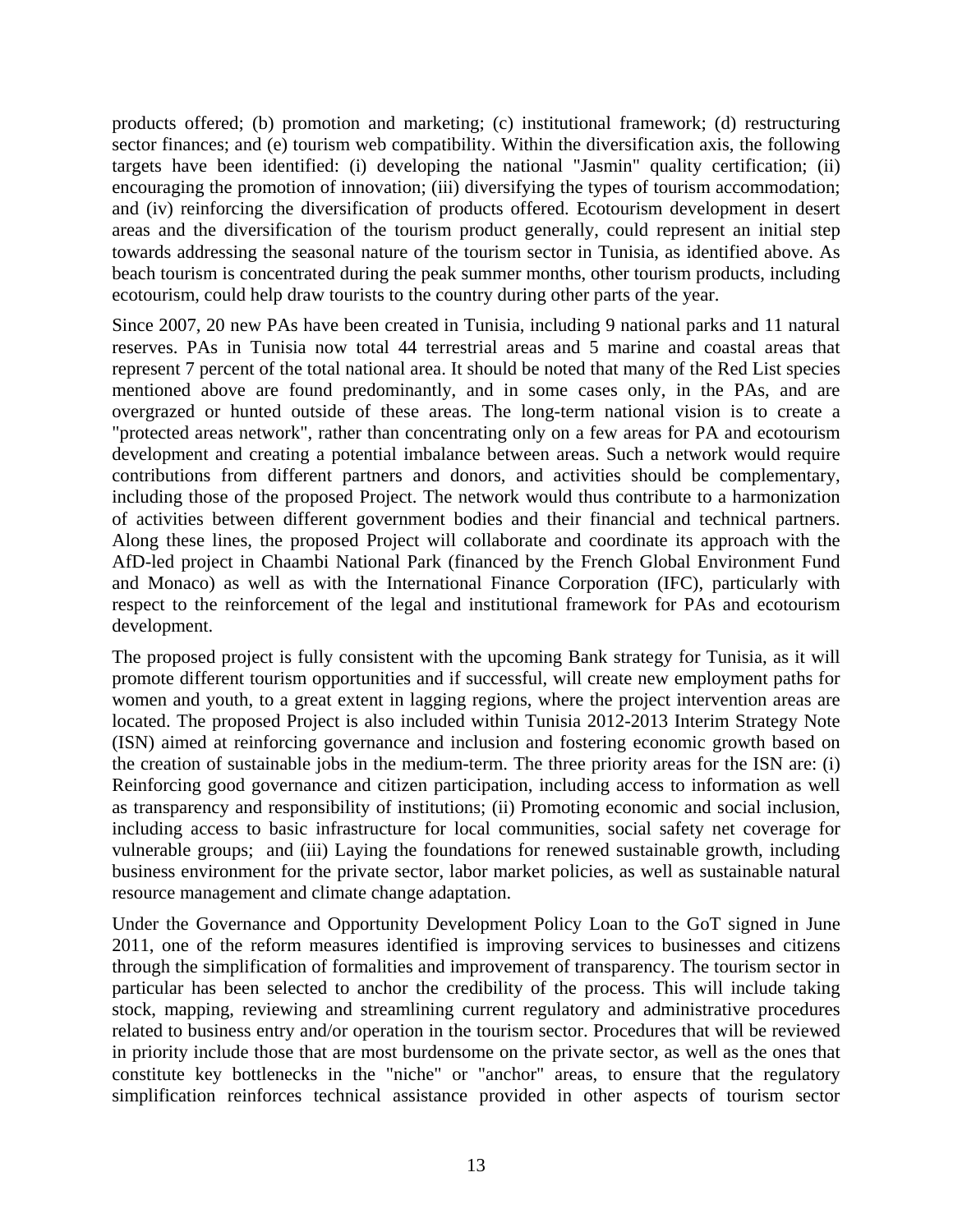competitiveness. This will also involve the design and implementation of a "pilot anchor tourism investment project" outside of the coastal areas. The proposed Project will benefit from tight collaboration with the IFC, which is leading this initiative, particularly in terms of activities related to institutional and regulatory framework revision, private sector engagement, and piloting of investments in the new environment.

### **C. DESCRIBE THE CONSISTENCY OF THE PROJECT WITH GEF STRATEGIES AND STRATEGIC PROGRAMS:**

The Project is responsive to the GEF Biodiversity and Land Degradation Strategies<sup>5</sup>. It will contribute to the following GEF-4 Strategic Objectives: BD-SO1 "Catalyzing sustainability of protected areas"; and BD-SO2 "Mainstreaming biodiversity in production landscapes". It will also contribute to the following GEF-4 Strategic Programs: LD-SP1 "Supporting Sustainable Agriculture and Rangeland Management" and LD-SP3 "Investing in New and Innovative Approaches in Sustainable Land Management". The Project will also contribute to the mainstreaming of knowledge and lessons learned in INRM and biodiversity conservation in arid lands

**Biodiversity:** The project objectives align closely with **BD-SO1: Catalyzing Sustainability of Protected Area Systems.** Through Component 1, the institutional, legal and strategic framework for PA management will be reinforced through the revision of the national legislative, regulatory, and institutional PA management framework, as currently mandated by the national Forestry Code, with a view to initiating the establishment of an autonomous PA management agency. Furthermore, national, regional, and local capacities in PA management will be built and mainstreamed through the: (i) reinforcement of the material capacity for NP management in the targeted NPs; (ii) reinforcement of the human capacity in the targeted NPs; and (iii) delivery of adaptive training packages in PA management and environmental education. Through Component 2, priority investments identified in NP Management Plans will be implemented, in particular critical management and monitoring infrastructure. It is anticipated that by the end of the project, 132,488 ha of PAs (the total areas of the three targeted NPs) will be better protected and managed to conserve biodiversity.

The project is also aligned with **BD-SO2: Mainstreaming biodiversity conservation in production landscapes/ seascapes and sectors.** The primary sector targeted by the Project is the budding ecotourism sector in Tunisia. Through Component 1, at the national level, the regulatory framework for ecotourism will be reinforced through the revision of the national classification of accommodations to include ecotourism-specific categories. An international, national, and local ecotourism marketing strategy to promote the three targeted NPs, including communications packages, will also be developed. Building and mainstreaming of capacities will be achieved through the delivery of adaptive training packages in ecotourism development, including income-generating activities (leather goods production, camel tours, local herb and medicinal plant sales, basket weaving, local cultural performances, etc.) associated with ecotourism. Through Component 2, the microenterprise window of the small grants program will incentivize subprojects linked to ecotourism. Local communities will thus be encouraged to play a central role in the in the supply chain for ecotourism, and new job creation opportunities such as reserve rangers, guides, service provision, camp and ecolodge operation, etc. will be sustained by this

<u>.</u>

 $<sup>5</sup>$  The proposed project was approved under the GEF-4 replenishment.</sup>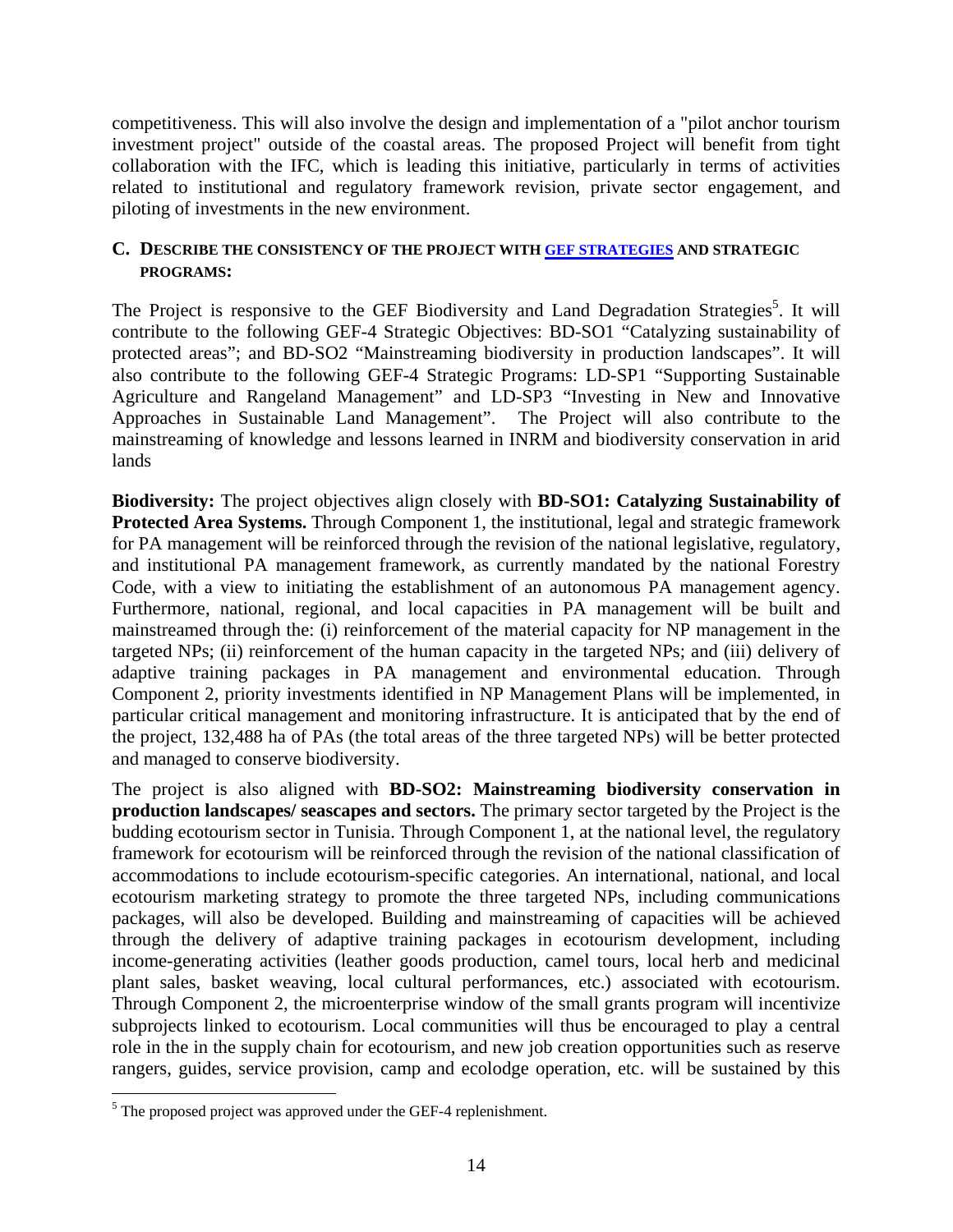emerging sector. Component 2 will also support environmental awareness investments linked to ecotourism, namely the rehabilitation of the ecomuseum within each targeted NP, and the establishment of one eco-shop per targeted NP.

**Land Degradation:** The projects objectives are consistent with **LD SP1: Support sustainable agriculture and rangeland management:** In this regard the project will foster capacity for sustainable agriculture and rangeland management by scaling up SLM practices using an INRM approach that treats each targeted NP and its surrounding productive landscape (mainly agricultural lands and rangelands) as one continuous management unit. Component 1 will support capacity building in the areas of agriculture, agro-pastoralism and pastoralism, using a gender-sensitive approach, given the importance of the traditional participation of rural Tunisian women in NRM. Capacity building activities will draw on good practices and techniques already existing in the desert areas of the country and the region. Component 2 will support investments in SLM within targeted NPs, mainly through needed soil and water conservation works identified in the NP Management Plans, which will also positively impact the surrounding area. Furthermore, the community association window of the small grants program will target initiatives related to sustainable agriculture, agro-pastoralism and pastoralism, through improved natural resource management and productivity.

The project is also aligned with **LD-SP3: Investing in new and innovative approaches in sustainable land management.** As mentioned above, the community association window of the small grants program represents the main vehicle for incentivizing innovative techniques in SLM and their application in the targeted areas. The precise location and technical details of subprojects will be refined in the engineering design studies during the project implementation. It is envisaged that the INRM approach taken by the project, one that combines NP management and the mainstreaming of biodiversity into the ecotourism productive sector, with the upscaling of SLM practices both within the targeted NPs and the surrounding agricultural and pastoral areas, will both improve desert ecosystem resilience and reduce climate risks to local populations.

### **D. JUSTIFY THE TYPE OF FINANCING SUPPORT PROVIDED WITH THE GEF RESOURCES.**

The proposed project aims to receive support from the GEF trust fund and will be implemented using Tunisia's RAF allocation under the GEF-4 replenishment. The incremental support from the GEF to reinforce national baseline initiatives, as well as new national commitments resulting from this Project, will have a catalytic effect in terms of piloting innovative approaches to maintaining desert biodiversity and the sustainability of desert lands.

The project is designed within the interlinked GEF focal areas (LD and BD) and is making a contribution to securing multiple GEBs, which would otherwise not be achieved, given the critical needs in improved PA management and associated land degradation challenges, particularly in the country's arid and desret areas. Support from the GEF through this Project is critical in that an unprecendented multi-stakeholder and cross-cutting discussion has been initiated on an integrated apporach to PA management, biodiversity conservation, SLM, and ecotourism. During project preparation, a workshop was held, which included around 100 participants from various government and research institutions, NGOs, and civil society, with the aim of having a collective and participatory brainstorm on the project design and on the vision for the future for an integrated approach to PA management, ecotourism, and SLM more broadly. There was a strong consensus that the current situation of PA management is sub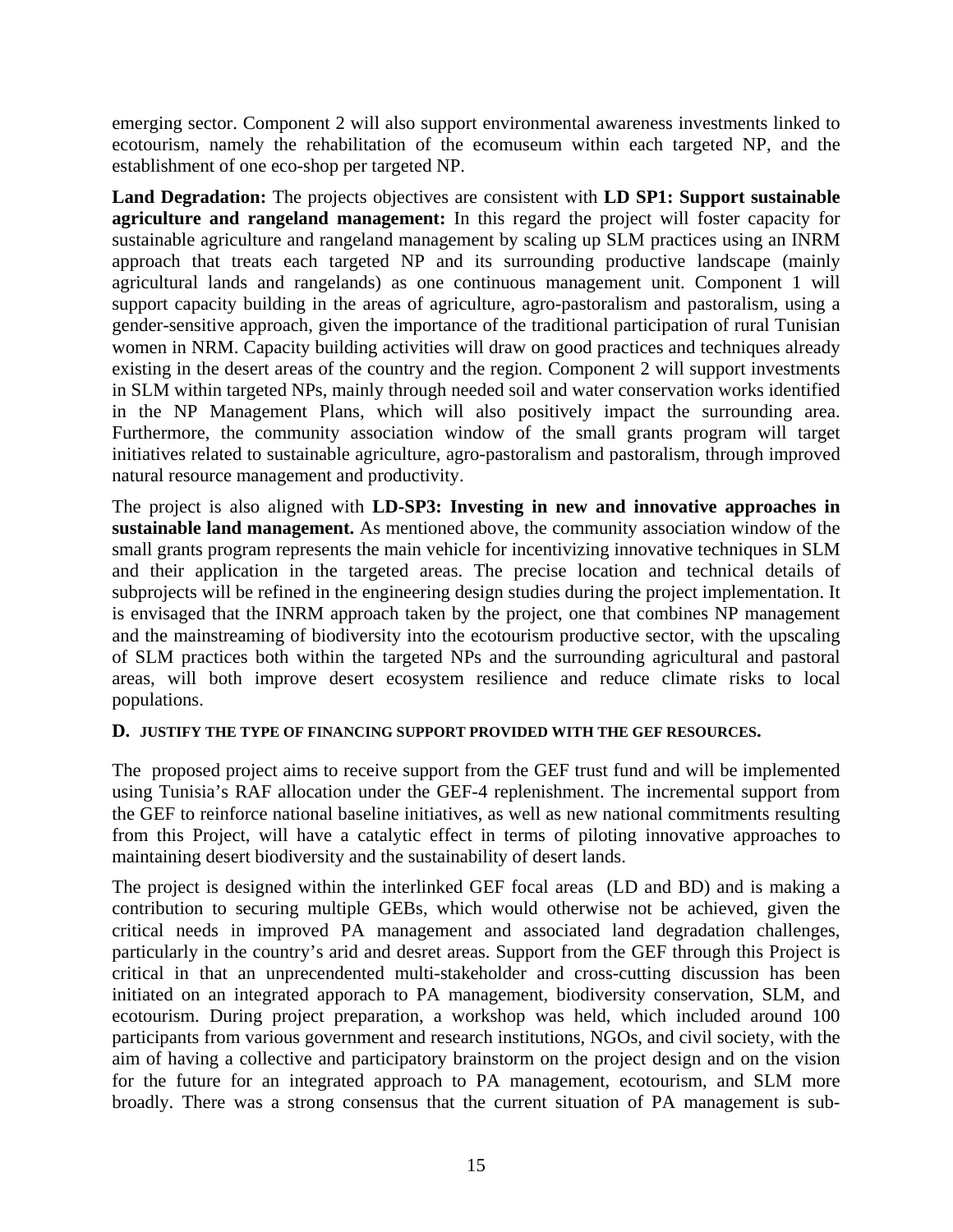optimal, leading to biodiversity losses, land degradation, and the alienation of local communities, and that improvements need to be made at all levels. There was also consensus that there exists significant potential for a new participatory approach, which integrates the management and development of PAs and their surrounding areas, and combines ecotourism development and innovative sustainable land management techniques.

The resulting GEBs from the Project, could include sustainable management of natural resources (land, water and vegetation), protection of threatened dryland and desert biodiversity, and protection against erosion and desertification. These benefits could also contribute to increased resilience of the selected ecosystems and human livelihoods to climate change and variability.

In addition, Tunisia is a middle-income country which nevertheless is facing budget constraints and depends on grant funding for these types of innovative initiatives, particulaly in light of the recent sociopolitical events in the country. Beyond that, project support with GEF trust fund resources is justified for three main reasons: (i) the grant support leverages bilateral funds; (ii) grant supports helps integrate/package the funds, including those of the Government, and generates a catalytic impetus for focusing the funds on the biodiversity conservation, SLM, and ecotourism objectives; and (iii) along with the GEF funds, international expertise on biodiversity conservation, SLM, and ecotourism has been and will continue to be provided, that is expected to have a catalytic impact beyond the provision of grant funds.

The proposed project has also benefitted from a Project Preparation Grant (PPG), for a total of \$200,000, which enabled the initial testing of this new integrated and participatory approach to PA management and ecotourism development in the country. The objective of the PPG was to complete the full design of the proposed Project including collecting baseline information; identifying the gaps in information; gathering key data for the design of the components; identifying and confirming the lead entities and implementation arrangements for project components; developing indicators for monitoring and evaluation; and identifying and securing other sources of financing and co-financing.

These project preparation objectives have been reached, through the following activities undertaken at national and local levels during the PPG stage (further details provided in Annex  $D$ :

- (i) Preparation of ToRs for the Project Document;
- (ii) Preparation/updating of the NP Management Plans for Jbil, Dgoumes and Bouhedma NPs;
- (iii)Environmental and Social Impact Assessments and preparation of the Environmental and Social Management Plans;
- (iv)Preparation of the Project Operational Manual; and
- (v) Meetings and workshops, training, field visits, design/production/editing of environmental awareness and education support materials.

### **E. OUTLINE THE COORDINATION WITH OTHER RELATED INITIATIVES:**

The proposed Project will enhance the delivery and impacts of the regional GEF Integrated Natural Resources Management in the Middle East and North Africa Region Program (MENARID). The overall objective of MENARID is twofold: (i) to promote integrated natural resource management (INRM) in the production landscapes of the MENA region and (ii) improving the economic and social well-being of the targeted communities through the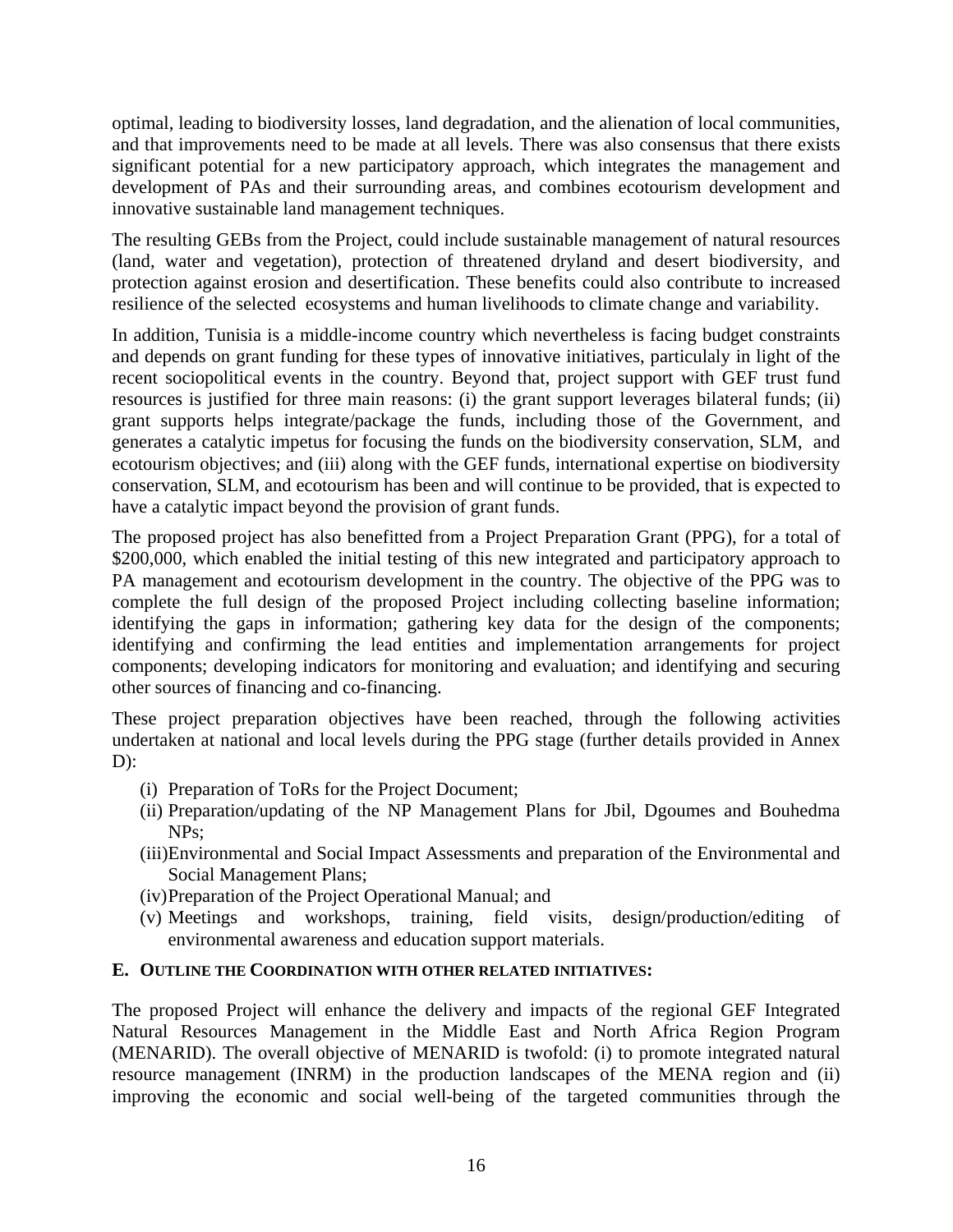restoration and maintenance of ecosystem functions and productivity. MENARID will address the above-mentioned constraints and work towards further mainstreaming INRM, improving the governance of natural and water resources (ground water and trans-boundary water systems), and coordinating investments that will: (a) promote enabling environments to mainstream the INRM agenda at national and regional scales, and (b) generate mutual benefits for the global environment and local livelihoods through catalyzing INRM investments for large-scale impact.

The proposed Project is one of 13 investment projects under the MENARID Program, which are funded by the GEF and co-funded by the African Development Bank, Food and Agriculture Organization, United Nations Development Program, United Nations Industrial Development Organization, United Nations Environment Program, and the World Bank. Other participating countries in the MENARID are Algeria, Egypt, Iran, Jordan, Morocco, and Yemen. The proposed Project will coordinate, where possible, with the other MENARID Projects in Tunisia, namely the Support to Sustainable Land Management in the Siliana Governorate Project managed by IFAD, and the land degradation component of the Second Natural Resources Management Project managed by the WB, though the geographic areas of these two projects with that of the proposed project are different.

The following is a summary of the proposed Project alignment with MENARID expected outcomes:

| <b>MENARID Expected Outcome</b>                                                                                                                                                                 | <b>Proposed Project Expected Output</b>                                                                                                                                                                                                                                                                                                                                                                                                                                                                                          |
|-------------------------------------------------------------------------------------------------------------------------------------------------------------------------------------------------|----------------------------------------------------------------------------------------------------------------------------------------------------------------------------------------------------------------------------------------------------------------------------------------------------------------------------------------------------------------------------------------------------------------------------------------------------------------------------------------------------------------------------------|
| Policy and regulatory frameworks governing<br>sectors outside the environment sector (e.g.<br>tourism) incorporate measures to conserve and<br>sustainably use biodiversity                     | Draft Decree for the revised legislative framework for<br>PAs is prepared.<br>Revised Decree for the classification of accommodations<br>is prepared.                                                                                                                                                                                                                                                                                                                                                                            |
| In intervention areas, appropriate investments in<br>selected ecosystems/productive landscapes are<br>implemented and natural resource systems are<br>restored and managed in an integrated way | 12 innovative SLM techniques piloted and promoted in<br>targeted NPs and their surrounding areas.<br>12 agreements are signed between the targeted NPs and<br>community associations focusing on environmental<br>improvement and SLM.<br>600 stakeholders receive training in the areas of PA<br>management, ecotourism development, SLM, and<br>environmental education using an INRM approach.<br>Targeted NPs achieve higher management efficiency<br>scores (75 for Jbil NP, 65 for Dghoumes NP and 84 for<br>Bouhedma NP). |
| Sustainable livelihood systems are promoted in<br>investment areas                                                                                                                              | 160 jobs are created linked to park management and<br>economic activities over the three targeted NPs.<br>184 subprojects (community association and<br>microenterprise-based) are supported by the project (%<br>gender).                                                                                                                                                                                                                                                                                                       |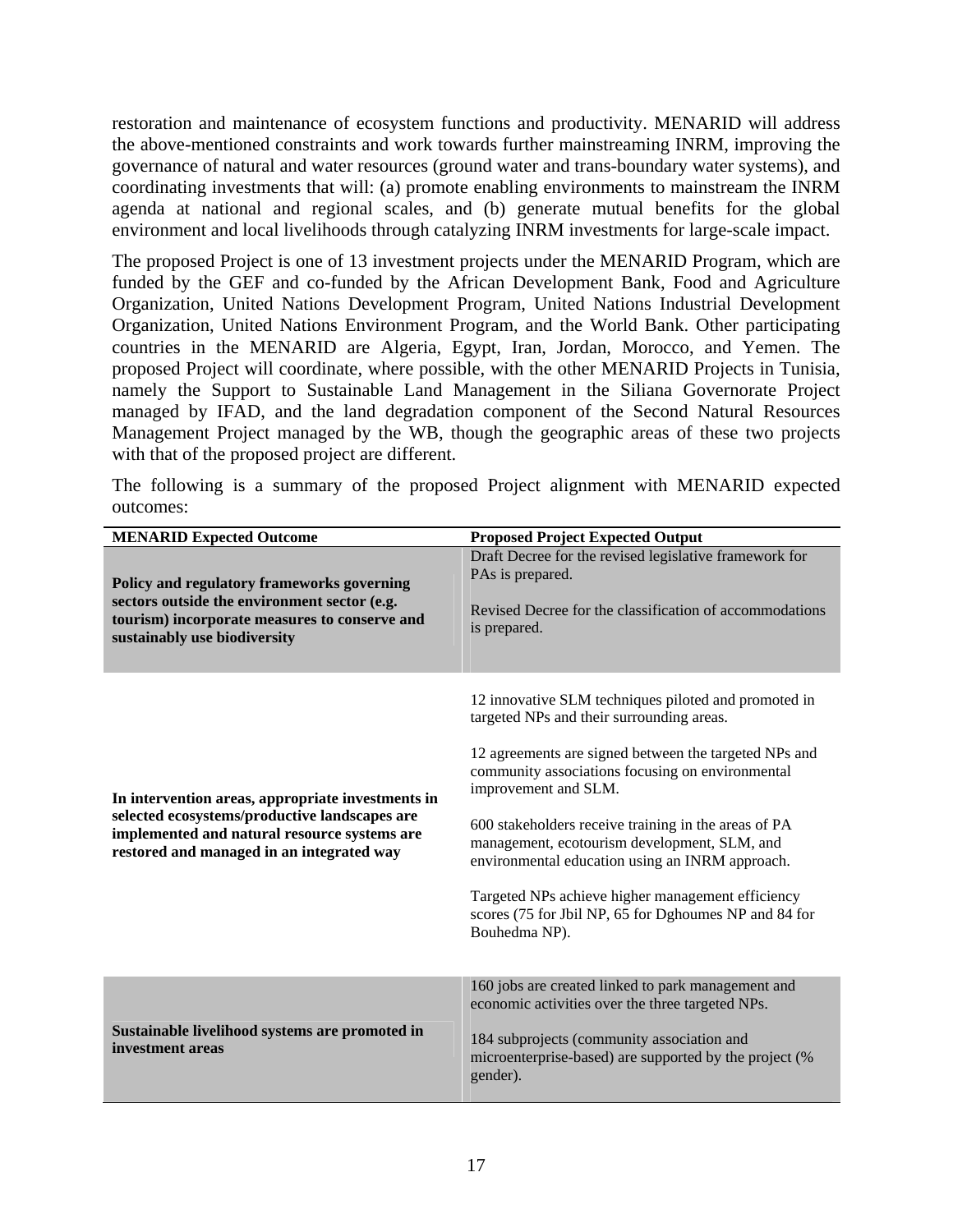| 3 additional staff per targeted NP (1 conservation       |
|----------------------------------------------------------|
| engineer, 1 eco-guard/animator in charge of liaison with |
| communities and environmental education, and 1           |
| socioeconomic activities coordinator are in place.       |

The proposed Project also has linkages to the Middle East and North Africa Desert Ecosystems and Livelihoods Program (MENA-DELP), a new World Bank- GEF partnership. The MENA-DELP was approved by the GEF in November 2011, and includes four national country pilot projects (Algeria, Egypt, Jordan, and Morocco), plus a regional knowledge sharing project. The MENA-DELP framework seeks to maintain and improve the flow of desert ecosystem services for sustainable development in a positive feedback loop. The Program will focus on piloting enabling economic opportunities specific to deserts that integrate the health and diversity of the desert biome with the vast potential for innovative livelihood opportunities that also sustain valuable repository knowledge linked to adaptive practices. It is intended that such an approach will ultimately enhance desert livelihood opportunities and increase the resilience and adaptation responses of desert communities and ecosystems to projected pressures, in particular climate change impacts. The focus of these four country projects is on different production sectors and on improving the sustainability of investments through an integrated ecosystem management approach. Emphasis is also placed on participatory approaches, capacity building and on harnessing local knowledge. The regional umbrella project aims to enhance knowledge and experience sharing on opportunities for enhancing desert livelihoods among the four participating pilot countries and potentially others. The proposed Project will thus both benefit from and contribute to the knowledge sharing activities within the MENA-DELP, in that the Project also focuses on the piloting of an integrated approach to enhancing desert ecosystem service management and generating livelihood opportunities.

In addition, lessons learned from the Land Degradation Assessment in Drylands Project (LADA), executed by FAO, and of which Tunisia is one of six partner countries, can both benefit the implementation of the proposed Project, and be shared with the wider MENA-DELP network under the regional umbrella project.

## **F. DISCUSS THE VALUE-ADDED OF GEF INVOLVEMENT IN THE PROJECT DEMONSTRATED THROUGH INCREMENTAL REASONING :**

One of the main challenges for PA management in Tunisia is that most PAs lack up-to-date, implementable and enforceable management plans, as well as sustainable financing for the dayto-day running of the parks, and investment in badly needed infrastructure. In terms of financing, the annual budget from the central government for PAs is currently defined as a percentage of the responsible ministry's budget (DGF) of the MoA and not according to the specific management needs of each PA. This means that PAs lack both enforcement and management capacity, leading to biodiversity vulnerability even within the PA. Furthermore, the legal status of older PAs<sup>6</sup> does not permit the collection of entrance fees, and even for new PAs, fees are very low, thus limiting revenue-generating possibilities. There is also a high administrative burden for potential visitors, who are required to apply in advance for a government authorization to spend the night in a PA. PAs also lack adequate lodging, sanitation facilities, food and water, signage, access roads and hiking trails, etc. These constraints have resulted in

 $\overline{a}$ 

<sup>&</sup>lt;sup>6</sup> Created prior to 2007.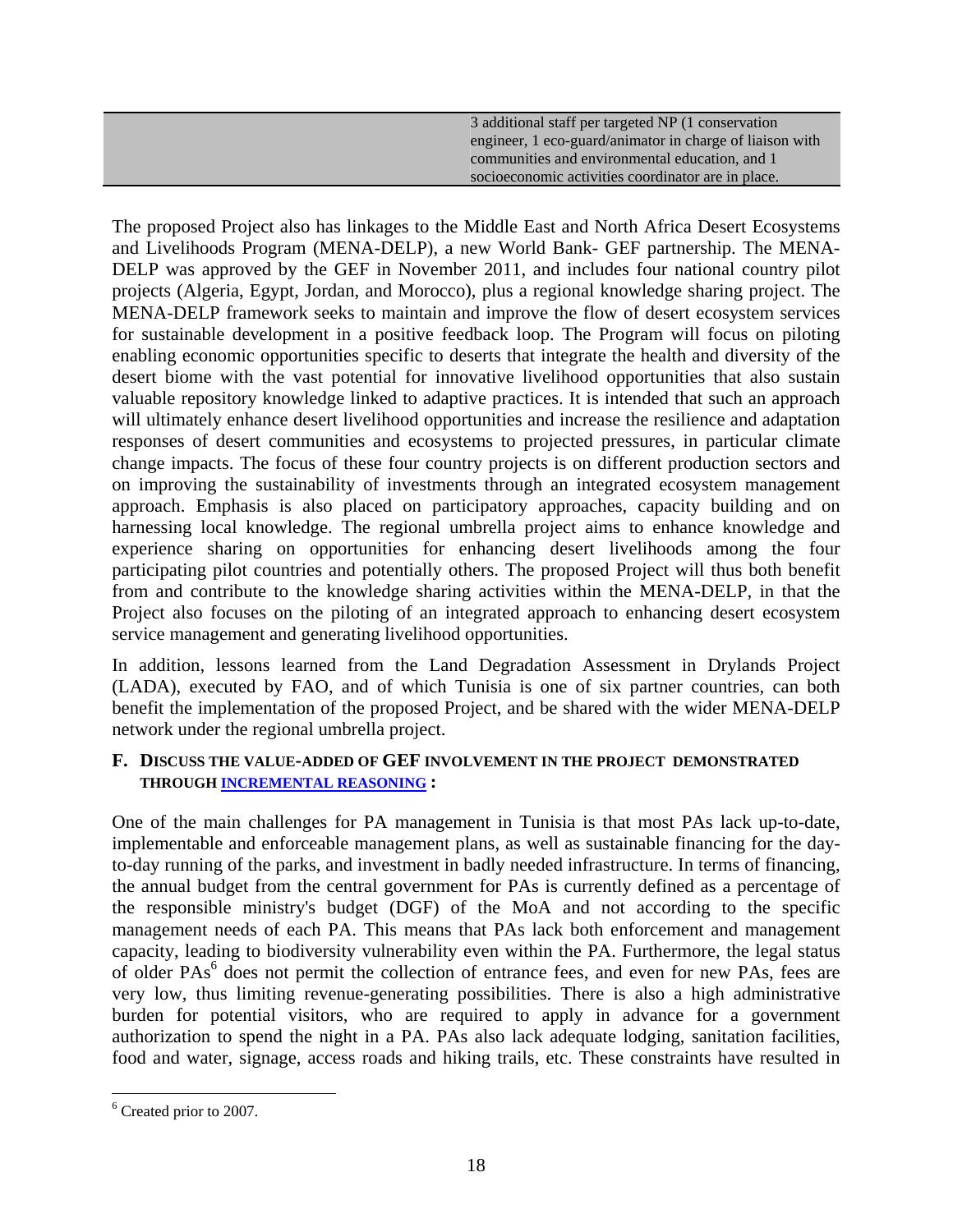few ecotourism products or services being developed around PAs, with tour operators often neglecting to include national parks in their circuits.

Moreover, adjacent communities have not traditionally been directly involved in the establishment, decision-making or management process for PAs. Their perception is thus that they receive few tangible benefits from biodiversity conservation and PAs and do not have the knowledge or resources to establish related income-generating activities (e.g., ecotourism enterprises) to supplement their revenue. The possibility of local community integration in terms of the use of PAs (including co-management, concessions, partnerships, right to traverse PAs via indicated roads, etc.) is not yet included in a regulatory framework. These factors create a certain level of misunderstanding and frustration about PAs among local communities, leading to the degradation of biodiversity and land resources, both within and outside PAs

GEF support will be catalytic in mobilizing actions by national stakeholders to overcome existing barriers and contribute to the conservation of desert biodiversity and the sustainability of desert lands by piloting an improved approach to protected areas management that integrates ecotourism development and community engagement.

Under Component 1, GEF support will enable reforms in the national legislative, regulatory, and institutional PA management framework, as well as the building and mainstreaming of material and human capacities in SLM, biodiversity conservation and PA management. GEF support will thus promote a participatory approach for PA management, which will allow general sensitization, social mobilization and information development through specialized training sessions addressed to key stakeholders on PA management, SLM, and ecotourism development using an INRM approach. Additionally the international, national, and local ecotourism marketing strategy to promote the three targeted NPs will help showcase the unique natural and cultural assets of Tunisia's desert regions.

Under component 2, GEF support will enable the implementation of physical investments within the three targeted NPs and their surrounding areas in terms of needed infrastructure and sustainable land management that employ local communities. Management of the three targeted NPs is thus expected to improve (see Table 2). This will be tracked through the proposed indicators and relevant Management Effectiveness Tracking Tool. Through the community association window of the small grants program, it is expected that SLM will be scaled up through new and innovative techniques to be applied in the surrounding agricultural and pastoral productive landscapes around the targeted NPs. Moreover, GEF support would test a new approach to ecotourism development opportunities, through the microenterprise window of the small-grants program. As a result of GEF supported interventions, communities will perceive PAs and their associated ecosystem services as an asset, and not a barrier to their development.

As mentioned above, GEF incremental support is critical in the development of this new integrated and participatory approach to PA management, biodiversity conservation, ecotourism development and SLM, given the significant biodiversity loss and land degradation threats in the country's arid areas.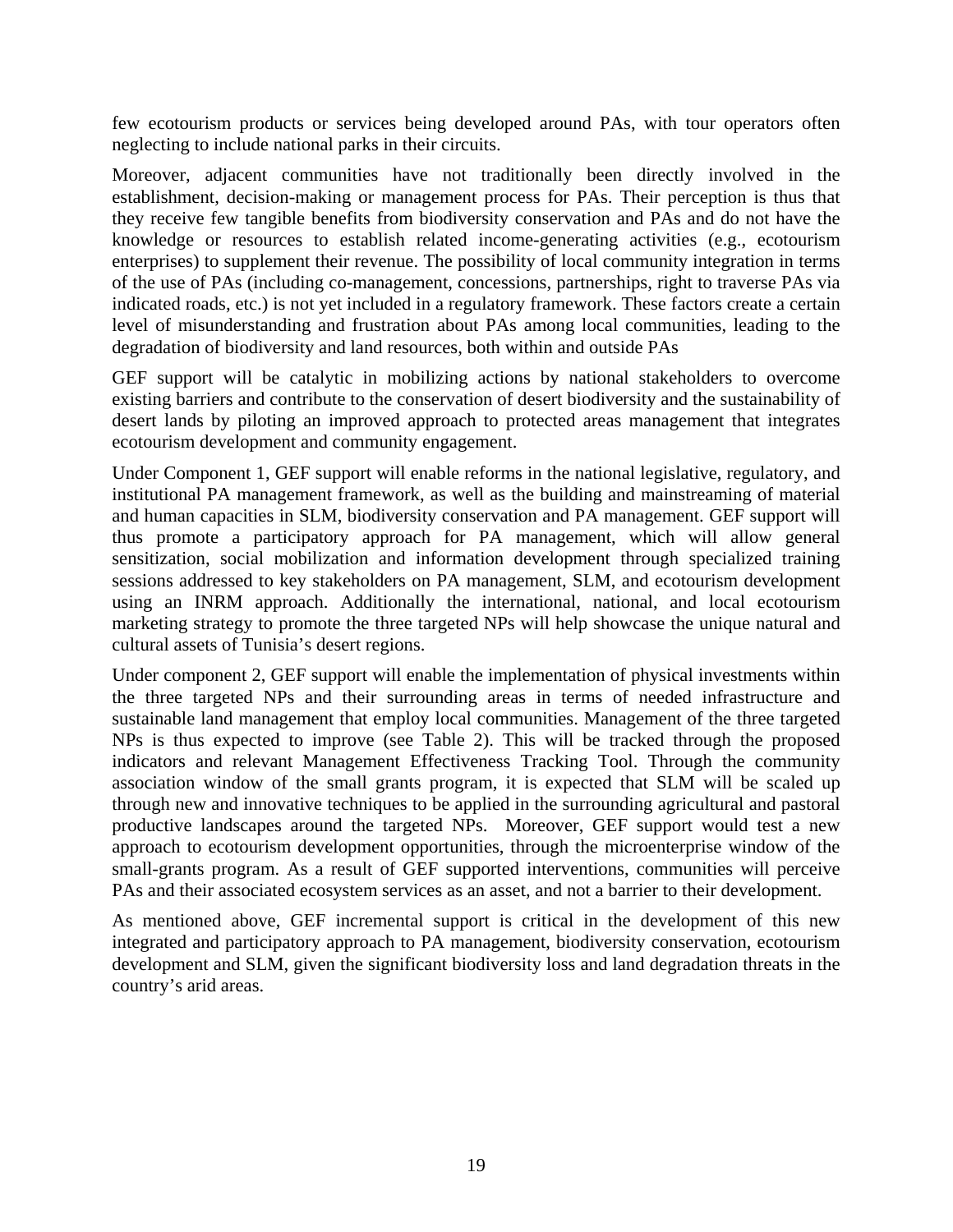| <b>Related scores</b>                                  | <b>Project proposed activities</b>                                                                                                                                                                                                                |
|--------------------------------------------------------|---------------------------------------------------------------------------------------------------------------------------------------------------------------------------------------------------------------------------------------------------|
| 1. Legal status                                        | • Legal analyses and the development of options, as well as their validation during a<br>consultation workshop, and the drafting of future legislation;                                                                                           |
| 2. Protected area<br>regulations<br>3. Law Enforcement | • Institutional analyses and the development of options for an "autonomous organism";<br>and enforcement of material capacity incremental operating costs associated with project<br>management.                                                  |
| 4. Protected area<br>objectives                        | • Review of the draft decree on the classification of accommodations;<br>• M&E activities to facilitate the implementation of various projects;<br>• Support the provision of goods, consultant services, and incremental operating costs.        |
| 6. Protected area<br>boundary demarcation              | • Priority works such as signage, the construction and rehabilitation of welcome kiosks,<br>guard posts, lodging for staff and observation towers.                                                                                                |
| 7. Management plan                                     | • Revision of the national legislative, regulatory, and institutional PA management using a<br>participatory approach;<br>• Support the establishment and operationalization of the Project Coordination Unit<br>$(PCU)$ .                        |
| 8. Regular work plan                                   | • Activities related to the preparation of annual work plans and budgets by the PCU.                                                                                                                                                              |
| 9. Resource inventory<br>11. Research                  | • Hiring of a forestry engineer charged with managing NP investments and coordinating<br>ecological monitoring and research.                                                                                                                      |
| 12. Resource<br>management                             | • Implementation of identified priority investments using INRM approach focused on<br>biodiversity conservation, SLM and ecotourism development.                                                                                                  |
| 13. Staff numbers                                      | • Counterpart funding will support three additional core staff per targeted NP.                                                                                                                                                                   |
| 14. Staff training                                     | • Assessment of training needs of NP staff and other institutions and provision of training<br>packages in the targeted NPs for staff (Management Plans, protection of natural<br>resources; nature-based tourism and ecotourism planning, etc.). |
| 18. Equipment                                          | • Reinforcement of the material capacity (equipment) as priority investments for NP<br>management needs.                                                                                                                                          |
| 19. Maintenance of<br>equipment                        | • Maintenance and rehabilitation of infrastructure and buildings as priority investments<br>identified in the NP Management Plans.                                                                                                                |
| 20. Education and<br>awareness                         | • Environmental education activities and implementation of environmental awareness<br>investments.                                                                                                                                                |
| 21. Planning for land<br>and water use                 | • Community association-based activities geared towards improved natural resource<br>management of NPs;<br>• The Government of Tunisia will carry out basic soil and water conservation works<br>within targeted NPs.                             |
| 22. State and<br>commercial neighbors                  | • Small grants programme targets mainly adjacent communities.                                                                                                                                                                                     |
| 24. Local communities                                  | • Participatory and consultative process for the preparation and implementation of NPs<br>Management Plans and activities under the small grants programme.                                                                                       |
| 25. Economic benefit                                   | • Development of ecotourism marketing strategy, including communications packages;<br>• Establishment of additional income generating activities through ecotourism<br>development and SLM.                                                       |
| 26. Monitoring and<br>evaluation                       | • Acquisition and operation of the project M&E system;<br>• Capacity building in M&E (including environmental and social safeguards) for relevant<br>implementation partners.                                                                     |
| 27. Visitor facilities                                 | • Improving services and facilities for ecotourism through priority works.                                                                                                                                                                        |
| 30b: Condition of<br>values                            | • Activities related to the promotion of ecotourism, SLM and biodiversity conservation.                                                                                                                                                           |
| 30c: Condition of<br>values                            | • International, national, and local ecotourism marketing strategy to promote the three<br>targeted NPs                                                                                                                                           |

**Table 2: Project proposed activities and related NP Management efficiency scores**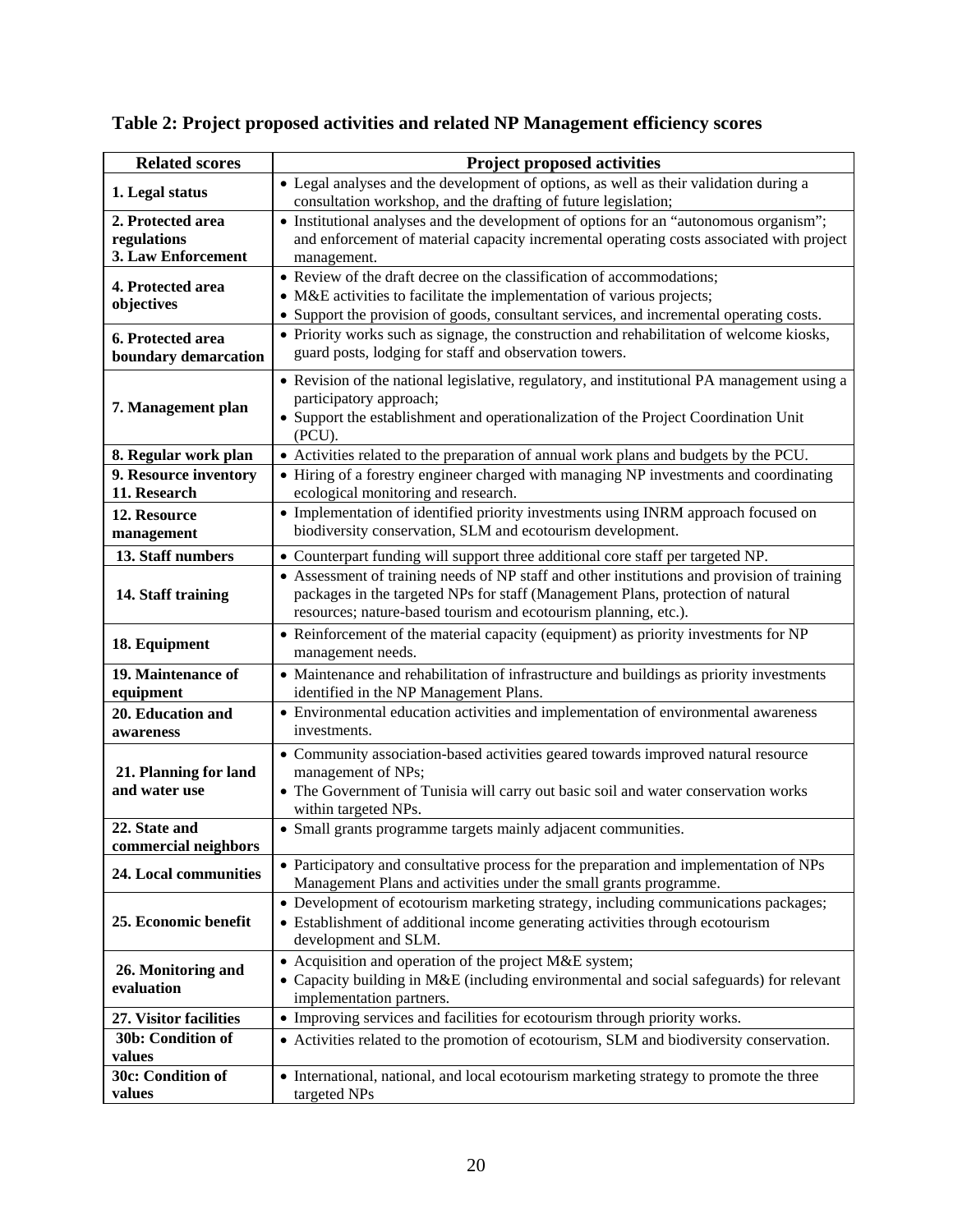## **G. INDICATE RISKS, INCLUDING CLIMATE CHANGE RISKS, THAT MIGHT PREVENT THE PROJECT OBJECTIVE(S) FROM BEING ACHIEVED AND OUTLINE RISK MANAGEMENT MEASURES:**

A preliminary assessment of main substantial risks and associated mitigation measures includes:

| <b>Critical Risk</b>                                        | <b>Mitigation Measures</b>                                                                                                                  |
|-------------------------------------------------------------|---------------------------------------------------------------------------------------------------------------------------------------------|
| Stakeholder risk:                                           | The project premise is that the development of ecotourism                                                                                   |
| Local communities continue to                               | activities can create local community support for nature and                                                                                |
| perceive protected areas as barriers                        | biodiversity conservation, especially around protected areas, by                                                                            |
| to their development.                                       | providing tangible alternative income generation opportunities,                                                                             |
|                                                             | and thus reducing the perception of protected areas as barriers to                                                                          |
|                                                             | development. Awareness raising and sensitization activities will                                                                            |
|                                                             | be supported by the project. Furthermore, participatory National                                                                            |
|                                                             | Park Management Plans will be prepared and implemented with                                                                                 |
|                                                             | the involvement of communities for each project-supported                                                                                   |
|                                                             | National Park.                                                                                                                              |
| Stakeholder risk:                                           | All interventions and practices to be implemented will focus on                                                                             |
| The impact of climate change on                             | addressing environmental issues that are the most pressing for                                                                              |
| Tunisia's desert is expected to                             | Tunisia's desert ecosystems: preventing land degradation,                                                                                   |
| cause more frequent droughts                                | preserving ecosystem functions, securing water resources within                                                                             |
| water shortage, floods and reduced                          | the land and confronting the climate change issues of adaptation                                                                            |
| viability of farming, ecotourism                            | and mitigation. The project will also strengthen monitoring and                                                                             |
| and loss of livelihoods                                     | information systems.                                                                                                                        |
| Sector and Multi-Sector:                                    | - The nomination of a focal point for ecotourism, within each                                                                               |
| The current lack of a common                                | relevant line ministry, who will sit on the National Steering                                                                               |
| vision and coordination among key                           | Committee, early during project preparation, will ensure a                                                                                  |
| players in terms of ecotourism                              | coordination of project activities;                                                                                                         |
| could hinder project preparation,                           | - Regular meetings of the National Steering Committee with                                                                                  |
| implementation and ecotourism                               | representatives of all key agencies during project preparation and                                                                          |
| development in general.                                     | implementation will ensure higher level coordination; and                                                                                   |
|                                                             | - A Project Operations Manual (POM) will be prepared and                                                                                    |
|                                                             | specify the roles and responsibilities of key players involved in                                                                           |
|                                                             | project implementation.                                                                                                                     |
| Design:                                                     | In the light of projected climate change impacts and given that the<br>project is being implemented in an arid region, any activity related |
| Climate change impacts can<br>potentially negatively affect | to the ecotourism sector will be carefully planned while paying                                                                             |
| conservation outcomes, the                                  | close attention to the sustainable use of scarce resources in arid                                                                          |
| ecotourism value of sites, and                              | areas (especially water usage). Moreover, NP staffs, communities                                                                            |
| project outcomes in general.                                | and ecotourists will be educated about the implications of climate                                                                          |
|                                                             | change and awareness will be raised on the good practices to                                                                                |
|                                                             | follow to mitigate their environmental footprint.                                                                                           |
| Design:                                                     | Project design will draw from best practices from the region and                                                                            |
| The pilot nature of the project, the                        | elsewhere, and will be streamlined as much as possible. Project                                                                             |
| novelty of ecotourism and                                   | preparation will ensure the development of a realistic results                                                                              |
| alternative approaches to protected                         | framework that takes into account the pilot nature of the project.                                                                          |
| areas management in the country,                            | During project implementation, the PCU would pay close                                                                                      |
| and the remoteness of project sites                         | attention to these particular aspects through the operationalized                                                                           |
| could make project outcomes                                 | M&E system.                                                                                                                                 |
| uncertain.                                                  |                                                                                                                                             |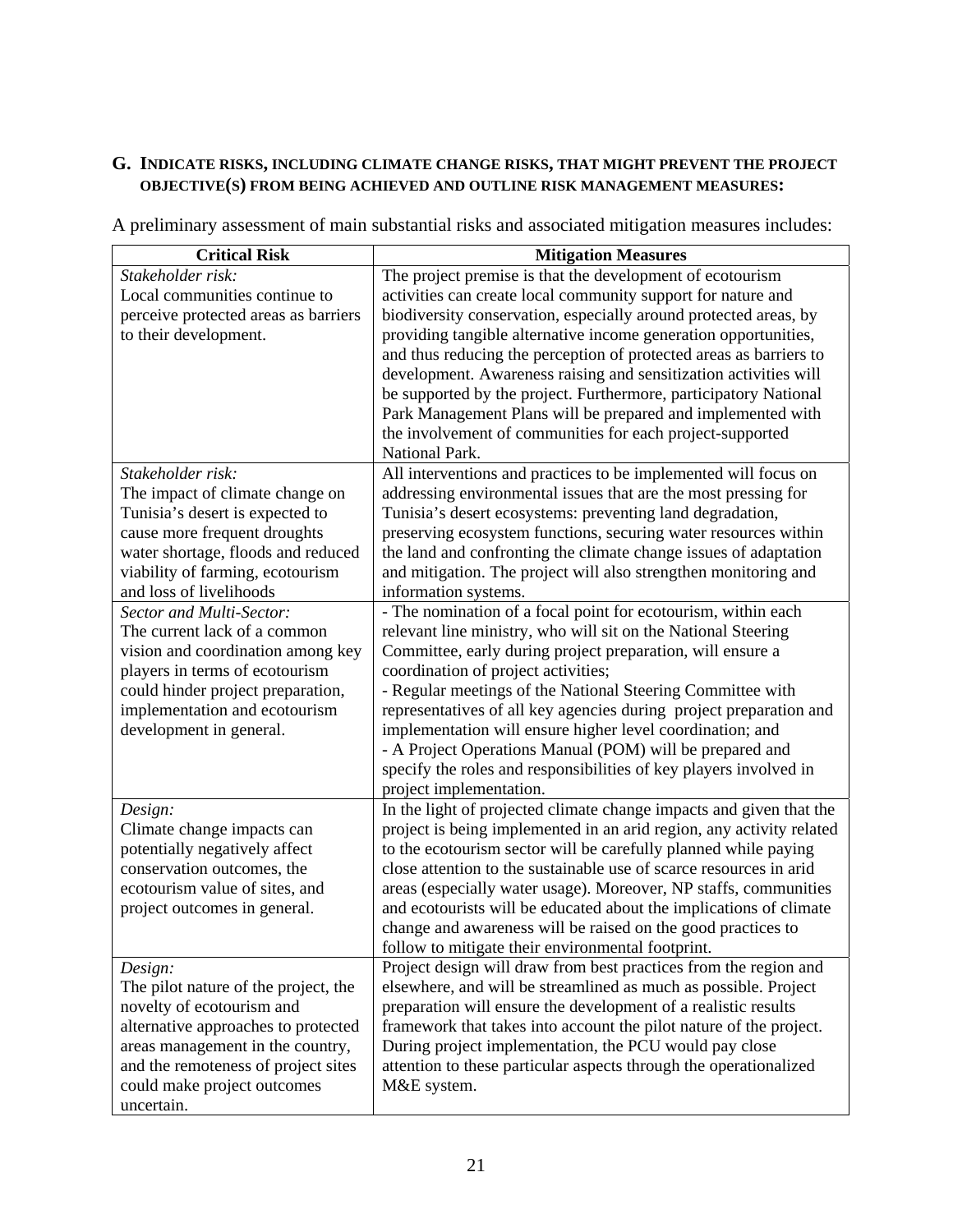| The project will include capacity building for community and    |
|-----------------------------------------------------------------|
| private sector involvement in the maintenance and management of |
| investments after project closure, as well as a Government      |
| commitment where relevant, particularly in terms of protected   |
| areas management. Furthermore, appropriate awareness-raising    |
| and sensitization activities will be implemented to enhance     |
| ownership of investments by local communities.                  |
|                                                                 |

### **H. EXPLAIN HOW COST-EFFECTIVENESS IS REFLECTED IN THE PROJECT DESIGN**:

It is expected that the proposed Project will be cost-effective in part because an integrated approach will be used that will bring together various Ministries in a defined, collaborative manner, and it will also bring together the key stakeholders, which, jointly, will have a higher likelihood for success than the current approach where Ministries and stakeholders act independently in the areas of PA management and ecotourism.

Another main aspect of project cost-effectiveness lies in the preparation/updating of the NP Management Plans for the three targeted NPs, which are now being completed under the PPG Grant, as opposed to under the actual Project as originally planned in the PIF. In addition to being cost effective, the completion of this activity during project preparation will enable the jump start of investments in the targeted NPs upon project effectiveness and will also liberate corresponding GEF funds to be allocated to increase these investments. The preparing/updating of the Management Plans process will make sure to build on the existing work and studies for these NPs, in particular, the previous Management Plans for Jbil and Bouhedma NPs.

Furthermore, the harmonization of the proposed Project with the AfD funded Chaambi NP project, as described above, will help to progress the Government vision of a "protected areas network", where different government bodies and their financial and technical partners contribute to complementary activities to enhance the country's PAs. In addition, the proposed Project will also harmonize approaches with the Chaambi project with respect to the reinforcement of the legal and institutional framework for PA management and ecotourism development, with cost-effectiveness benefits.

Finally, the proposed Project**'**s main approach to determining cost-effectiveness will be to compare output and outcome indicators to the component costs. Beyond that, expert judgment will be used and the results compared with cost-effectiveness of similar operations in other countries during the mid-term and end-of-project evaluations.

## **PART III: INSTITUTIONAL COORDINATION AND SUPPORT**

### **A. INSTITUTIONAL ARRANGEMENT:**

The main project institutional structures are as follows:

The **Project Coordination Unit (PCU)** will comprise a project coordinator, financial management specialist, and procurement specialist (seconded from the DGEQV), as well as an M&E/environmental and social safeguards specialist recruited under the project. The PCU will be responsible for coordinating the technical and fiduciary aspects of project implementation at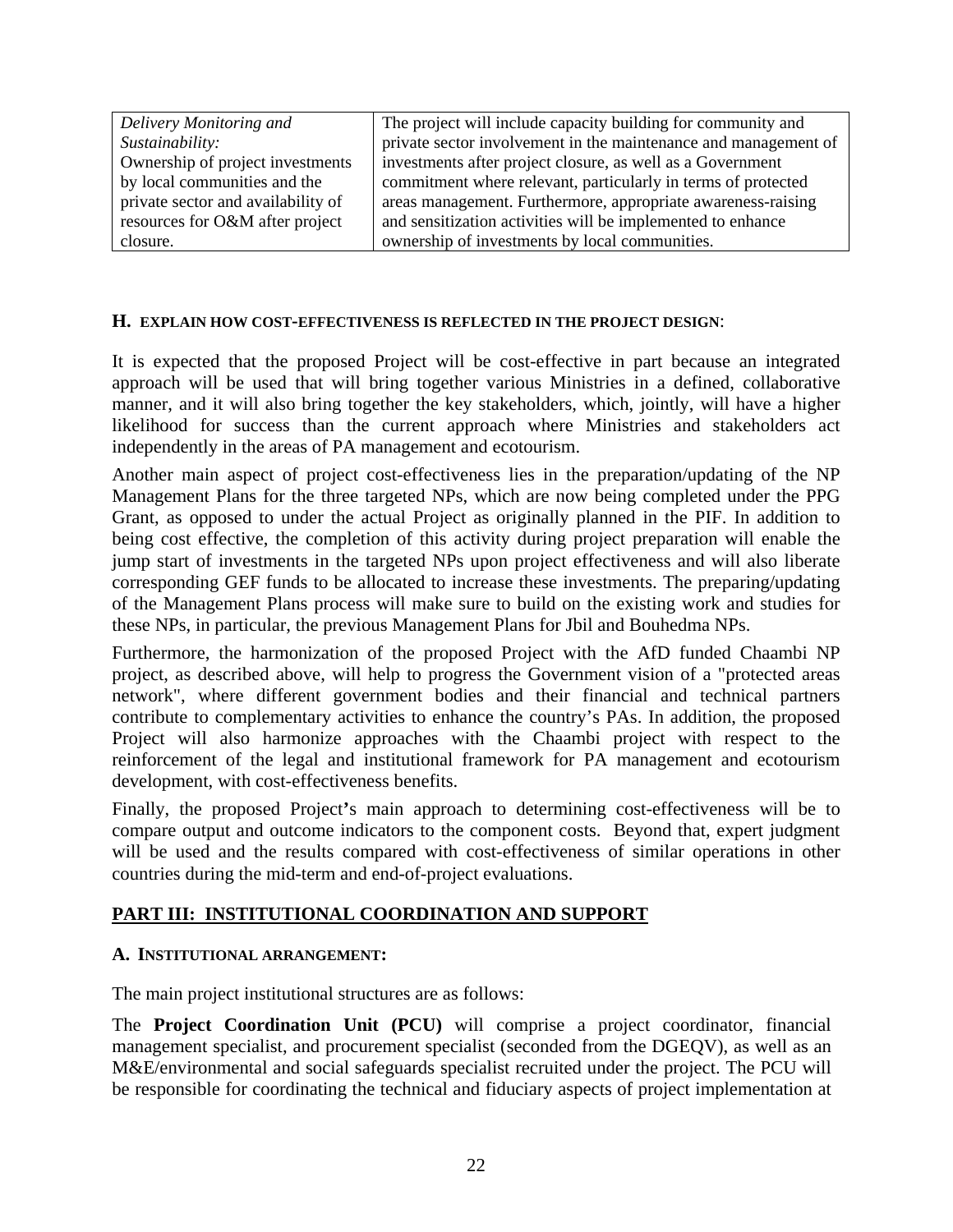the central level, including managing the activities of implementation partners, preparing annual work plans and budgets, ensuring collaboration between stakeholders and conducting the M&E for the project.

**National Steering Committee (NSC):** The PCU will be guided by an NSC, chaired by the MoE. Based on the implementation progress reports submitted on a semi-annual basis by the PCU, the SC will provide an overall supervision and strategic guidance to the project (including on procurement, financial management, disbursement, M&E and reporting matters), approve annual work plans and associated budgets submitted by the PCU, ensure coordination with other government programs at the national level, as well as advise on corrective measures and provide conflict resolution, as needed. The NSC will include focal points from relevant line ministries, as well as focal points from relevant private sector organizations. The NSC will meet on a semi-annual basis or more frequently as needed.

**Consultative and Scientific Steering Commissions (CSSC)<sup>7</sup>** at the regional level would be chaired by the CRDA Director General in each targeted governorate (three in total). The CSSCs would be responsible for providing technical advice and guidance on project implementation at the regional and local levels, particularly in relation to the scientific and technical aspects of NP management, including the promotion of NP natural resources through ecotourism development and community engagement, as well as reviewing annual work plans and budgets. The CSSCs may also make recommendations to be discussed by the NSC. Focal points from the respective CRDAs, regional representations of relevant line ministries, regional university, and environmental NGOs, will form members of the CSSCs. The CSSCs will meet on at least a semi-annual basis, or more often as required.

The project will be implemented according to detailed procedures defined in a Project Operational Manual (POM) to be prepared prior to project Negotiations.

It should be emphasized that there is a strong ownership of the proposed project at the national level, which has a champion in the DGEQV of the MoE, and partner institutions in the MoA's DGF and the MoT's ONTT. The NSC for the proposed project, including a core group of representatives from relevant ministries, has been closely involved and has met regularly to advise on project design since the onset of project preparation. The PCU, including the Project Coordinator, has also been in place throughout project preparation.

### **B. PROJECT IMPLEMENTATION ARRANGEMENT**:

 $\overline{a}$ 

The main implementing agency for the proposed Project will be the General Directorate for Environment and Quality of Life (DGEQV) of the Ministry of Environment (MoE). The DGEQV is mandated to evaluate the general quality of the national environment, propose strategic orientations for national policy with regard to environmental protection and improvements in quality of life, as well as elaborate action plans for natural resource conservation, and pollution abatement. The DGEQV has experience in implementing other World Bank-managed GEF projects, particularly the Second Natural Resources Management Project (PGRN2) and Gulf of Gabès Marine and Coastal Resources Protection Project. The

<sup>7</sup> It should be noted that the CSSC or *Commission Consultative Scientifique et Technique* is an institutional structure mandated by the decree for the creation of new PAs, in this case Dghoumes NP, and one that can be adopted for the old PAs targeted by the project, Bouhedma and Jbil PAs.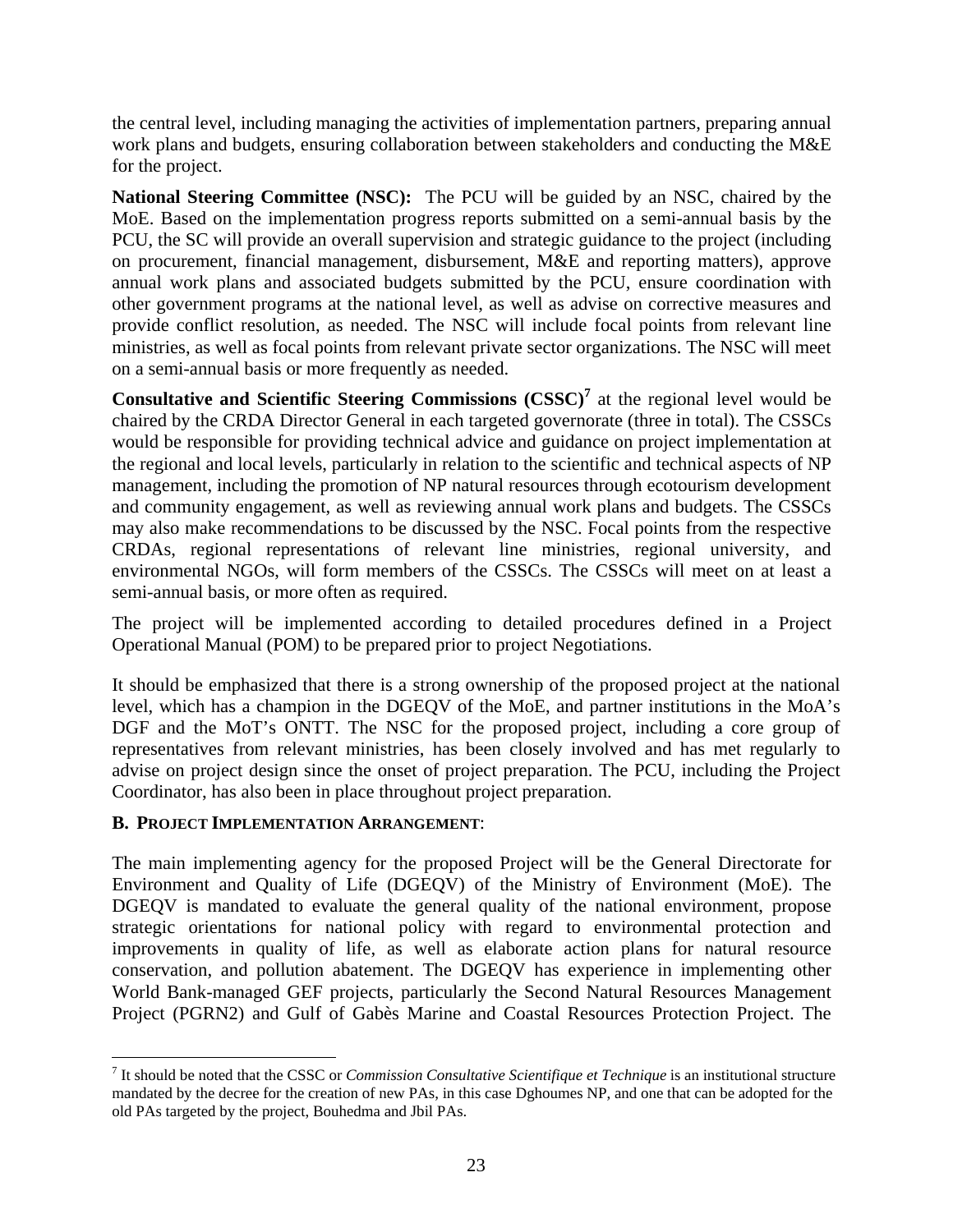DGEQV also has experience with implementing a number of other donor-funded projects including from the AfD (including the Chaambi NP project), French Global Environment Fund, and German International Cooperation.

Project components will be implemented by the following partners as follows:

Components 1 and 2 will be implemented by the DGEQV in collaboration with four main partners: the DGF, Regional Commissariats for Agricultural Development (CRDAs)<sup>8</sup>, ONTT, and an international or national partner institution to be identified on a competitive basis for the management of the small grants program under Component 2.

The DGEQV will implement the national-level PA management framework reform and capacity building activities in collaboration with the DGF under Component 1. The DGEQV will also collaborate with the ONTT to implement the national ecotourism development framework reform and capacity building activities under Component 1. The DGEQV will implement the environmental education activities under Component 1, and through its PCU, will also implement the establishment and maintenance of the project M&E system under Component 1. The DGEQV will rely on its three Regional Representations in Tozeur, Kébili and Sidi Bouzid to manage project implementation at the regional level.

As per their mandate, the CRDAs of the Sidi Bouzid (Bouhedma NP<sup>9</sup>), Kébili (Jbil NP), and Tozeur (Dghoumes NP) Governorates will manage the three targeted NPs, including the updating or preparation of the NP Management Plans, the identification of priority investments, as well as the reinforcement of material and human capacities for NP management, under Component 1. CRDAs will also manage the implementation of priority investments identified in the NP Management Plans under Component 2. CRDAs are full-fledged decentralized administrations of the MoA and are currently mandated to manage the PAs in their respective governorates $^{10}$ , among other functions.

The ONTT will manage the implementation of the ecotourism marketing strategy at the international, national and local levels under Component 1, as well as the rehabilitation of the ecomuseums in the three targeted NPs under Component 2. The ONTT will also rely on its three Regional Representations in Tozeur, Kébili and Sidi Bouzid to oversee implementation of relevant activities at the regional level.

The international or national partner institution will implement the small grants program under Component 2. The organization of local communities into associations or microenterprises to harness and manage the commercial benefit potential of targeted NPs represents a new approach in Tunisia, one that requires close collaboration with communities and specific expertise. The PCU will launch the competitive selection of the partner institution during project preparation with the objective of completing the selection before project effectiveness. This will require that the PCU develop appropriate ToRs, identify and initiate discussions with potential institutions s with the required expertise, as well as launch the selection process during project preparation.

 $\overline{a}$ 

<sup>8</sup> *Commissariat Régional au Développement Agricole.* 9

<sup>&</sup>lt;sup>9</sup> The Bouhedma NP stretches across two governorates with two-thirds of the area lying in the Sidi Bouzid governorate and one third lying in the Gafsa governorate.

<sup>&</sup>lt;sup>10</sup> Specifically the Forestry Departments of the CRDAs (*Arrondissements des Forêts*), under the central DGF of the MoA.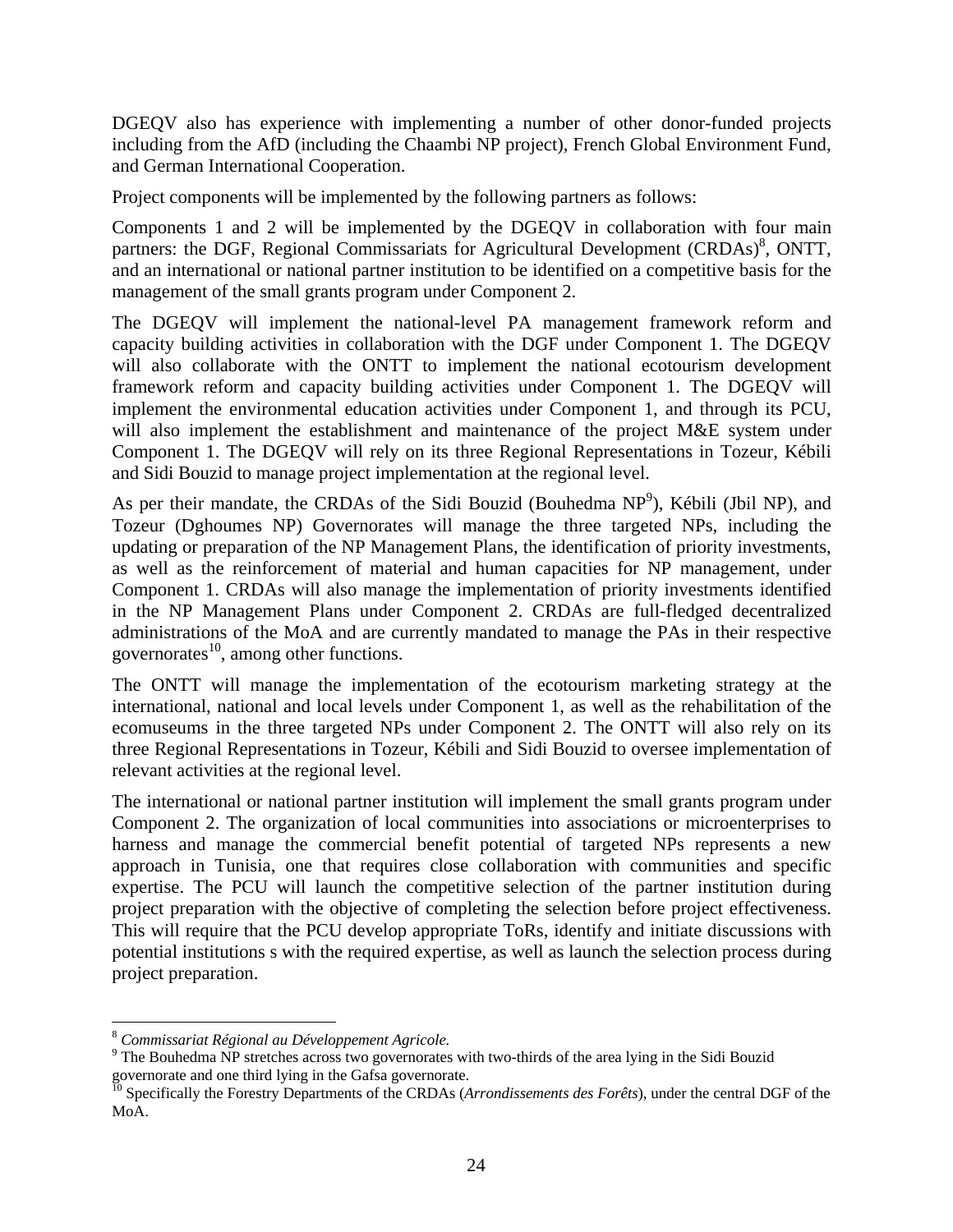Component 3 and its project management activities will be implemented by the DGEQV through its PCU.

The DGF, CRDAs, and ONTT will be responsible for managing the technical implementation and monitoring of their respective activities as described above, as well as the technical aspects of the procurement for these, as needed. The terms of collaboration between the DGEQV and these main partners, will be outlined in Conventions to be signed between the DGEQV and each respective partner before project effectiveness.





## **PART IV: EXPLAIN THE ALIGNMENT OF PROJECT DESIGN WITH THE ORIGINAL PIF:**

The proposed Project remains fully aligned with the GEF Focal Area Objectives and Strategic Programs as stated in the PIF, as well as the overall project design in the original PIF. Main changes between the project as outlined in the PIF and the current Project Appraisal Documents are outlined below.

One change in the project design, which does not impact project outcomes, has been the streamlining of project components from the six originally in the PIF to two technical components, plus a project management component in the current proposed project. The current Component 1 focuses on promoting enabling conditions for PA management, SLM scale up and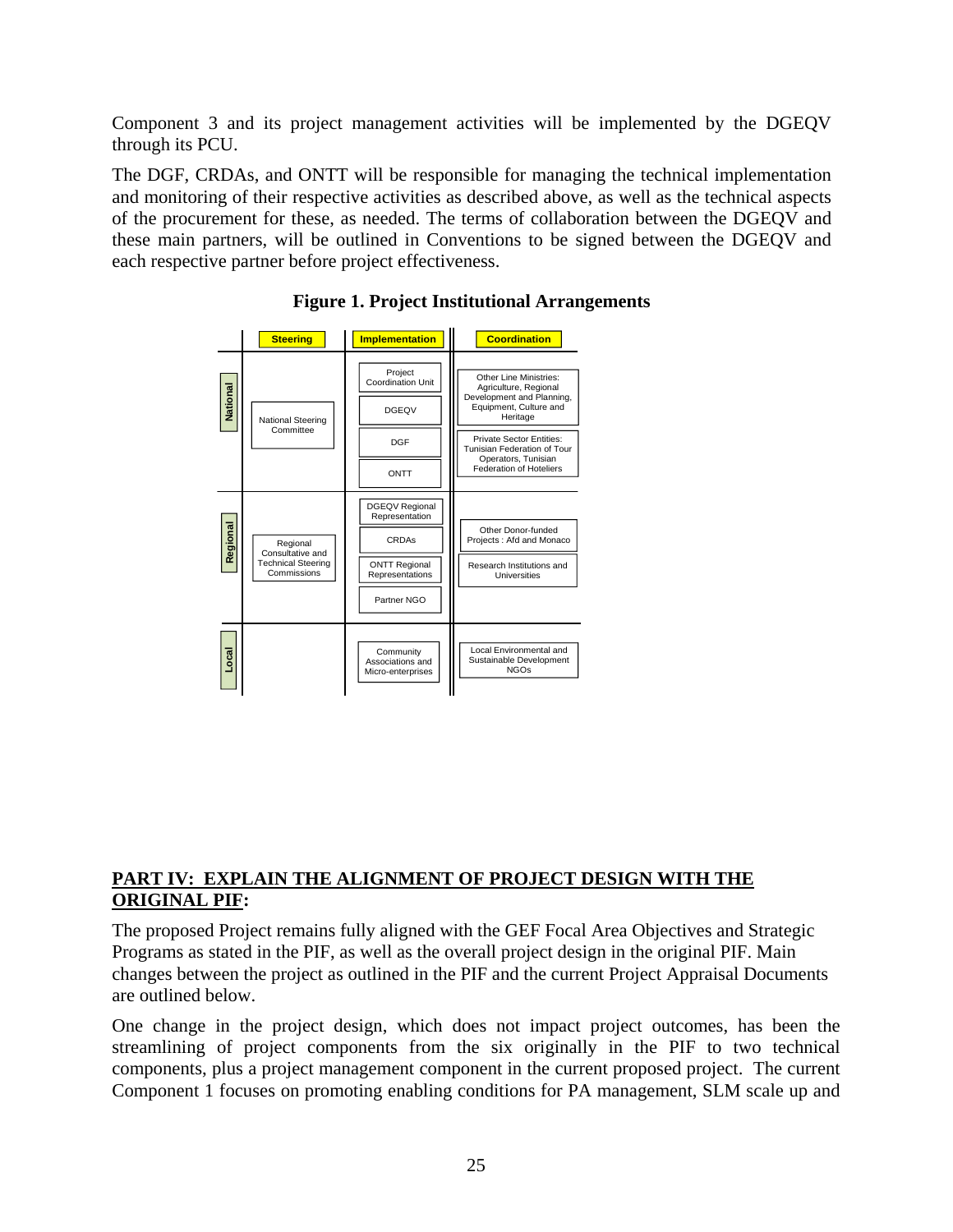ecotourism development through: (i) reinforcing the institutional, legal and strategic framework; (ii) building and mainstreaming national and local capacities; and (iii) establishing the project M&E system. The current Component 2 focuses on supporting the implementation of INRM in targeted NPs and their adjacent areas through: (i) implementing identified priority investments in NP Management Plans; (ii) supporting INRM in the national parks and surrounding areas through (a) providing training to agricultural extension staff including visits to sites with best practices; (b) public awareness and sensitization meetings in key communities; and (c) scaling up of best INRM/SLM practices; (iii) mobilizing partnerships local communities and the private sector around targeted NPs; and (iv) implementing environmental awareness investments. The current Component 1 thus focuses on the TA and capacity building aspects of the proposed Project, while Component 2 focuses on the Investment activities.

Thus, Component 1 and Component 2 (minus the preparation/updating of the NP Management Plans which have been completed during project preparation with the PPG funds) of the original PIF have been merged into the current Component 1 "Promoting enabling conditions for PA management, SLM scale up and ecotourism development". Components 3 (minus the training and public awareness activities, which have been moved under Component 1 of the proposed project), Component 4 and Component 5 of the original PIF have been merged under the current Component 2 "Supporting the implementation of NP Management Plans, SLM practices, and ecotourism".

The current Component 3 focuses on project management and remains the equivalent of Component 6 of the original PIF, minus the M&E activities, which have been moved under Component1 of the proposed project.

Also in line with streamlining, the PDO in the original PIF stated as "to help develop sustainable nature-based tourism (or ecotourism) as a means to promote environmental, financial, and social sustainability in Tunisia," has been further streamlined and specified to the following "to contribute to the conservation of desert biodiversity in the three targeted National Parks." This objective will still be achieved through the piloting of an improved approach to PA management that integrates ecotourism development and community engagement, and so the scope of the project as in the original PIF has not been changed.

The final change in the project design is in the composition of cofinancing sources, with a positive outcome for the project. Government cofinancing has increased compare to the original PIF (US\$ 0.50 million in kind and US\$ 2.40 million in cash currently compare to US\$ 0.5 million in kind and US\$ 1.5 million in the original PIF). Beneficiary contribution is of a total amount of \$US 368,000. The AfD contribution has been specified and is now US\$ 1.65 million in-kind to account for all relevant investments and activities under the Chaambi NP project and work in the institutional and legislative reform of PA management, from which the proposed project will benefit. The total co-financing for the project now stands at US\$ 4.78 million compare to US\$ 3.30 million in the original PIF.

It should be noted that, despite the GEFSEC request for a 1:2 cofinancing ratio at the PIF stage, the Government has increased slightly his cofinancing but is not in a position to increase it beyond the current amounts, or explore alternative financial instruments, given the current new environment in the country and corresponding pressing national priorities. The project design ensures, however, that implementation can be successful using the current resources allocated,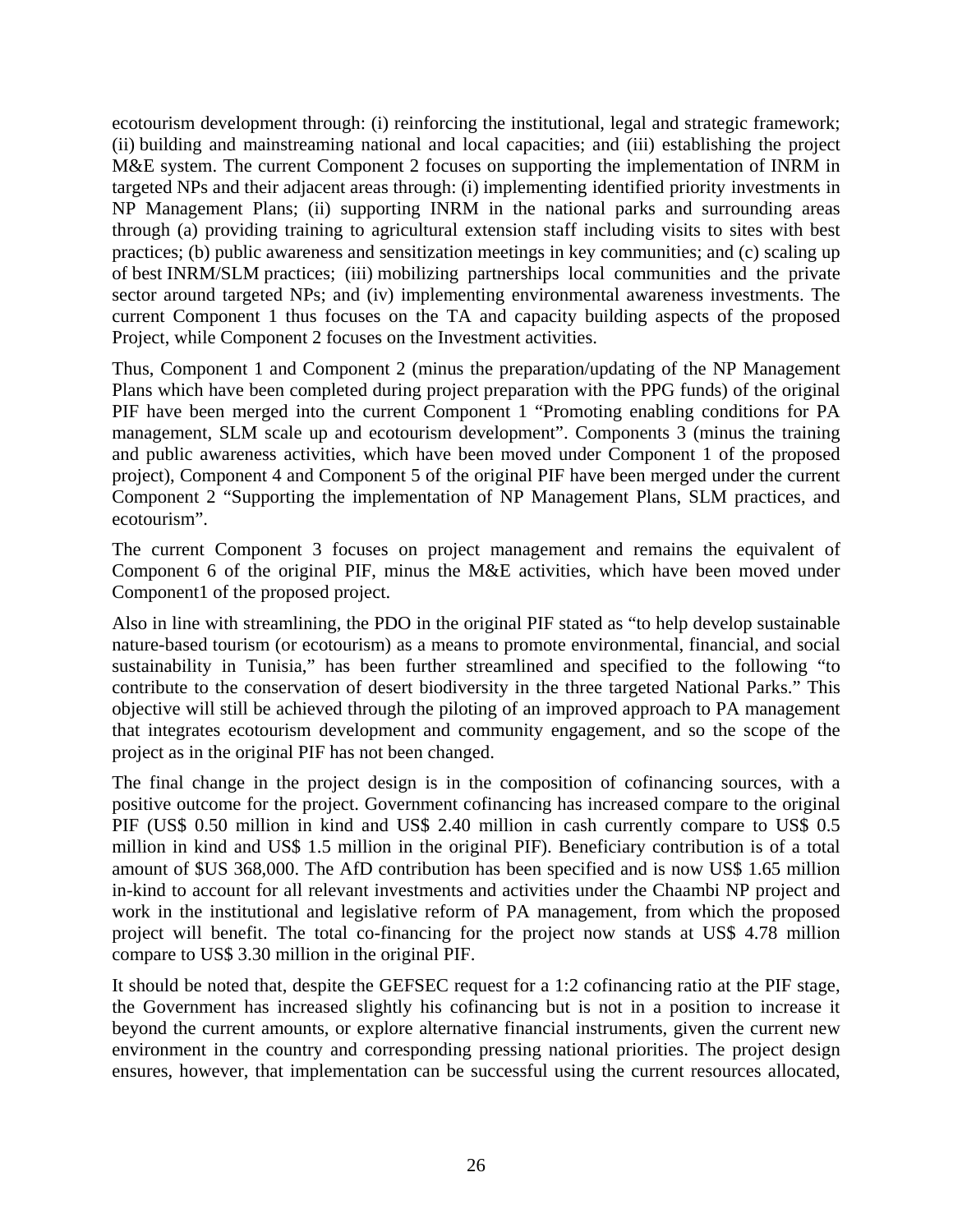and the project has the full support of the Government, given its emphasis on community participation and job creation.

# **PART V: AGENCY(IES) CERTIFICATION**

This request has been prepared in accordance with GEF policies and procedures and meets the GEF criteria for CEO Endorsement.

| Agency<br>Coordinator,<br>Agency name | Signature     | Date<br>(Month, day,<br>vear. | Project<br>Contact<br>Person | Telephone             | Email Address     |
|---------------------------------------|---------------|-------------------------------|------------------------------|-----------------------|-------------------|
| Karin Shepardson                      | Kay (Spaden). | 07/12/2012                    | Song Li                      | $202 - 473 -$<br>3488 | Sli@worldbank.org |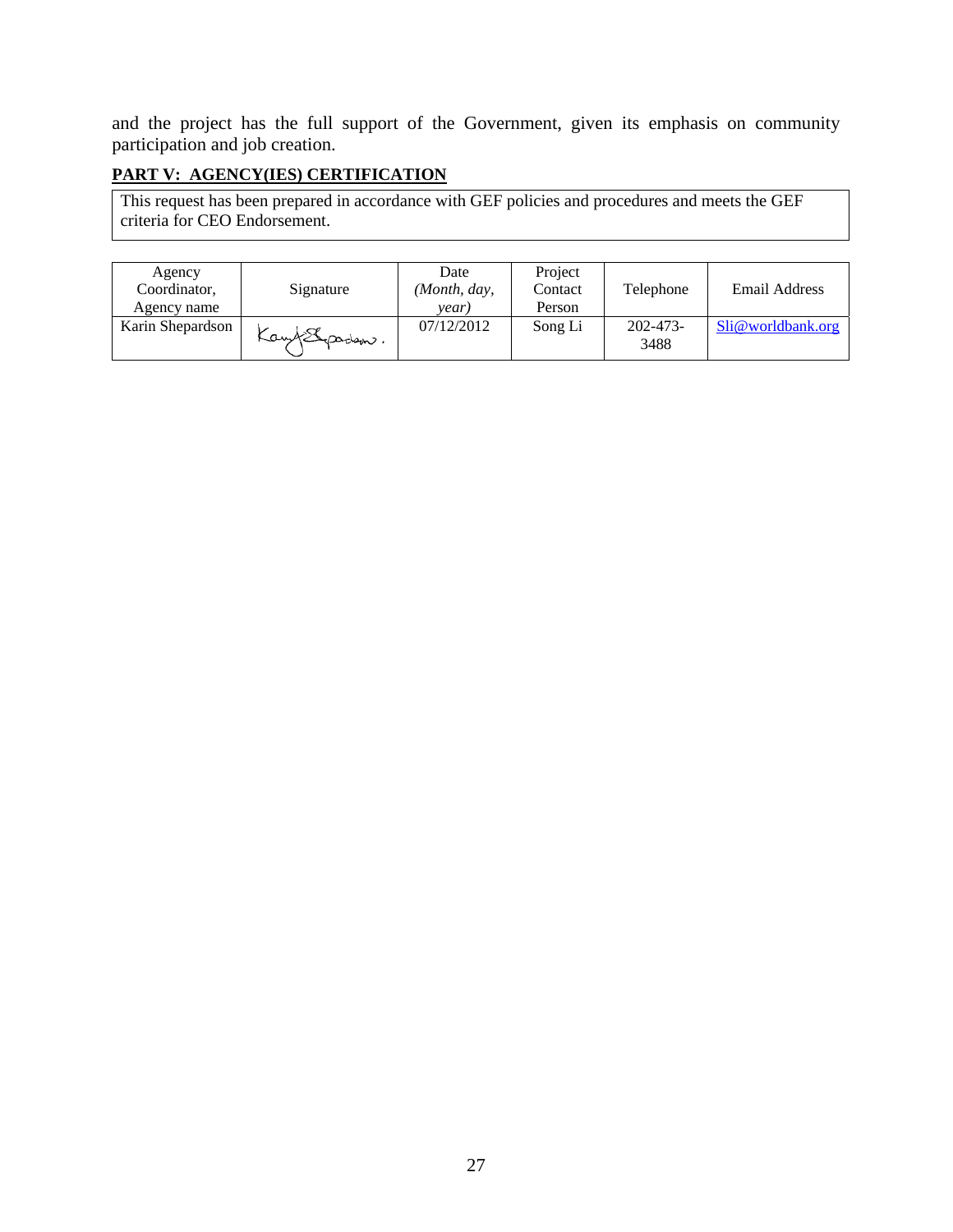#### **RESULTS FRAMEWORK**

|                 |             |                                   |                 |               |               |                             | : To contribute to the conservation of desert biodiversity in the three targeted National Parks. |                       |                                                                                                                                                                                                                                                                                                                                                                      |
|-----------------|-------------|-----------------------------------|-----------------|---------------|---------------|-----------------------------|--------------------------------------------------------------------------------------------------|-----------------------|----------------------------------------------------------------------------------------------------------------------------------------------------------------------------------------------------------------------------------------------------------------------------------------------------------------------------------------------------------------------|
| <b>Baseline</b> |             | <b>Cumulative Target Values**</b> |                 |               |               | Data Source/<br>Frequency   |                                                                                                  | <b>Resp. for Data</b> | Description (indicator definition etc.)                                                                                                                                                                                                                                                                                                                              |
|                 | <b>YR1</b>  | <b>YR2</b>                        | YR <sub>3</sub> | <b>YR4</b>    | YR5           |                             | Meth.                                                                                            | <b>Collection</b>     |                                                                                                                                                                                                                                                                                                                                                                      |
| 0/0             | 90<br>(20%) | 400<br>(35%)                      | 1000<br>(45%)   | 1500<br>(55%) | 2000<br>(65%) | Annual                      | Reports                                                                                          | DGEQV/<br><b>CRDA</b> | - At the local level, local communities,<br>including grassroots<br>groups/organizations, farmers'<br>associations/cooperatives, women's<br>organizations, youth organizations,<br>community development groups,<br>environmental NGOs and private<br>sector.<br>- At the national level, central and<br>regional representations of the<br>DGEQV, CRDAs, DGF, ONTT, |
| $D_0/0$         | 0/0         | 2                                 | 20              |               | 50            | Annual                      | Reports                                                                                          | <b>CRDAs</b>          | Includes permanent and seasonal jobs<br>disaggregated by park and by:                                                                                                                                                                                                                                                                                                |
| $B$ 0/0         | 0/0         | $\overline{2}$                    | 40              |               | 80            |                             |                                                                                                  |                       | - Jobs linked to park management<br>- Jobs linked to economic activities                                                                                                                                                                                                                                                                                             |
| $J_0/0$         | 0/0         | $\overline{2}$                    | 15              |               | 30            |                             |                                                                                                  |                       |                                                                                                                                                                                                                                                                                                                                                                      |
| D 54            | 54          |                                   | 60              |               | 65            | Annual                      | Reports                                                                                          | <b>CRDAs</b>          | Disaggregated per park.                                                                                                                                                                                                                                                                                                                                              |
| <b>B</b> 76     | 76          |                                   | 80              |               | 84            |                             |                                                                                                  |                       | Refer to GEF-4 Biodiversity Tracking                                                                                                                                                                                                                                                                                                                                 |
| J <sub>60</sub> | 60          |                                   | 65              |               | 75            |                             |                                                                                                  |                       | Tool.                                                                                                                                                                                                                                                                                                                                                                |
|                 |             |                                   |                 |               |               | <b>INTERMEDIATE RESULTS</b> |                                                                                                  |                       |                                                                                                                                                                                                                                                                                                                                                                      |
|                 |             |                                   |                 |               |               |                             | Promoting enabling conditions for PA management, SLM scale up and ecotourism development         |                       |                                                                                                                                                                                                                                                                                                                                                                      |
| Raseline        |             | Cumulative Target Values**        |                 |               |               | <b>Frequency</b>            | <b>Data Source/</b>                                                                              | Resp for Data         | Description (indicator definition etc.)                                                                                                                                                                                                                                                                                                                              |

| <b>Baseline</b> |      | <b>Cumulative Target Values**</b> |            |      |     | Frequency | Data Source/<br>Meth. | <b>Resp. for Data</b><br><b>Collection</b> | <b>Description (indicator definition etc.)</b>                                                                                                                               |
|-----------------|------|-----------------------------------|------------|------|-----|-----------|-----------------------|--------------------------------------------|------------------------------------------------------------------------------------------------------------------------------------------------------------------------------|
|                 | YR 1 | <b>YR 2</b>                       | <b>YR3</b> | YR 4 | YR5 |           |                       |                                            |                                                                                                                                                                              |
| $\theta$        |      |                                   |            |      |     | Annual    | Reports               | <b>DGEQV</b>                               | Points system (1 point per step):<br>1. Analysis report for the revision<br>options of the legislative framework<br>2. Consultation with all stakeholders<br>3. Draft Decree |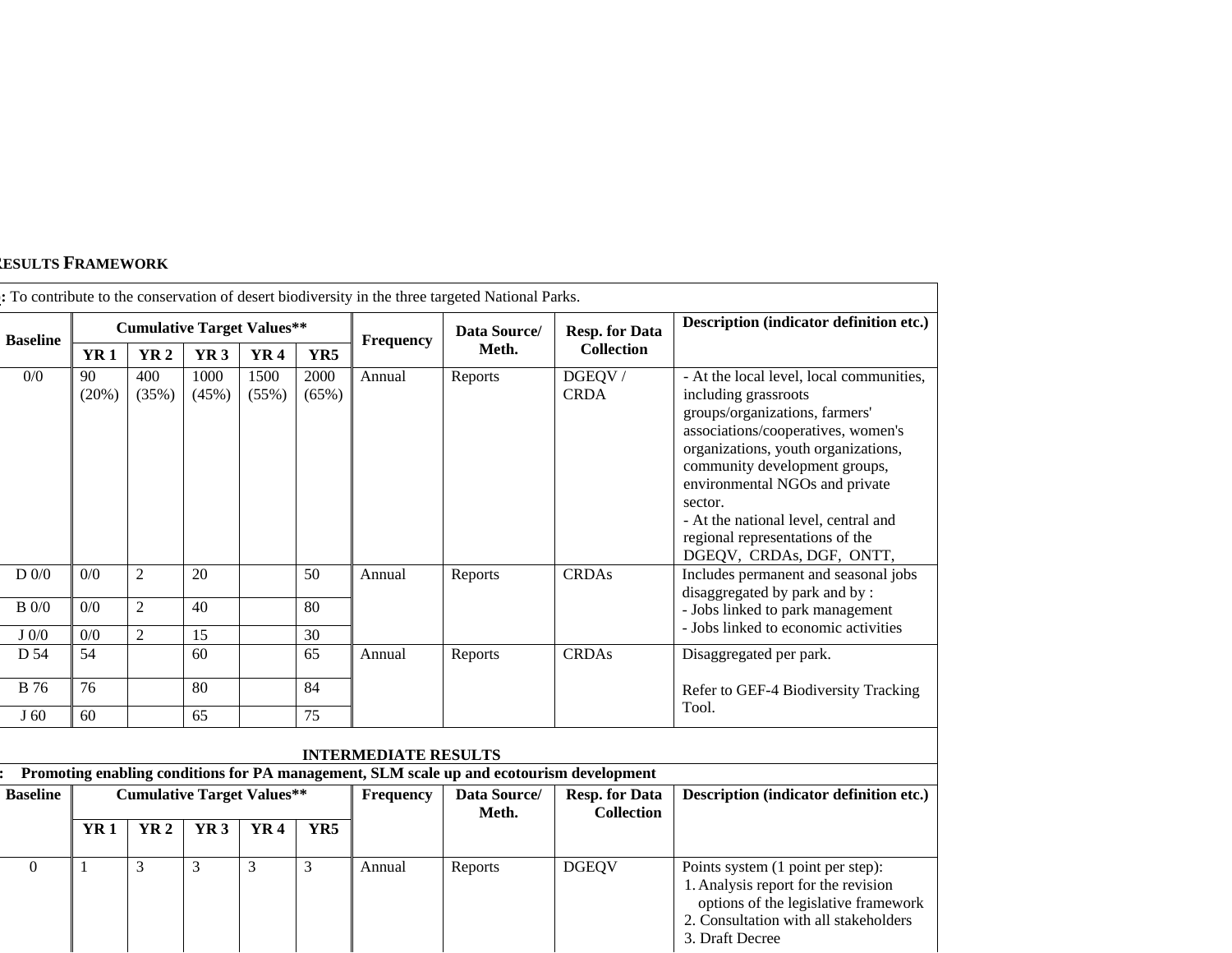| legislative<br>framework for<br>PAs                                                                                                                 |        |                 |                 |                  |                |                  |                  |        |         |                                |                                                                                                                                                                                                                                                    |
|-----------------------------------------------------------------------------------------------------------------------------------------------------|--------|-----------------|-----------------|------------------|----------------|------------------|------------------|--------|---------|--------------------------------|----------------------------------------------------------------------------------------------------------------------------------------------------------------------------------------------------------------------------------------------------|
| <b>Intermediate</b><br>Result Indicator<br>Two:<br>Level of progress<br>towards the<br>revision of the<br>regulatory<br>framework for<br>ecotourism | Level  | $\overline{0}$  |                 | $\boldsymbol{2}$ | $\overline{2}$ | $\overline{c}$   | $\overline{c}$   | Annual | Reports | <b>ONTT</b>                    | Points system (1 point per step):<br>1. Stakeholder consultation on the need<br>for « ecolodge » accommodation<br>classification category<br>2. Proposition of a new revision of the<br>text of the Decree of classification of<br>accommodations. |
| <b>Intermediate</b><br><b>Result Indicator</b>                                                                                                      | Level  | D <sub>0</sub>  | $\mathbf{1}$    |                  |                |                  | 1                | Annual | Reports | DGEQV/<br>CRDA / DGF           | Disaggregated by park.<br>Points system (1 point per step):                                                                                                                                                                                        |
| Three:<br>Level of progress                                                                                                                         |        | B <sub>0</sub>  | $\mathbf{1}$    |                  |                |                  | 1                |        |         | 1. Management Plan adopted     |                                                                                                                                                                                                                                                    |
| towards the<br>adoption of the<br>integrated and<br>participatory<br>Management<br>Plans by key<br>stakeholders                                     |        | J <sub>0</sub>  |                 |                  |                |                  |                  |        |         |                                |                                                                                                                                                                                                                                                    |
| <b>Intermediate</b><br>Result Indicator<br>Four:<br>Additional key<br>staff in targeted<br>parks                                                    | Number | $D1^{b}$        | $\overline{2}$  | 3                | 3              | 3                | 3                | Annual | Reports | DGQEV/DGF/<br><b>CRDA/ONTT</b> | Disaggregated by park.<br>At least three additional positions per<br>park:<br>- Conservation engineer (CRDA/DGF)<br>- Eco-Guard Animation - Liaison with                                                                                           |
|                                                                                                                                                     |        | $\overline{B1}$ | $\overline{2}$  | 3                | 3              | 3                | 3                |        |         |                                | communities/environmental education)<br>(DGEQV)<br>- Socioeconomic activities coordinator<br>(marketing, eco-tourism development)                                                                                                                  |
|                                                                                                                                                     |        | J <sub>1</sub>  | $\overline{2}$  | 3                | 3              | 3                | $\overline{3}$   |        |         |                                | (ONTT)                                                                                                                                                                                                                                             |
| <b>Intermediate</b><br>Result Indicator<br>Five:<br>Number of person<br>trained                                                                     | Number | $\overline{0}$  | $\overline{30}$ | 100              | 240            | $\overline{395}$ | $\overline{600}$ | Annual | Reports | Component 2<br>partner         | - Number of person trained<br>(disaggregated by type of<br>stakeholder)                                                                                                                                                                            |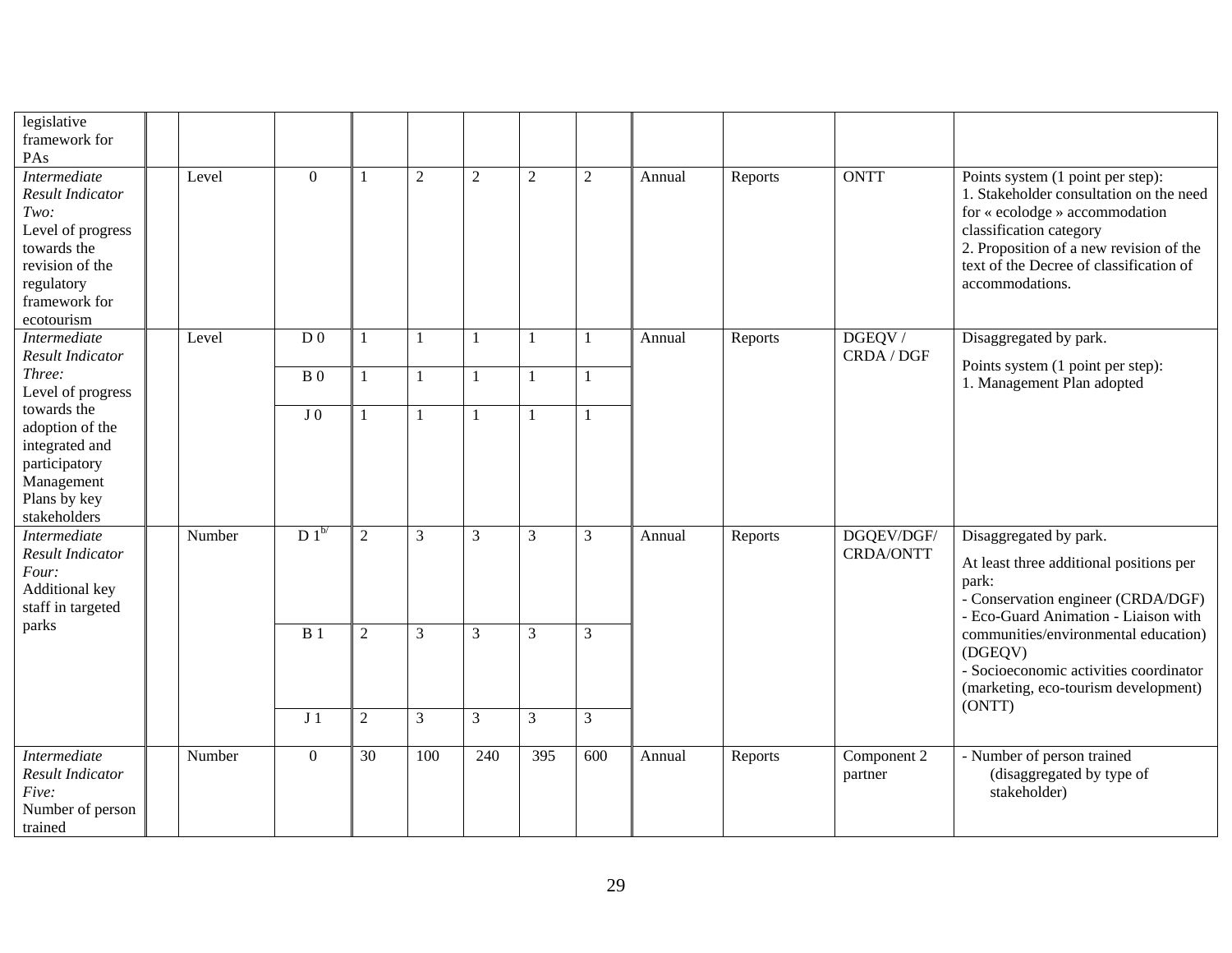| (disaggregated by<br>type of<br>stakeholder)                                                                                                                                 |      |                                 |                 |                |                                   |                 |                 |             |           |                       |                                            |                                                                                                                                                                                                                                                                                 |
|------------------------------------------------------------------------------------------------------------------------------------------------------------------------------|------|---------------------------------|-----------------|----------------|-----------------------------------|-----------------|-----------------|-------------|-----------|-----------------------|--------------------------------------------|---------------------------------------------------------------------------------------------------------------------------------------------------------------------------------------------------------------------------------------------------------------------------------|
|                                                                                                                                                                              |      |                                 |                 |                |                                   |                 |                 |             |           |                       |                                            |                                                                                                                                                                                                                                                                                 |
| Intermediate Result (Component Two): Supporting the implementation of INRM in targeted NPs and their adjacent areas                                                          |      |                                 |                 |                |                                   |                 |                 |             |           |                       |                                            |                                                                                                                                                                                                                                                                                 |
| <b>PDO Level</b><br><b>Results</b>                                                                                                                                           | Core | <b>Unit of</b><br><b>Measur</b> | <b>Baseline</b> |                | <b>Cumulative Target Values**</b> |                 |                 |             | Frequency | Data Source/<br>Meth. | <b>Resp. for Data</b><br><b>Collection</b> | Description (indicator definition etc.)                                                                                                                                                                                                                                         |
| Indicators*                                                                                                                                                                  |      | e                               |                 | <b>YR1</b>     | <b>YR2</b>                        | YR <sub>3</sub> | YR <sub>4</sub> | <b>YR 5</b> |           |                       |                                            |                                                                                                                                                                                                                                                                                 |
| Intermediate<br><b>Result Indicator</b><br>One:<br>Number of<br>agreements<br>between the NP<br>and community<br>associations                                                |      | Number                          | $\overline{0}$  | $\Omega$       | 3                                 | 6               | 9               | 12          | Annual    | Reports               | Component 2<br>partner                     | Operational criteria for the association:<br>- Minimum of 5 members<br>- Official status (visa)<br>- Operational plans<br>- Annual budget<br>- Partnership agreement (or other form<br>of contract) between association and<br>the park<br>- Minimum training package delivered |
| Intermediate<br><b>Result Indicator</b>                                                                                                                                      |      | Number                          | $\Omega$        | 6              | 52                                | 111             | 178             | 184         | Annual    | unity<br>S            | Component 2<br>partner                     | Defining "successful":<br>Following of specifications for                                                                                                                                                                                                                       |
| Two:<br>Subprojects<br>supported by the<br>project (%<br>women)                                                                                                              |      |                                 | $\overline{0}$  |                | 18                                | 50              | 98              | 120         |           |                       |                                            | community association subprojects<br>Generating positive revenues for<br>2.<br>microenterprise subprojects                                                                                                                                                                      |
| <b>Intermediate</b><br><b>Result Indicator</b><br><i>Three:</i> Innovative<br>SLM techniques<br>piloted and<br>promoted in<br>targeted NPs and<br>their surrounding<br>areas |      | Number                          | $\overline{0}$  | $\mathfrak{2}$ | 5                                 | 7               | 10              | 12          | Annual    | Reports               | Component 2<br>partner                     |                                                                                                                                                                                                                                                                                 |

**Legend:** D=Dghoumes NP; J=Jbil NP; B=Bouhedma N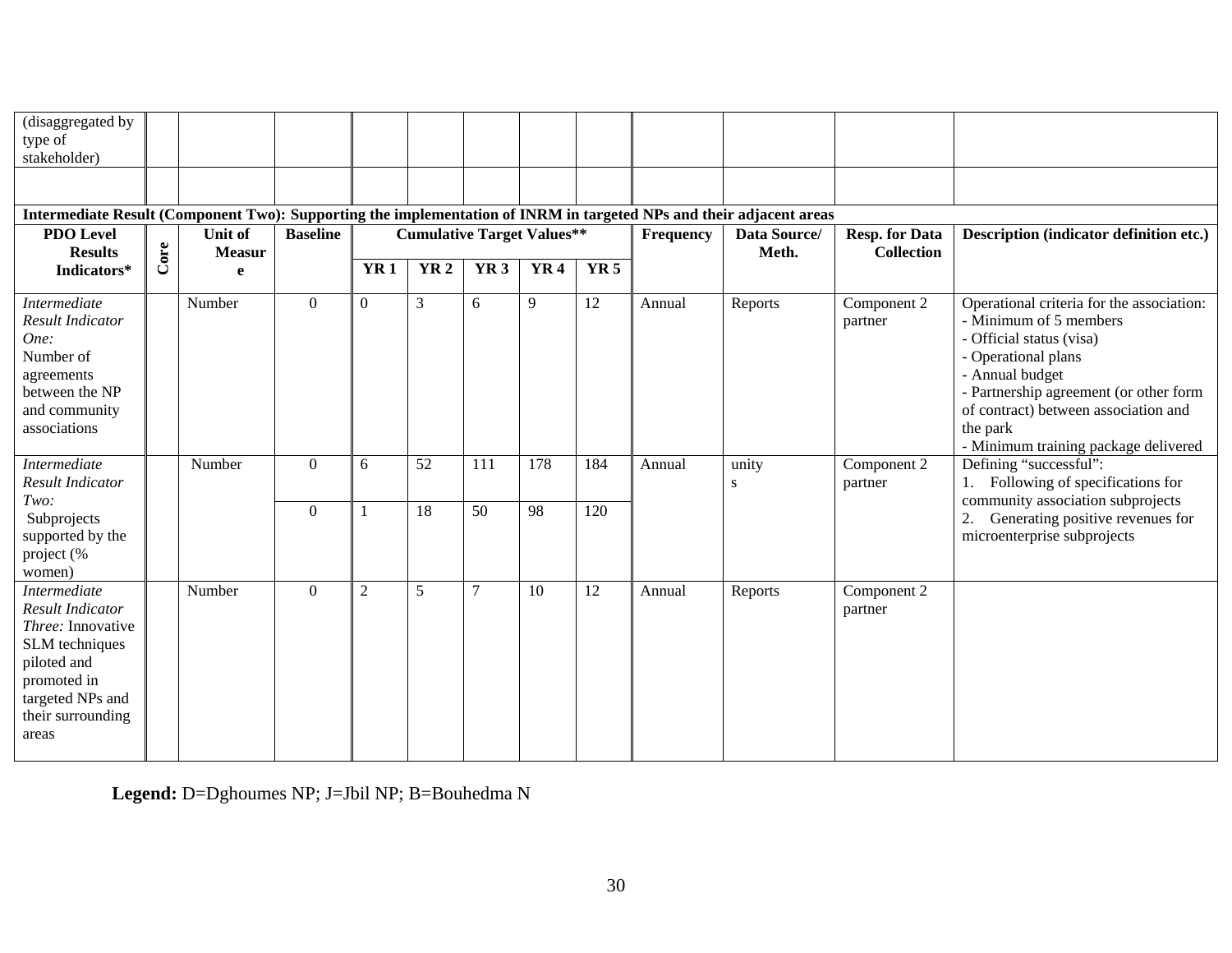**ANNEX B: RESPONSES TO PROJECT REVIEWS** (from GEF Secretariat and GEF Agencies, and Responses to Comments from Council at work program inclusion and the Convention Secretariat and STAP at PIF)

| <b>STAP Comments</b>                                         | <b>Agency Response</b>                                       |
|--------------------------------------------------------------|--------------------------------------------------------------|
| a. STAP's main observation is that the "main                 | This has been fleshed out in the Project Appraisal           |
| issues/constraints" are not detailed explicitly. Further     | Document. Please refer in particular to Part 1. A.           |
| information on each constraint would help understand         | "Strategic Context"; B. "Sectoral and Institutional          |
| better the reasoning for each project intervention.          | Context"; and C "Higher Level Objectives to which the        |
| For example, the proposal contains little detail of the      | Project Contributes"; as well as Part III C. "Lessons        |
| problems to be addressed, including extent and               | Learned and Reflected in the Project Design".                |
| type of land degradation, status and challenges with         | For baseline information and the incremental cost analysis,  |
| respect to biodiversity and protected areas.                 | please refer to Annex 6.                                     |
| Furthermore, no baseline is provided against which           |                                                              |
| implied cross-cutting interventions can be                   |                                                              |
| measured. The programmatic framework does not provide        |                                                              |
| details at the country level; thus, it reinforces            |                                                              |
| the notion that the during the next steps of project         |                                                              |
| development the main challenges on sustainable               |                                                              |
| ecotourism and desert biodiversity conservation in Tunisia   |                                                              |
| should be articulated.                                       |                                                              |
| b. The PIF also seems to provide an ambitious list of        | This has been fleshed out in the Project Appraisal           |
| global environment benefits without specifying how           | Document. Please refer in particular to Part III A. "Project |
| these benefits will be measured and tracked. For example,    | Components"; as well as the more detailed Annex 2            |
| one of the expected global environment                       | "Detailed Project Description."                              |
| benefits is soil and water conservation (SWC), but no        | For more information on biodiversity, please see above       |
| details are provided on what SWC techologies will            | comment.                                                     |
| be used, or what methods will be used to estimate the        |                                                              |
| expected increase in soil carbon stocks. Similarly,          |                                                              |
| the project aims to conserve the globally significant desert |                                                              |
| biodiversity in Tunisia, but few details about               |                                                              |
| the ecosystem (status of the desert biodiversity) are        |                                                              |
| presented in the proposal.                                   |                                                              |
| c. It is unclear what sustainable land management            | This has been fleshed out in the Project Appraisal           |
| practices (SLM) and water efficiency measures will           | Document. Please refer in particular to Part III A. "Project |
| be promoted through extension services. More details on      | Components"; as well as the more detailed Annex 2            |
| these practices would be useful, including how               | "Detailed Project Description."                              |
| local knowledge will form part of the $SLM$ + water          | The gender dimension is integrated in the Project Results    |
| extension services, and how extension services can           | Framework in Annex 1.                                        |
| be gender disaggregated so that SLM innovations from         |                                                              |
| women farmers are recognized.                                |                                                              |
| d. Monitoring and evaluation, with clear problem baselines   | This has been fleshed out in the Project Appraisal           |
| and associated outputs, need to be further                   | Document. Please refer in particular to Part IV B.           |
| elaborated beyond standard evaluations offered.              | Monitoring and Evaluation as well as the relevant section    |
|                                                              | in the more detailed Annex 3.                                |

## **RESPONSE TO STAP COMMENTS AT PIF STAGE:**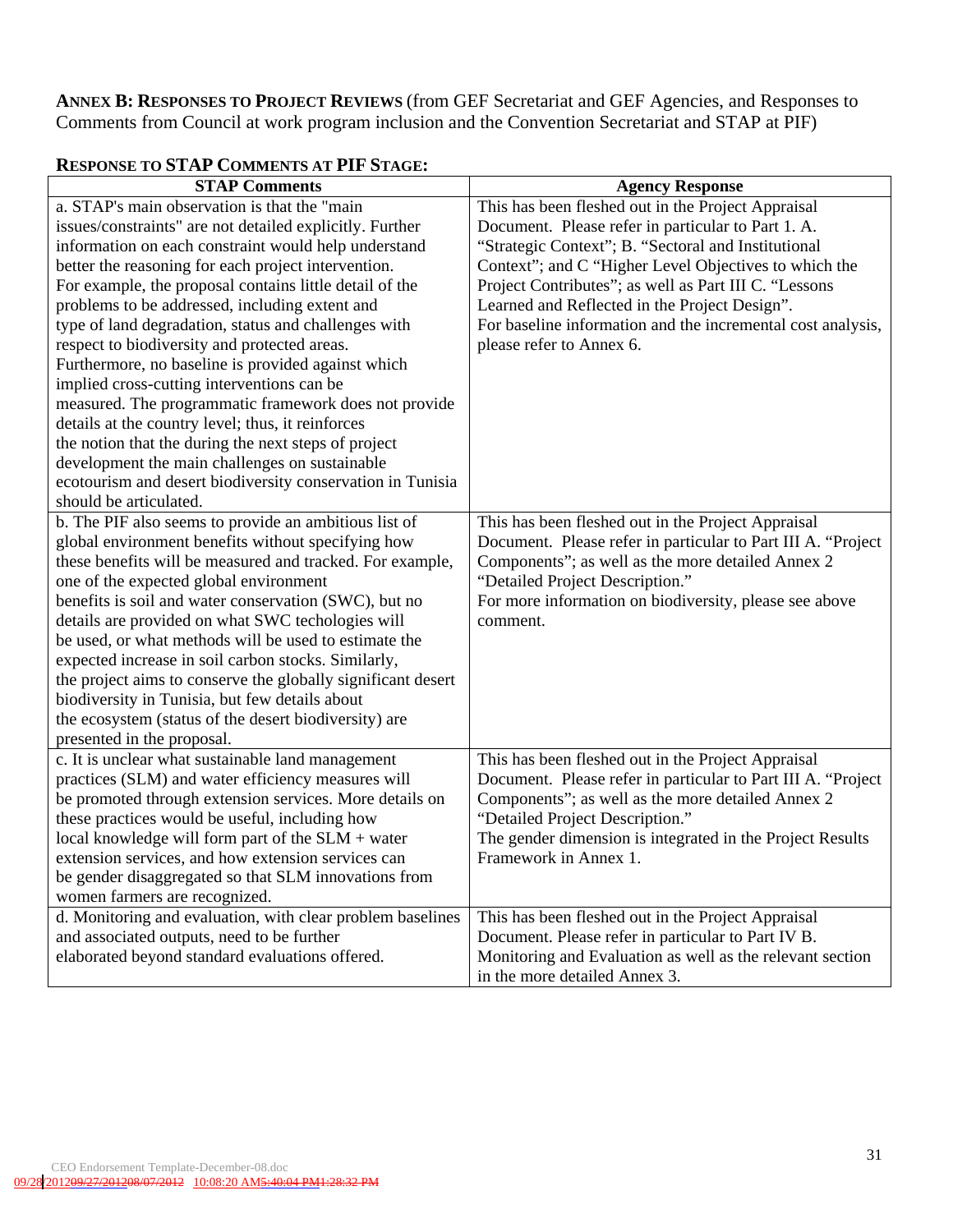#### **ANNEX C: CONSULTANTS TO BE HIRED FOR THE PROJECT USING GEF RESOURCES**

|                                       | $\frac{S}{2}$ | <b>Estimated person</b> |                                                                                                                      |
|---------------------------------------|---------------|-------------------------|----------------------------------------------------------------------------------------------------------------------|
| <b>Position Titles</b>                | person week*  | weeks**                 | Tasks to be performed                                                                                                |
| <b>For Project Management</b>         |               |                         |                                                                                                                      |
| Local                                 |               |                         |                                                                                                                      |
| Procurement                           | 1,500         | 10.5                    | Delivery of training on procurement                                                                                  |
| Specialist/Trainer                    |               |                         |                                                                                                                      |
| <b>Financial Management</b>           | 1,500         | 10                      | Delivery of training on financial                                                                                    |
| Specialist/Trainer                    |               |                         | management                                                                                                           |
| Safeguards Specialist/Trainer         | 1,500         | 10                      | Delivery of training on environmental and<br>social safeguards,                                                      |
| Project Management                    | 1,500         | 8                       | Delivery of training on project                                                                                      |
| Specialist/Trainer                    |               |                         | coordination                                                                                                         |
| Translator                            | 1,200         | 16.7                    | <b>Translation services</b>                                                                                          |
| <b>International</b>                  |               |                         |                                                                                                                      |
| N/A                                   | N/A           | N/A                     | N/A                                                                                                                  |
| <b>For Technical Assistance</b>       |               |                         |                                                                                                                      |
| Local                                 |               |                         |                                                                                                                      |
| Legal Adviser                         | 2,500         | $\tau$                  | Legal advice to the DGEQV, DGF and<br>ONTT and analysis of the reform<br>options for the PA legislative<br>framework |
| Lawyer                                | 2,500         | 18                      | Preparation of revised draft laws and<br>decrees for the revised legislative PA<br>framework                         |
| Legal Adviser                         | 2,500         | $\overline{4}$          | Analysis of the reform options for the<br>PA institutional framework                                                 |
| Lawyer                                | 2,500         | 6                       | Preparation of the draft constitution and<br>decrees for the revised institutional PA<br>framework                   |
| <b>Human Resources</b><br>Specialist  | 1,500         | 26.7                    | Preparation of Manuals/Terms of<br>Reference for the new autonomous PA<br>management agency                          |
| <b>Human Resources</b><br>Specialist  | 1,500         | 26.7                    | Recruitment of core staff to the new<br>autonomous PA agency                                                         |
| Lawyer                                | 2,500         | 0.8                     | Revision of the Decree for the<br>classification of tourism<br>accommodations                                        |
| Park Management<br>Specialist         | 1,500         | 10.7                    | Study on training needs in NP<br>management and identification of<br>trainers                                        |
| Park Management<br>Specialist/Trainer | 1,500         | 55.5                    | Delivery of adaptive training for<br>monitoring and surveillance Jbil NP                                             |
| Park Management<br>Specialist/Trainer | 1,500         | 55.5                    | Delivery of adaptive training for<br>monitoring and surveillance Dghoumes<br><b>NP</b>                               |
| Park Management<br>Specialist/Trainer | 1,500         | 55.5                    | Delivery of adaptive training for<br>monitoring and surveillance Bouhedma                                            |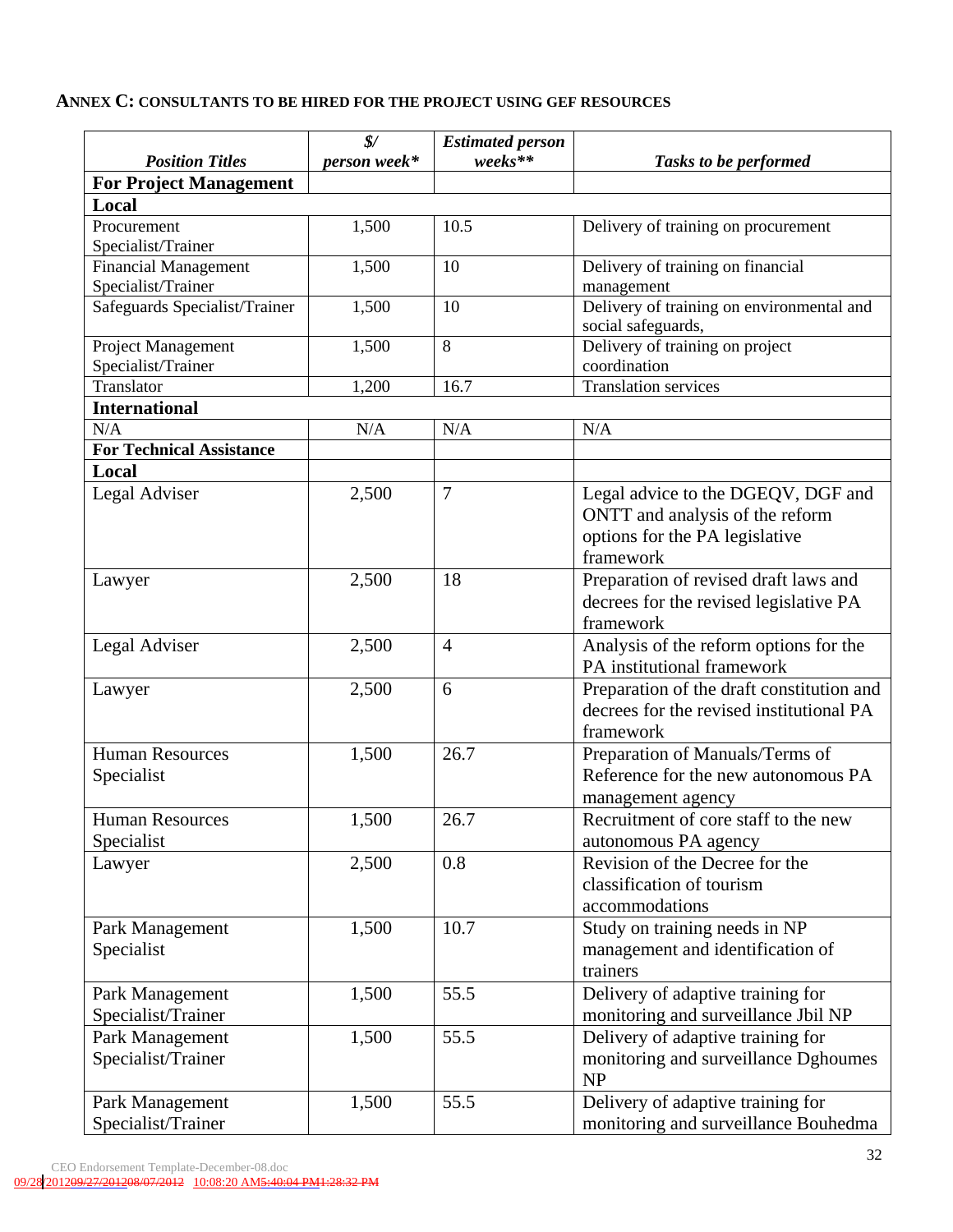|                                 |                                                                                   |                                               | NP                                        |  |  |
|---------------------------------|-----------------------------------------------------------------------------------|-----------------------------------------------|-------------------------------------------|--|--|
| Park Management                 | 1,500                                                                             | 26.7<br>Delivery of adaptive training for the |                                           |  |  |
| Specialist/Trainer              |                                                                                   |                                               | core staff of the new autonomous PA       |  |  |
|                                 |                                                                                   |                                               | management agency                         |  |  |
| M&E and Safeguards              | 1,500                                                                             | 123.3                                         | TA to the PCU on M&E and                  |  |  |
| Specialist                      |                                                                                   |                                               | Safeguards                                |  |  |
| Project Management              | 1,500                                                                             | 13.3                                          | Preparation of mid-term and end-of-       |  |  |
| Specialist                      |                                                                                   |                                               | project evaluations                       |  |  |
| Institutional                   | 1,500                                                                             | 123.3                                         | Delivery of training to DGEQV and         |  |  |
|                                 |                                                                                   |                                               |                                           |  |  |
| Specialist/Trainer              |                                                                                   | DGF on team building, network                 |                                           |  |  |
|                                 |                                                                                   |                                               | establishment                             |  |  |
| <b>Communication Specialist</b> | 1,500                                                                             | 10.0                                          | Communication expertise TA to the         |  |  |
|                                 |                                                                                   |                                               | <b>PCU</b>                                |  |  |
| <b>Ecotourism Specialist</b>    | 1,500                                                                             | 3.3                                           | Analysis of the institutional reform      |  |  |
|                                 |                                                                                   |                                               | options for ecotourism development        |  |  |
| Ecotourism Specialist           | 1,500                                                                             | 40.0                                          | TA to the PCU on ecotourism               |  |  |
|                                 |                                                                                   |                                               | development                               |  |  |
| <b>Ecotourism Specialist</b>    | 1,500                                                                             | 92.0                                          | Delivery of training packages on: (i)     |  |  |
|                                 |                                                                                   |                                               | sustainable tourism, ecotourism and       |  |  |
|                                 |                                                                                   |                                               | biodiversity to the local population, the |  |  |
|                                 |                                                                                   |                                               | private sector, and finance institutions; |  |  |
|                                 | and (ii) subprojects to the local                                                 |                                               |                                           |  |  |
|                                 | population                                                                        |                                               |                                           |  |  |
| Communication and               | 1,500                                                                             | 3.3                                           | TA for the development of an              |  |  |
| <b>Marketing Specialist</b>     |                                                                                   |                                               | international marketing strategy with     |  |  |
|                                 | the ONTT                                                                          |                                               |                                           |  |  |
| Communication/Media and         | 1,500                                                                             | 24.0                                          | Marketing for Jbil, Dghoumes and          |  |  |
| <b>Marketing Specialist</b>     | Bouhedma NPs                                                                      |                                               |                                           |  |  |
| Sociologist                     | 1,500                                                                             | 9.0<br>TA for marketing and promotion of      |                                           |  |  |
|                                 |                                                                                   |                                               | Jbil, Dghoumes and Bouhedma NPs           |  |  |
| <b>Environmental Education</b>  | 1,500                                                                             | 4.0                                           | Design of booklets for students and       |  |  |
| Specialist                      |                                                                                   |                                               | teachers for Jbil, Dghoumes and           |  |  |
|                                 | <b>Bouhedma NPs</b>                                                               |                                               |                                           |  |  |
| Architect/Interior Design       | 1,500                                                                             | 8.0                                           | Design for the rehabilitation of Jbil,    |  |  |
| Specialist                      |                                                                                   |                                               | Dghoumes and Bouhedma NP                  |  |  |
|                                 |                                                                                   |                                               | ecomuseums                                |  |  |
| <b>International</b>            |                                                                                   |                                               |                                           |  |  |
| N/A                             | N/A                                                                               | N/A                                           | N/A                                       |  |  |
| Office facilities,              | The provision of radios, field equipment for guards, computers, office supplies   |                                               |                                           |  |  |
| equipment, vehicles and         | and furniture, utilities, as well as other miscellaneous charges, for the three   |                                               |                                           |  |  |
| communications                  | targeted NPs, will be through cofinancing sources. The provision of office        |                                               |                                           |  |  |
|                                 | equipment for the PCU, include the purchase of computers, and utilities, will be  |                                               |                                           |  |  |
|                                 | financed under the GEF Grant. Equipping of the expositions for the three targeted |                                               |                                           |  |  |
|                                 | NP ecomuseums will be through the GEF Grant. Vehicles will be purchased under     |                                               |                                           |  |  |
|                                 | the GEF for the three NPs, to carry out NP management activities across the       |                                               |                                           |  |  |
|                                 | whole area of each NP. In total 4 vehicles (\$30.000 each) and 3 quads (\$8.000   |                                               |                                           |  |  |
|                                 | each) will be purchased. These are essential implementation tools for the under-  |                                               |                                           |  |  |
|                                 | funded, under-equipped NPs targeted by the Project. Maintenance of the vehicles   |                                               |                                           |  |  |
|                                 | will be funded by cofinancing sources.                                            |                                               |                                           |  |  |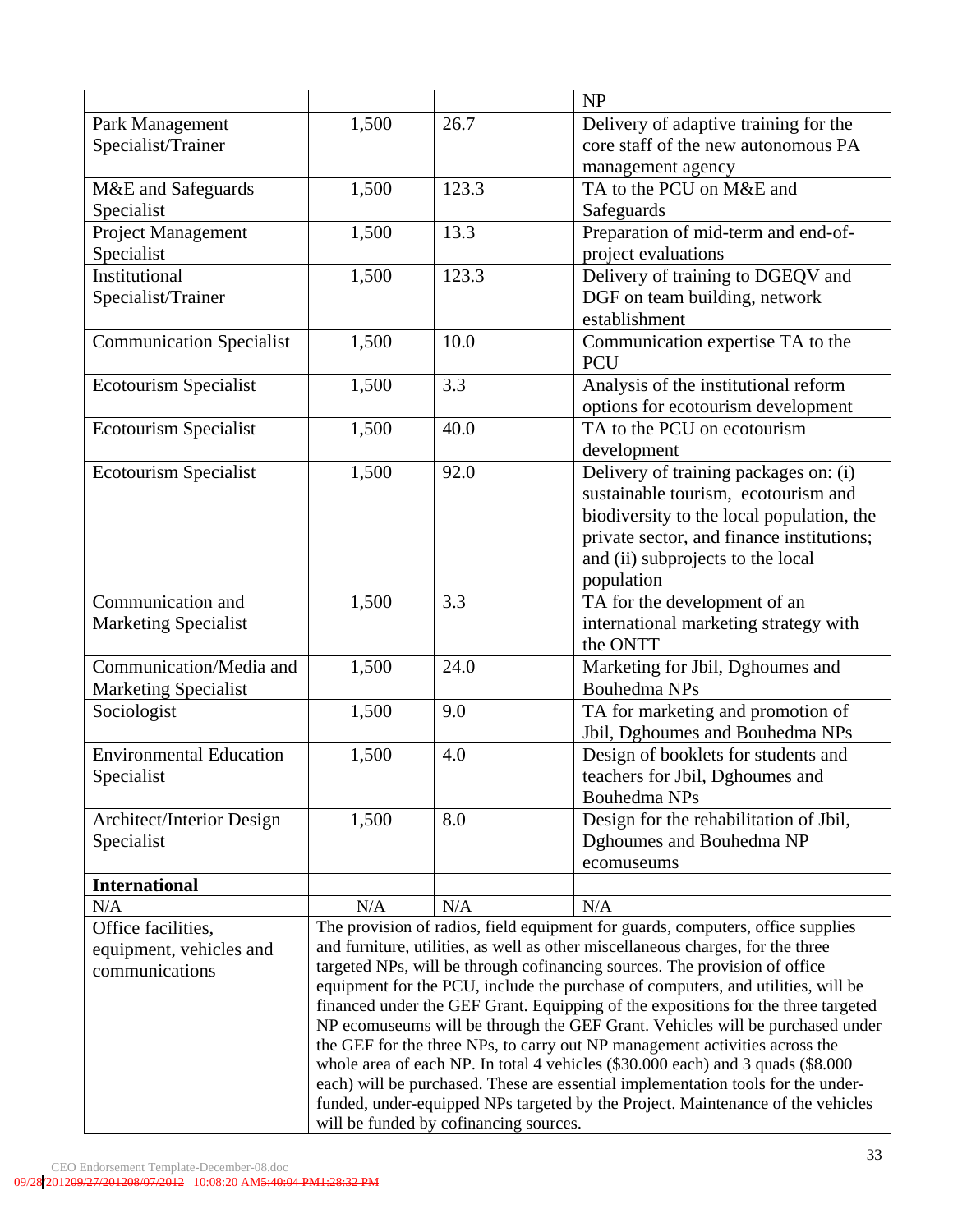| Travel | Only cofinancing resources will be used as travel will be required for field visits |
|--------|-------------------------------------------------------------------------------------|
|        | for supervision and consultations, and attendance to international tourism fairs.   |
| Others | N/A                                                                                 |

\* Provide dollar rate per person week. \*\* Total person weeks needed to carry out the tasks.

# **ANNEX D: STATUS OF IMPLEMENTATION OF PROJECT PREPARATION ACTIVITIES AND THE USE OF FUNDS**

### **A. EXPLAIN IF THE PPG OBJECTIVE HAS BEEN ACHIEVED THROUGH THE PPG ACTIVITIES UNDERTAKEN.**

The objective of the PPG was to complete the full design of the proposed Project including collecting baseline information; identifying the gaps in information; gathering key data for the design of the components; identifying and confirming the lead entities and implementation arrangements for project components; developing indicators for monitoring and evaluation; and identifying and securing other sourcs of financing and co-financing.

These project preparation objectives have been reached, through activities undertaken at national and local levels, that are completed or are soon to be completed during the PPG stage:

- *(vi) Preparation of ToRs for the Project Document:* At the onset of project preparation, ToRs were completed to undertake the preparation of the Project Document. The ToRs outlined the requirements for the full project concept, including an assessment of existing information, identification of information gaps, definition of project components, specification of implementation arrangements, and the development of project indicators. In addition, the ToRs were extensive in the sense that they also provided important baseline information and analysis on sustainable tourism and ecotourism in the country, and linkages with biodiversity conservation and land resource management in the context of PAs. The preparation of this Project utilized a broadly consultative and collaborative approach, allowing for main stakeholders to collectively identify a vision for improved PA management and ecotourism development in the country. All concerned ministries (MoE, MoA, and MoT) contributed directly to the finalization of these ToRs, which formed the basis for the preparation of the Project Appraisal Document.
- *(vii) Preparation/updating of the NP Management Plans for Jbil, Dgoumes and Bouhedma NPs:* The original plan was to undertake this activity during project implementation. However, in order to initiate the new participatory approach for PA management and ecotourism development upfront, the activity was moved under the PPG. Since the preparation/updating process for these documents builds upon the existing work and studies for these NPs, in particular, the previous Management Plans for Jbil and Bouhedma NPs, this will enable the collection of additional baseline data on the NP areas, as well as the consolidation of existing data. Furthermore, the completion of this activity earlier in the project preparation process will also enable the jump starting of actual investments in the targeted NPs upon project effectiveness and will also liberate corresponding GEF funds to be allocated to increase these investments.
- *(viii) Environmental and Social Impact Assessments and preparation of the Environmental and Social Management Plans:* The preparation of the Environmental and Social Impact Assessments and corresponding management framework enabled a deeper environmental and socioeconomic analysis of the project areas and beneficiaries, as well as the definition of a framework to manage main project impacts during implementation. The conclusions of these asssessments have been directly incorporated into the project design. Furthermore, the direct consultations undertaken during the preparation of these documents have reinforced the participatory approach, allowing further input of local communties into the project design.
- *(ix) Preparation of the Project Operational Manual:* The Project Operational Manual will outline the main implementation procedures for the Project, including the roles, responsabilities and collaboration modalities of main project partners, with regard to the implementation of project components.
- *(x) Meetings and workshops, training, field visits, design/production/editing of environmental awareness and education support materials:* It should be highlighed that during project preparation, a workshop was held that included around 100 participants from various government and research institutions, NGOs, and civil society, with the aim of having collective and participatory brainstorm instrumental to the project design. There was a strong consensus that the current situation of protected areas management is sub-optimal and that improvements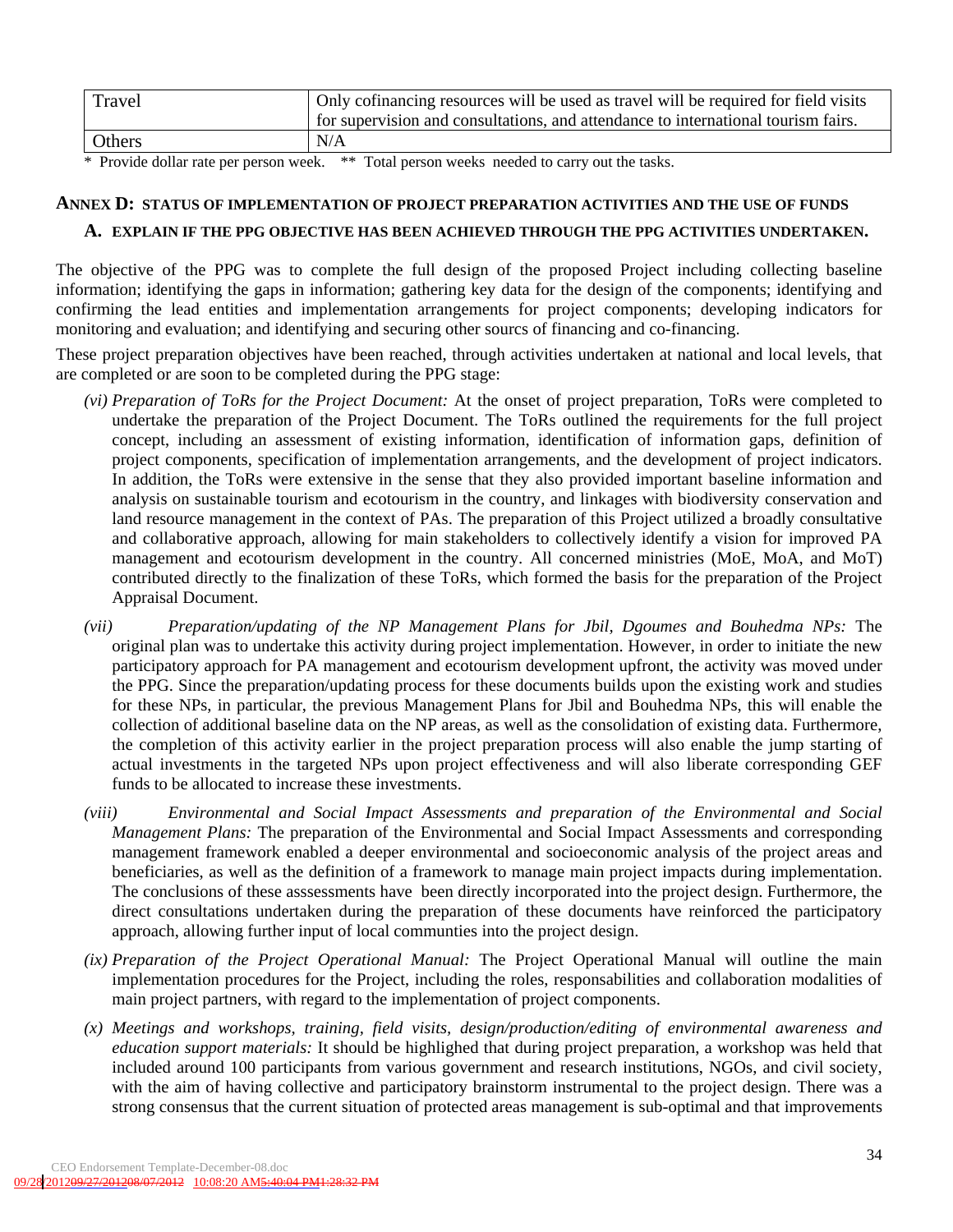need to be made at all levels, but that there exists a significant potential for a new approach, which integrates ecotourism development and community engagement.

#### **B. DESCRIBE FINDINGS THAT MIGHT AFFECT THE PROJECT DESIGN OR ANY CONCERNS ON PROJECT IMPLEMENTATION, IF ANY:**

None

#### **C. PROVIDE DETAILED FUNDING AMOUNT OF THE PPG ACTIVITIES AND THEIR IMPLEMENTATION STATUS IN THE TABLE BELOW:**

|                                                                                                                                                            |                                        | <b>GEF</b> Amount (\$)           |                                                |                                   |                               |                                                    |
|------------------------------------------------------------------------------------------------------------------------------------------------------------|----------------------------------------|----------------------------------|------------------------------------------------|-----------------------------------|-------------------------------|----------------------------------------------------|
| <b>Project Preparation</b><br><b>Activities Approved</b>                                                                                                   | <b>Implementation</b><br><b>Status</b> | <b>Amount</b><br><b>Approved</b> | <b>Amount</b><br><b>Spent</b><br><b>Todate</b> | <b>Amount</b><br><b>Committed</b> | <b>Uncommitted</b><br>Amount* | $Co-$<br>financing<br>$(\boldsymbol{\mathcal{S}})$ |
| Preparation of ToRs for<br>the Project Document                                                                                                            | Completed                              | 10,000                           | 10,000                                         | $\overline{0}$                    | $\theta$                      | 6,500                                              |
| Preparation/updating of<br>the NP Management<br>Plans for Jbil, Dgoumes<br>and Bouhedma NPs                                                                | Initiated                              | 120,000                          | $\boldsymbol{0}$                               | 120,000                           | $\boldsymbol{0}$              | 60,000                                             |
| <b>Environmental Impact</b><br>Assessment and<br>preparation of the<br>Environmental<br>Management<br>Framework                                            | Completed                              | 10,000                           | 10,000                                         | $\Omega$                          | $\overline{0}$                | 7,500                                              |
| Social Impact<br>Assessment and<br>preparation of the<br>Social Management<br>Framework                                                                    | Completed                              | 10,000                           | 10,000                                         | $\Omega$                          | $\overline{0}$                | 8,000                                              |
| Preparation of the<br><b>Project Operational</b><br>Manual                                                                                                 | Initiated                              | 10,000                           | $\overline{0}$                                 | 10,000                            | $\boldsymbol{0}$              | 8,000                                              |
| Meetings and<br>workshops, training,<br>field visits,<br>design/production/editi<br>ng of environmental<br>awareness and<br>education support<br>materials | Initiated                              | 40,000                           | 10,000                                         | 30,000                            | $\overline{0}$                | 10,000                                             |
| <b>Total</b>                                                                                                                                               |                                        | 200,000                          | 40,000                                         | 160,000                           | $\boldsymbol{0}$              | 100,000                                            |

\* Any uncommitted amounts should be returned to the GEF Trust Fund. This is not a physical transfer of money, but achieved through reporting and netting out from disbursement request to Trustee. Please indicate expected date of refund transaction to Trustee.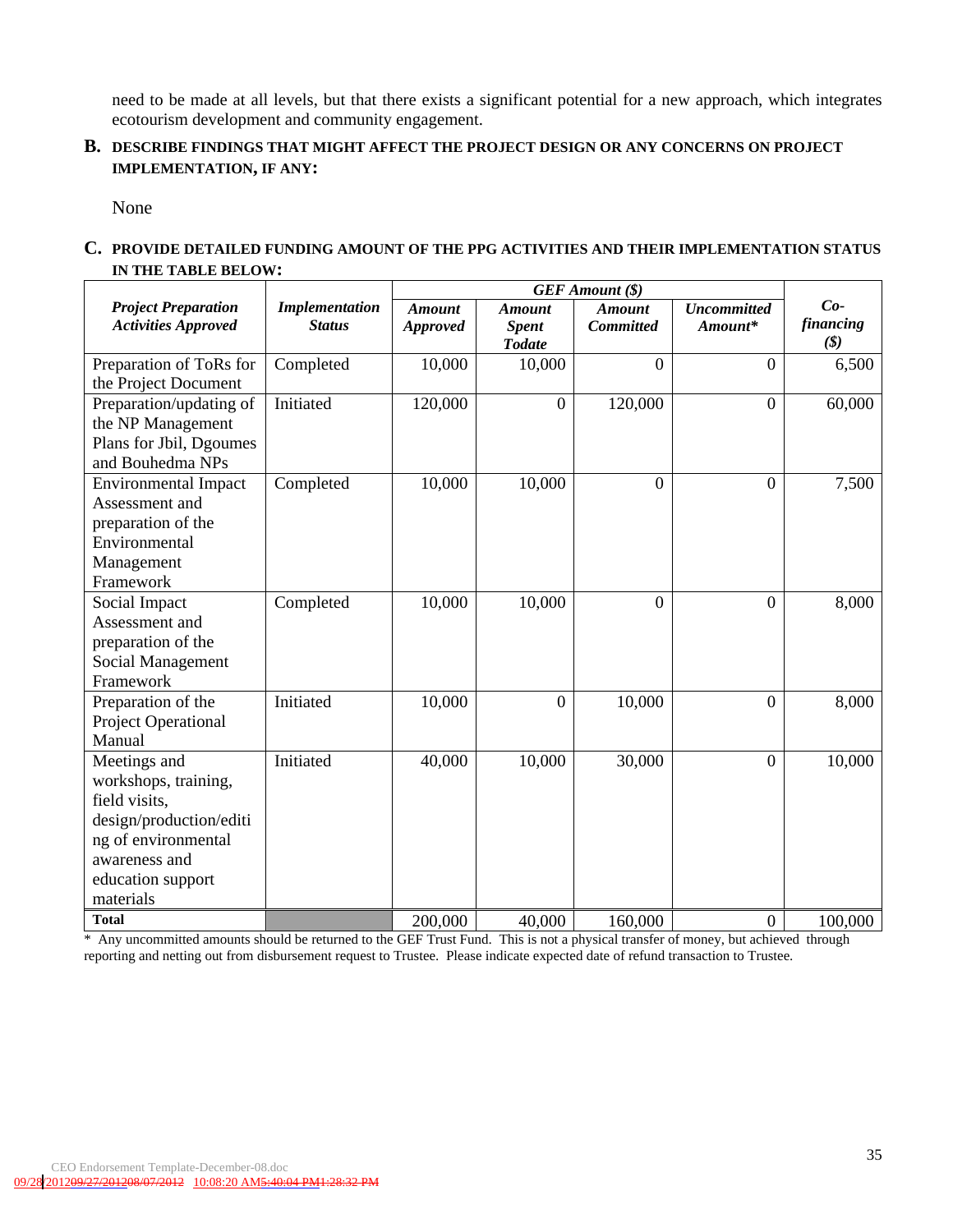### **ANNEX E:** *Technical Note on the Implementation of Component 2 Small Grants Program*

In light of the potential for increased environmental pressures in and around PAs after the revolution; educational activities combined with the grant support mechanism envisaged under Component 2 are expected to foster local populations' appreciation of and knowledge about targeted NPs and help them understand the need to comply with ecotourism standards if this potential is to be fully harnessed. The selected partner institution would therefore start implementation with an extensive consultation process around the parks, which will seek to improve the understanding of the population in the surrounding zones of the new opportunities and establish close relationships. The experience of similar projects in the vicinity (e.g., FAO support to the oases) show that young people are ready to invest in the creation of local associations and tour guide networks if properly supported. In order to bestow credibility to the participatory and consultative process, the terms and conditions and procedures for the matching grants will therefore be revised jointly. The main modalities elaborated so far are shown in the table below.

The subprojects to be financed by the project include both community association-based activities such as environmental cleanup, SLM and combating of land degradation, as well as microenterprise-based subprojects that are linked to the improved conditions and management of the parks through ecotourism. The project will also finance relatively small ecotourism and soil conservation infrastructure investments such as the rehabilitation of eco-museums, the establishment of small lodging/camping and catering facilities, nature trails, improvement of access roads, installation of signs, and anti-erosion gabions. These are mostly small, very localized and substantially of the same types for the three NPs.

| <b>Terms</b> and                  | <b>Support to microenterprise-based</b>                                                                                                                                                    | Support to community association-                                                                                                                                                                                                                                                                                                                                                                    |
|-----------------------------------|--------------------------------------------------------------------------------------------------------------------------------------------------------------------------------------------|------------------------------------------------------------------------------------------------------------------------------------------------------------------------------------------------------------------------------------------------------------------------------------------------------------------------------------------------------------------------------------------------------|
| conditions                        | activities                                                                                                                                                                                 | <b>based activities</b>                                                                                                                                                                                                                                                                                                                                                                              |
| Objectives                        | improvements of living conditions, in and around the targeted NPs                                                                                                                          | Promoting ecotourism or the biodiversity, involvement of the local population and                                                                                                                                                                                                                                                                                                                    |
| Target<br>groups                  | Individuals and formal or informal<br>$\bullet$<br>groups and associations interested<br>in environmental issues and<br>protection                                                         | Individuals, formal or informal<br>$\bullet$<br>groups and societies interested in<br>income generation activities around<br>the project's objectives                                                                                                                                                                                                                                                |
| Main<br>conditions<br>for support | Credible and transparent local<br>$\bullet$<br>initiative closely related to project<br>objectives;<br>Promoters are resident in the areas<br>$\bullet$<br>adjacent to the selected parks; | Promotion of ecotourism,<br>$\bullet$<br>biodiversity, environmental<br>standards or 'green employment' in<br>and around the selected parks;<br>Technical competence and<br>$\bullet$<br>managerial experience<br>commensurate with the<br>requirements of the proposed<br>initiative;<br>Business plan for larger sub-<br>٠<br>projects<br>Viability<br>Coherence in case of<br>groups/associations |
| Grant                             | Up to US\$ 6,700                                                                                                                                                                           | Up to US\$ 4,000 (for projects up to a                                                                                                                                                                                                                                                                                                                                                               |
| support                           |                                                                                                                                                                                            | total value of US\$ 13,300) depending                                                                                                                                                                                                                                                                                                                                                                |
|                                   |                                                                                                                                                                                            | on subproject size                                                                                                                                                                                                                                                                                                                                                                                   |
| Equity                            | Labor, time, competence and expertise                                                                                                                                                      | 40% in cash for project sizes below<br>$\bullet$                                                                                                                                                                                                                                                                                                                                                     |